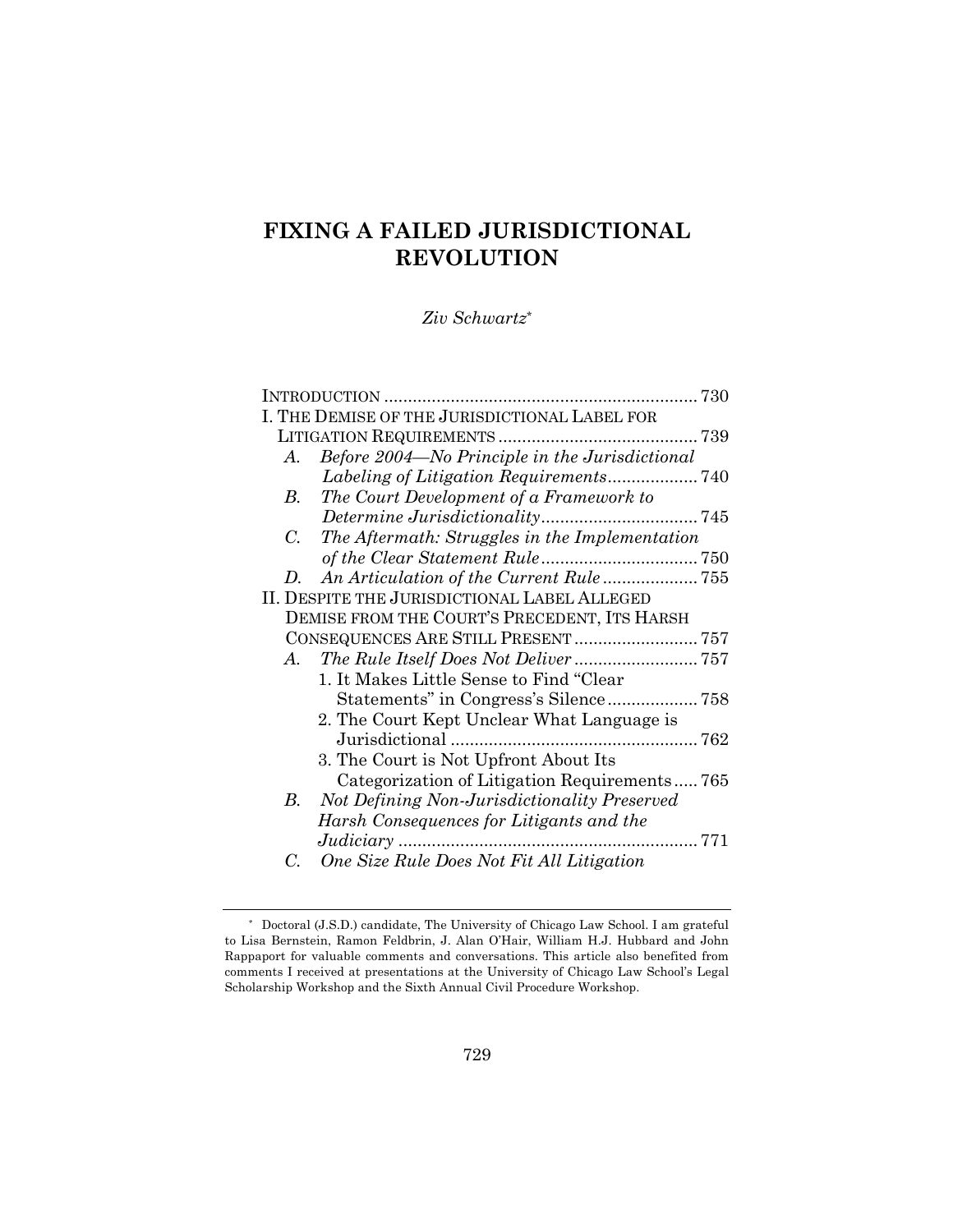| 730 |    | MISSISSIPPI LAW JOURNAL                         | [VOL. 90:3 |
|-----|----|-------------------------------------------------|------------|
|     |    |                                                 |            |
|     |    | <b>III. THE COURT NEEDS TO NARROW THE CLEAR</b> |            |
|     |    | STATEMENT RULE AND ADDRESS NON-                 |            |
|     |    | <b>JURISDICTIONAL EFFECTS IN CONTEXT  785</b>   |            |
|     | A. | The Court Needs to Precisely Define             |            |
|     |    |                                                 |            |
|     |    | B. Non-Jurisdictionality Effects Need to be     |            |
|     |    |                                                 |            |
|     |    | 1. Taking into Consideration the Noncompliant   |            |
|     |    |                                                 |            |
|     |    |                                                 |            |
|     |    |                                                 |            |
|     | C. | Implementing the Proposal on Past Cases 797     |            |
|     |    |                                                 |            |

#### **INTRODUCTION**

Every filing in court must comply with various time and content requirements.1 For two centuries, federal courts concluded that most of these requirements were part of their jurisdiction.2 Noncompliance with them mostly resulted in dismissal, no matter when the noncompliance was discovered or what amount of resources were invested in the litigation.3 This approach spelled harsh consequences for litigants and courts.<sup>4</sup> Most affected were criminal defendants and pro-se litigants who found themselves without a remedy for technical noncompliance raised in the late stages of their litigation. In 2004, this changed.5 The Supreme Court, over several decisions, formulated a rule that limited the jurisdictional label of litigation requirements to instances where Congress made a clear statement about the requirement's

<sup>&</sup>lt;sup>1</sup> This Article discusses many litigation requirements of different kinds and from different areas of law together to emphasize common themes related to the how courts characterize them and their effects.

<sup>2</sup> *See, e.g.*, United States v. Robinson, 361 U.S. 220, 229 (1960); Old Nick Williams Co. v. United States, 215 U.S. 541, 545 (1910); Wiscart v. Dauchy, 3 U.S. (3 Dall.) 321, 328 (1796).

<sup>3</sup> *See* Henderson *ex rel.* Henderson v. Shinseki, 562 U.S. 428, 434-35 (2011).

<sup>4</sup> *Id.*

<sup>5</sup> *See* discussion *infra* Part I.B.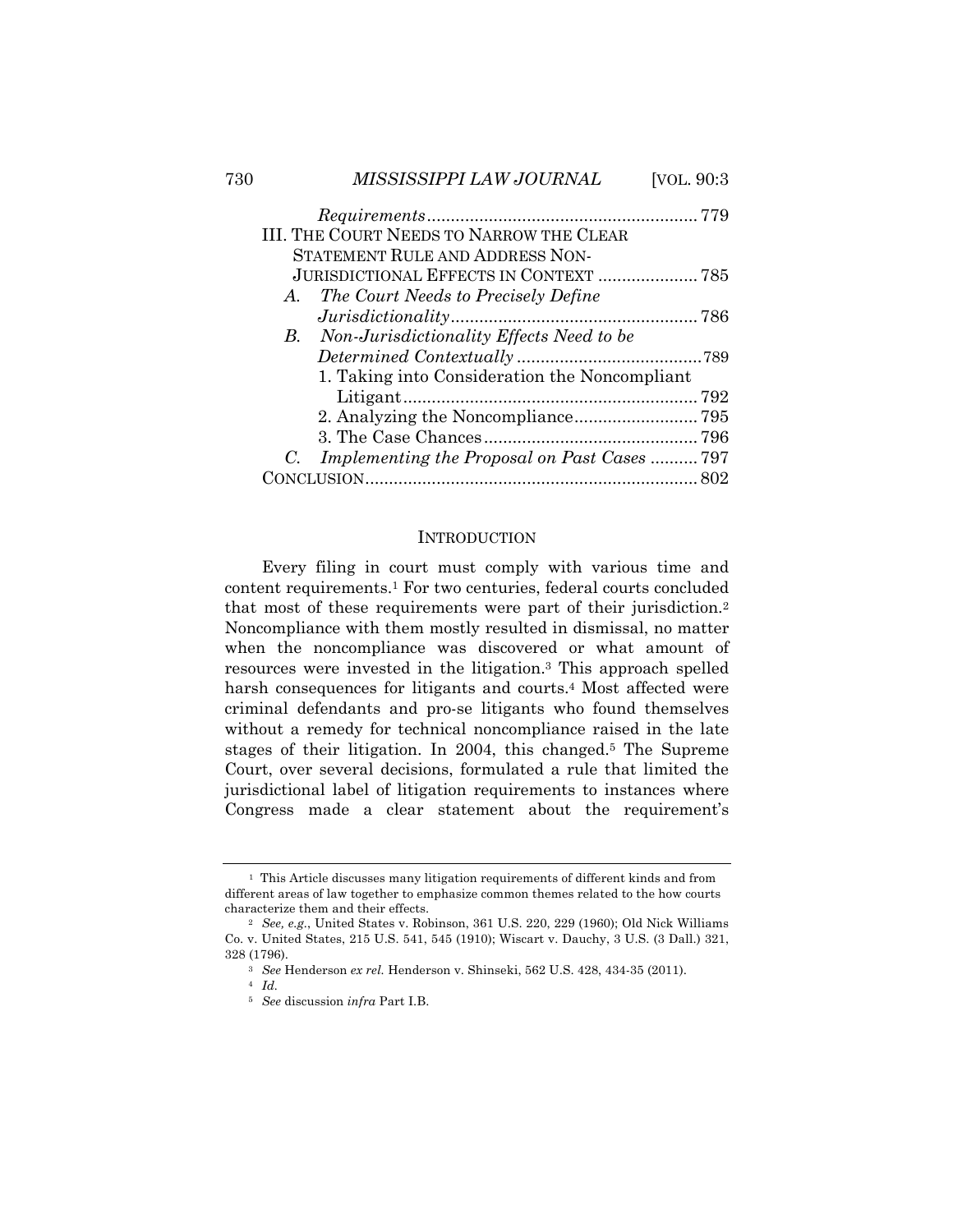jurisdictionality.6 The Court identified the harsh consequences to litigants and courts as the motivation for the change.7

Despite the scholarly description of this move as "pathmarking,"<sup>8</sup> "revisionist,"<sup>9</sup> and "momentous,"<sup>10</sup> reading the case law suggests that it did not achieve its goal of mitigating the harsh consequences attached to jurisdictional litigation requirements. Although it helped some litigants, it left others worse off, especially weaker litigants most impacted by the old approach. The Court failed because of three main aspects of its newly adopted rule. First, the Court's rule structure and the Court's unfaithful application of it hinder the rule's ability to mitigate the jurisdictional label's harsh consequences, even after almost completely eradicating the jurisdictional label. Second, the Court did not guide lower courts on what effects non-jurisdictional litigation requirements have, $11$  leaving the courts to engage with unprecedented issues that prolonged litigation and eventually retained harsh consequences for the same litigants. Third, the Court used one rule for different types of requirements, which merit different treatment due to their locus in the litigation.

This Article argues the Court needs to recalibrate its doctrine. First, the Court should limit assignment of jurisdictional labels for litigation requirements to instances where Congress used the word "jurisdiction" in the requirement or when the requirement is included in the jurisdictional section of a statute. Next, if the litigation requirement is non-jurisdictional, the Court should use context to analyze the non-jurisdictional effects of that requirement. The analysis should consider the characteristics of a prototypical noncompliant litigant and those of the specific noncompliant litigant in the case. It should also analyze the

<sup>6</sup> The current rule originated in dicta in Arbaugh v. Y&H Corp., 546 U.S. 500, 515- 16 (2006), but developed to its current version in *Henderson*, 562 U.S. at 435-36.

<sup>7</sup> *Henderson*, 562 U.S. at 435.

<sup>8</sup> Scott Dodson, *Jurisdiction and Its Effects*, 105 GEO. L.J. 619, 624 (2017).

<sup>9</sup> Erin Morrow Hawley, *The Equitable Anti-Injunction Act*, 90 NOTRE DAME L. REV. 81, 88 (2014).

<sup>10</sup> Erin Morrow Hawley, *The Supreme Court's Quiet Revolution: Redefining the Meaning of Jurisdiction*, 56 WM. & MARY L. REV. 2027, 2030 (2015).

<sup>&</sup>lt;sup>11</sup> This has been noted by other scholars who attempted to offer their version of the proper effects of non-jurisdictional litigation requirements. *See, e.g.*, Scott Dodson, *Mandatory Rules*, 61 STAN. L. REV. 1, 4-6 (2008); Bradford C. Mank, *Is Prudential Standing Jurisdictional?*, 64 CASE W. RES. L. REV. 413, 430-31 (2013).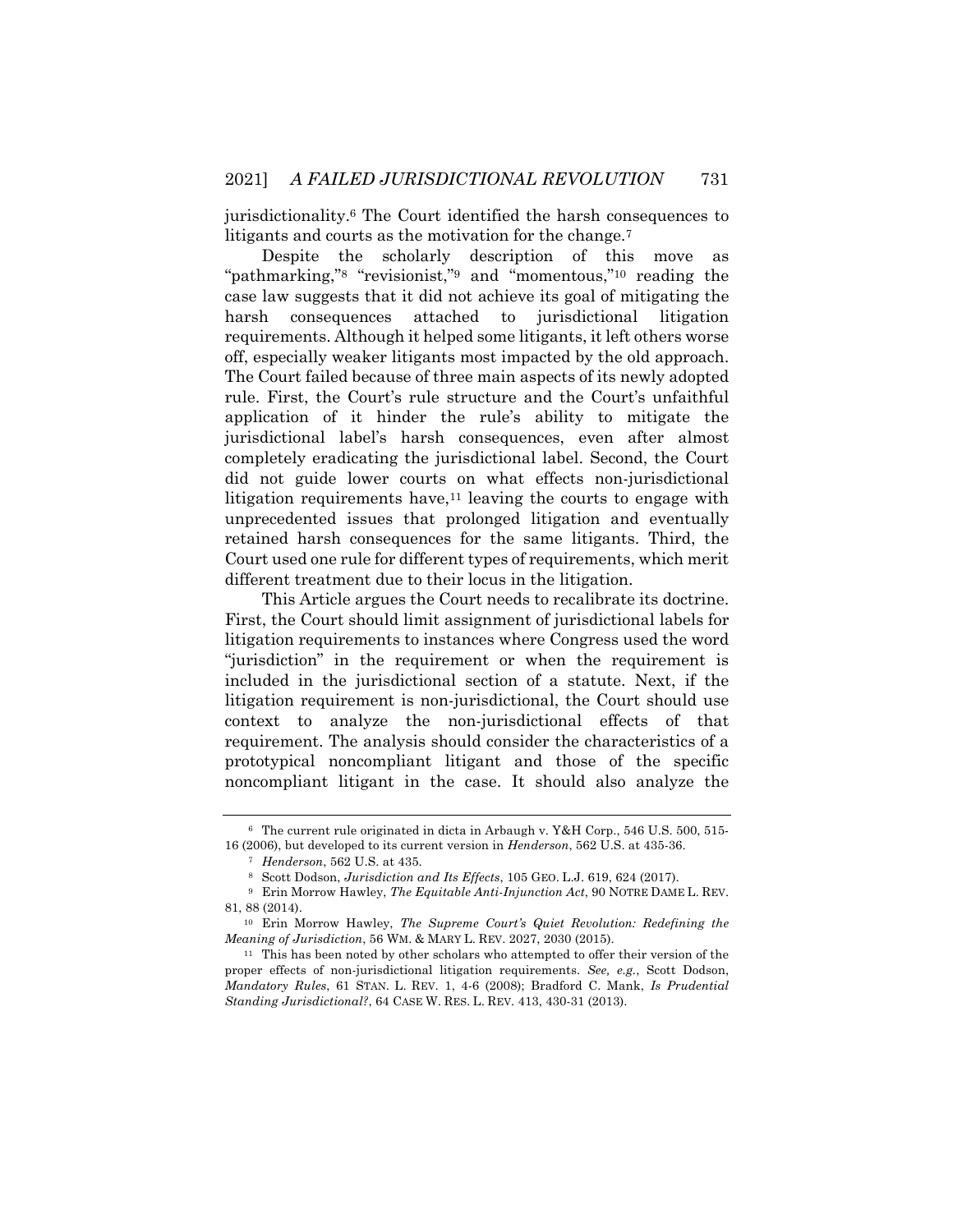noncompliance in question and the chances of the case on the merits. This would mitigate the harsh consequences the Court addressed and would allow for more structure and guidance for lower courts adjudicating noncompliance with litigation requirements.

Part I.A. delves into the history of federal courts' treatment of litigation requirements and the development of the current Court's doctrine regarding them. Litigation requirements are a part of any court filing.12 They include time constraints on filing an action or an appeal as well as content requirements that litigants need to perform or demonstrate before filing.13 Federal courts have reflexively characterized litigation requirements as part of their jurisdiction since the early days of the union.14 Courts have not explained why such requirements are part of their jurisdiction, and they have usually reached this characterization in a conclusory manner.<sup>15</sup> A jurisdictional label means that, upon noncompliance with a requirement, a court lacks authority or power to hear the underlying case.16 It also means that a noncompliance could be

<sup>16</sup> *Henderson*, 562 U.S. at 434; Carlisle v. United States, 517 U.S. 416, 434-35 (1996) (Ginsburg, J., concurring); Hawley, *supra* note 10, at 2080; Alex Lees, Note, *The Jurisdictional Label: Use and Misuse*, 58 STAN. L. REV. 1457, 1463 (2006). For the

<sup>12</sup> Perry Dane, *Jurisdictionality, Time, and the Legal Imagination*, 23 HOFSTRA L. REV. 1, 5-7 (1994); Catherine T. Struve, *Time and the Courts: What Deadlines and Their Treatment Tell Us About the Litigation System*, 59 DEPAUL L. REV. 601, 603 (2010).

<sup>13</sup> *See, e.g.*, Fort Bend Cty. v. Davis, 139 S. Ct. 1843, 1846-47 (2019) (exhausting administrative remedies before filing suit in court); Henderson *ex. rel.* Henderson v. Shinseki, 562 U.S. 428, 431 (2011) (time to file a notice of appeal in the United States Court of Appeals for Veteran Claims); Reed Elsevier, Inc. v. Muchnick, 559 U.S. 154, 157-58 (2010) (requirement that a copyright will be registered before filing a suit); Union Pac. R.R. v. Bhd. of Locomotive Eng'rs & Trainmen Gen. Comm. of Adjustment,, 558 U.S. 67, 72-75 (2009) (requirement to mediate before filing a complaint with the NRAB); Bowles v. Russell, 551 U.S. 205, 208 (2007) (time to file a notice of appeal); Arbaugh v. Y&H Corp., 546 U.S. 500, 504-05 (2006) (an employer must employ fifteen employees to be covered by Title VII).

<sup>14</sup> *See, e.g.*, United States v. Robinson, 361 U.S. 220, 229 (1960); E. King Poor, *Jurisdictional Deadlines in the Wake of* Kontrick *and* Eberhart*: Harmonizing 160 Years of Precedent*, 40 CREIGHTON L. REV. 181, 182-83 (2007). But some legal scholars point to contrary cases where, even in the past, the Court has found non-jurisdictionality. *See, e.g.*, Dane, *supra* note 12, at 99-105 (doubting the historic account); Scott Dodson, *The Failure of Bowles v. Russell, 43 TULSA L. REV. 631, 638-39 (2008). Hawley offers a more* nuanced version of history, acknowledging that the majority of cases found litigation requirements jurisdictional but explaining that courts had a broader view of jurisdictionality than they have today. Hawley, *supra* note 10, at 2033-34.

<sup>15</sup> *See* Kontrick v. Ryan, 540 U.S. 443, 454-55 (2004).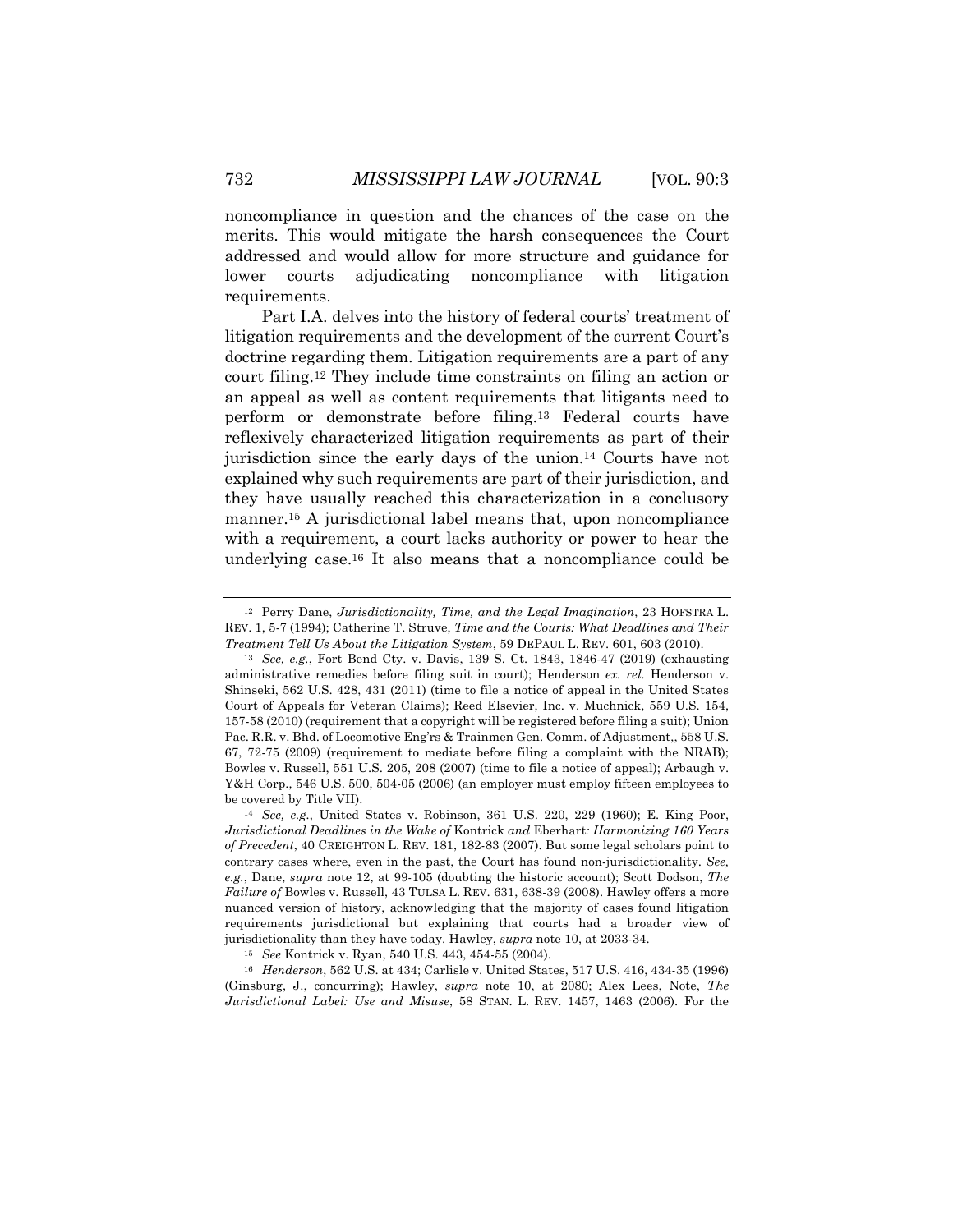raised at any stage of the litigation, whether on appeal or even at the Supreme Court.17 The parties cannot waive or forfeit it because a court had an independent obligation to raise the issue sua sponte, no matter when it discovers it.18 In most cases, noncompliance resulted in dismissal19 without consideration of the efforts and resources a litigant invested or the magnitude or importance of the noncompliance.20

Part I.B. then focuses on the United States Supreme Court's change of course in 2004. The Court began formulating a rule to determine what makes a litigation requirement jurisdictional.<sup>21</sup>

understanding of jurisdiction as a court's power or authority, see *Kontrick*, 540 U.S. at 454-55. *See also Ex parte* McCardle, 74 U.S. (7 Wall.) 506, 514 (1868); Scott Dodson, *Hybridizing Jurisdiction*, 99 CALIF. L. REV. 1439, 1445 (2011); Scott Dodson, *In Search of Removal Jurisdiction*, 102 NW. U. L. REV. 55, 55-56 (2008) (making the argument and collecting cases).

<sup>17</sup> In *Kontrick*, the petitioner raised the jurisdictional issue only on appeal. *Kontrick*, 540 U.S. at 451. The same is true for the employer in *Arbaugh*. *Arbaugh*, 546 U.S. at 508. In *Gonzalez v. Thaler*, the State brought up the issue only in its brief in opposition to the certiorari petition at the U.S. Supreme Court. Gonzalez v. Thaler, 565 U.S. 134, 139 (2012). These claims were all addressed as the parties argued the court lacked jurisdiction to adjudicate the cases.

<sup>18</sup> In *Hamer*, the Seventh Circuit raised the issue of jurisdictionality despite neither party arguing it. Hamer v. Neighborhood Hous. Servs. of Chicago, 138 S. Ct. 13, 18 (2017); *see also Henderson*, 562 U.S. at 434 (explaining this mandatory obligation of courts).

<sup>19</sup> At times courts found exceptions of different kinds when they felt the jurisdictional result could not stand. But these cases were the minority and not the mainstream of cases. One such exceptional doctrine was the "unique circumstances doctrine" that the Court developed in the 1960s. Thompson v. INS, 375 U.S. 384, 386-87 (1964) (per curiam); Harris Truck Lines, Inc. v. Cherry Meat Packers, Inc., 371 U.S. 215, 217 (1962) (per curiam). Much like its other jurisdictional opinions, the Court addressed this doctrine in a conclusory manner without any theoretical foundation. The Court overruled this doctrine in *Bowles*. Bowles v. Russell, 551 U.S. 205, 213-14 (2007).

<sup>20</sup> Stephen R. Brown*, Hearing Congress's Jurisdictional Speech: Giving Meaning to the "Clearly-States" Test in* Arbaugh v. Y&H Corp., 46 WILLAMETTE L. REV. 33, 51-52 (2009).

<sup>21</sup> Most scholars maintain that the "revolution" started with Kontrick v. Ryan, 530 U.S. 443 (2004). *See*, *e.g.*, Dodson, *supra* note 11, at 2 (starting his analysis with *Kontrick*); Lees, *supra* note 16, at 1459 (referring to "the project the Court set out in *Kontrick*"); Poor, *supra* note 14, at 205 ("[T]he very foundation for [the jurisdictionality] jurisprudence was shaken by the Supreme Court's 2004 decision in *Kontrick v. Ryan*."). However, some trace it back to a 1998 case where the Court raised the problem with the misuse of jurisdiction as a label. *See* Steel Co. v. Citizens for a Better Env't, 523 U.S. 83, 90-91 (1998). *See*, *e.g.*, Dodson, *supra* note 8, at 624 (noting that in *Steel Co.* "the Court explicitly recognized that overuse of the jurisdictional label had spawned 'drive-by jurisdictional rulings' that should be accorded no precedential weight" (quoting *Steel Co.*,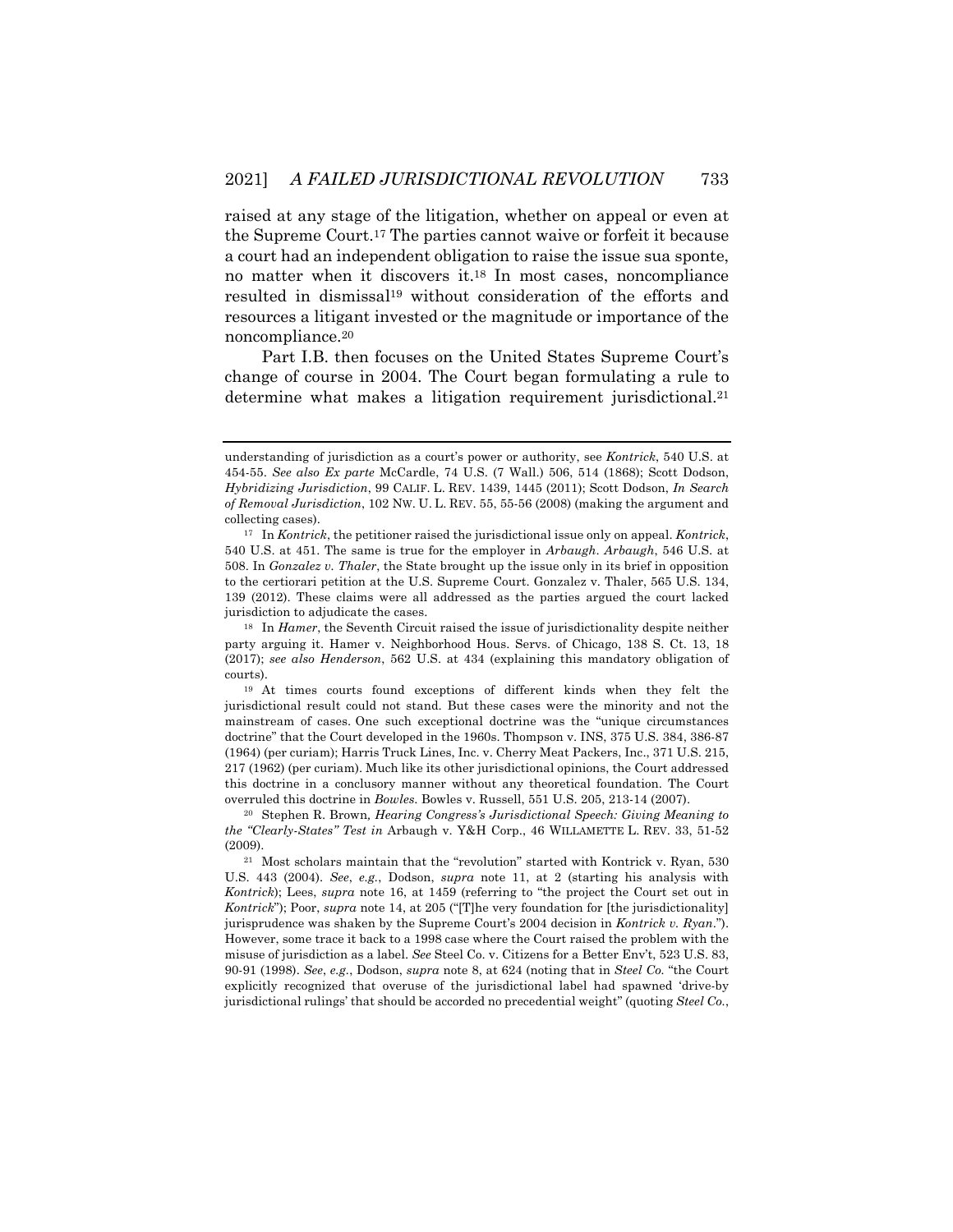The Court explained this change by referring to the harsh consequences of attaching a jurisdictional label to a litigation requirement,<sup>22</sup> and the need to bring order to the undisciplined treatment of litigation requirements' characterization.23 Although the shift did not attract much attention, it received praise from scholars who did note it,<sup>24</sup> who called it a "jurisprudential project,"<sup>25</sup> a "revolution,"26 a "clean-up effort,"27 a "refinement,"28 and described it as "pathmarking,"29 "sweeping,"30 "revisionist,"31 and "momentous."<sup>32</sup> But like other common law developments, this change did not happen overnight. The Court moved between

different "tests" for jurisdictionality,33 and at one point it even slid

<sup>23</sup> *See, e.g.*, *Kontrick*, 540 U.S. at 454-55; Scott Dodson, *Defending Jurisdiction*, 59 WM. & MARY L. REV. ONLINE 85, 88 (2018).

<sup>24</sup> Preis, *supra* note 21, at 1417 & n.20, 1423.

<sup>25</sup> Howard M. Wasserman, *Prescriptive Jurisdiction, Adjudicative Jurisdiction, and the Ministerial Exemption*, 160 U. PA. L. REV. PENNUMBRA 289, 295 (2012).

<sup>26</sup> Hawley, *supra* note 10, at 2030; Stephen A. Cobb, *Jettisoning "Jurisdictional": Asserting the Substantive Nature of Supremacy Clause Immunity*, 103 VA. L. REV. 107, 111 (2017) ("a revolutionary line of decisions").

<sup>27</sup> David S. Kantrowitz, Note, *Caveat Emptor: Jurisdictional Rules,* Bowles v. Russell*, and Reliance on Our Judicial System*, 89 B.U. L. REV. 265, 270 (2009).

<sup>28</sup> William James Goodling, Comment, *Distinct Sources of Law and Distinct Doctrines: Federal Jurisdiction and Prudential Standing*, 88 WASH. L. REV. 1153, 1174 (2013).

<sup>31</sup> Hawley, *supra* note 9, at 88.

<sup>33</sup> The Court first used a functional test based on *what* the requirement's aim was. *See* Eberhart v. United States, 546 U.S. 12, 15-16 (2005) (per curiam); Kontrick v. Ryan, 540 U.S. 443, 455-56 (2004); Scarborough v. Principi, 541 U.S. 401, 413-14 (2004). *But* 

<sup>523</sup> U.S. at 90–91)); Hawley, *supra* note 10, at 2043 (noting that the revolution has "its foundations in" *Steel Co.*). Yet few others treat *Arbaugh* as the decision that moved the revolution. *See*, *e.g.*, Nathaniel E. Castellano, *After* Arbaugh*: Neither Claim Submission, Certification, Nor Timely Appeal Are Jurisdictional Prerequisites to Contract Disputes Act Litigation*, 47 PUB. CONT. L.J. 35, 36 (2017) (referring to *Arbaugh* as the beginning of the change); John F. Preis, *Jurisdictional Idealism and Positivism*, 59 WM. & MARY L. REV. 1413, 1422 (2018) ("The Supreme Court's current approach to jurisdictionality stems from 2006" (citing to *Arbaugh*)); As detailed below, this Article begins with *Kontrick* and details the development of the doctrine, as it finds that *Kontrick* is the first case to explicitly invoke the shift in treatment.

<sup>22</sup> *See, e.g.*, *Henderson*, 562 U.S. at 434-35; Jessica Berch, *Waiving Jurisdiction*, 36 PACE L. REV. 853, 875, 905 (2016); Lees, *supra* note 16, at 1458; Micah J. Revell, Comment, *Prudential Standing, the Zone of Interests, and the New Jurisprudence of Jurisdiction*, 63 EMORY L.J. 221, 239-40 (2013).

<sup>29</sup> Dodson, *supra* note 8, at 624.

<sup>30</sup> Alan M. Trammell, *Jurisdictional Sequencing*, 47 GA. L. REV. 1099, 1101 (2013).

<sup>32</sup> Hawley, *supra* note 10, at 2030.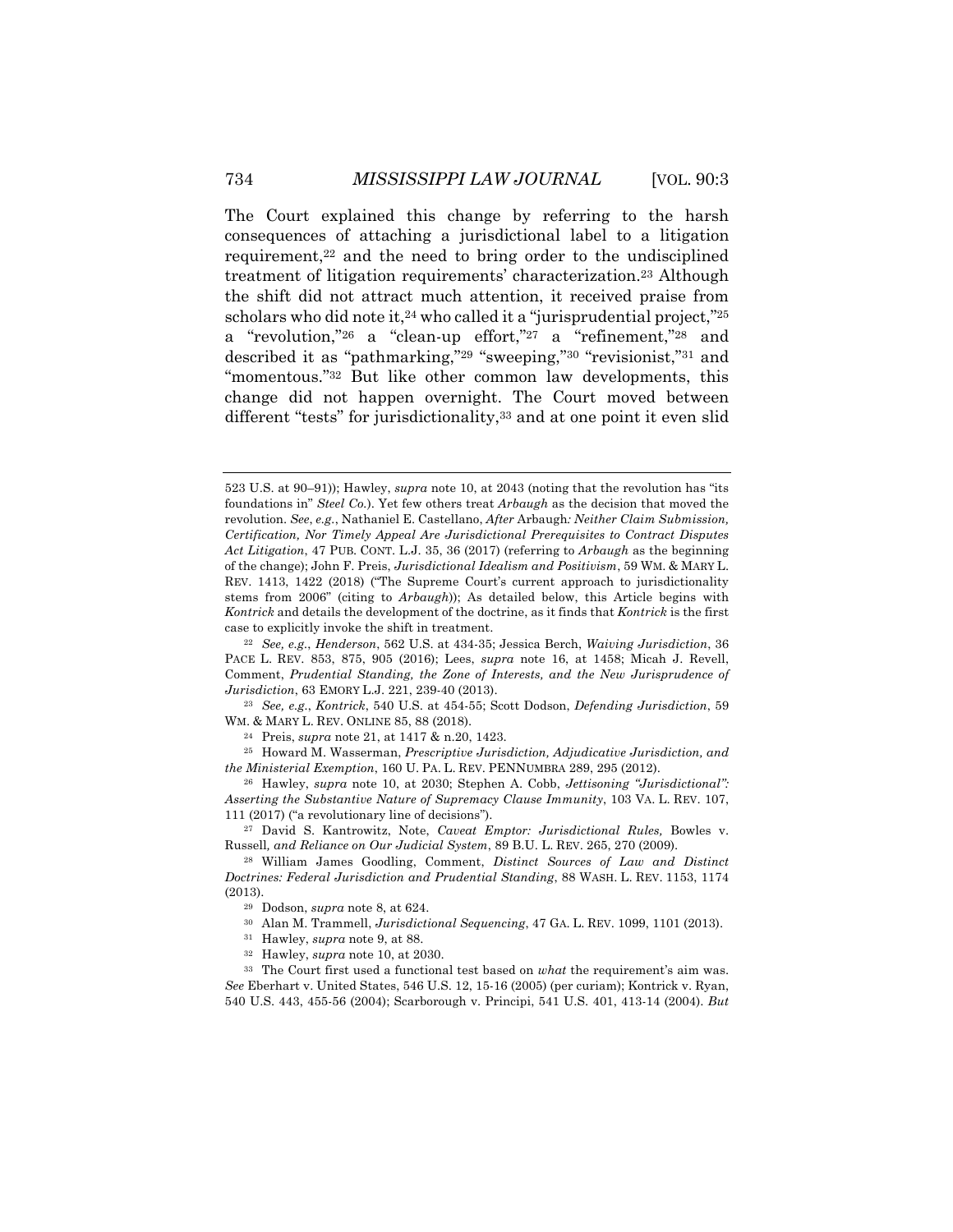back to its former pattern of assigning jurisdictional labels without a thorough analysis.34 Importantly, in 2006 the Court first used the central piece of today's test—a "clear statement" requirement from Congress declaring jurisdictionality of a litigation requirement.35 Eventually,36 the Court consolidated its different lines of precedent into a rule. The Court determined that there must be a "clear statement" from Congress. That statement did not need to include "magic words." A clear statement could also be achieved by congressional silence, when the Court treated a litigation requirement as jurisdictional for a long time.37 Part I.C. details how that rule has been used by the Court and lower courts since its articulation.38 It shows that the Court has not always followed the rule,39 and tweaked it along the way.40Lower courts created various splits of authority, relying on different decisions of the Court and their circuit precedent. Part I.D. concludes by articulating the current test as it presents from the case law.

Part II argues that this revolution is largely a failure. Even though the Court's recent decisions have consistently found litigation requirements to be non-jurisdictional, any appearance of

<sup>36</sup> The Court attempted this consolidation in Dolan v. United States, 560 U.S. 605, 609-11 (2010); Reed Elsevier, Inc. v. Muchnik, 559 U.S. 154, 162-63 (2010); and Union Pac. R.R.Co. v. Bhd. of Locomotive Eng'rs & Trainmen Gen Comm. of Adjustment, 558 U.S. 67, 82 (2009).

<sup>37</sup> Henderson *ex rel* Henderson v. Shinseki, 562 U.S. 428, 436 (2011).

<sup>40</sup> *Compare Henderson*, 562 U.S. at 435, *with Wong*, 135 S. Ct. at 1633.

*see* Gonzalez v. Thaler, 565 U.S. 134, 169 n.9 (2012) (Scalia, J., dissenting) (arguing that this limitation was made in *dicta* in *Kontrick*) (citing *Kontrick*, 540 U.S. at 455).

<sup>34</sup> *See* John R. Sand & Gravel Co. v. United States, 552 U.S. 130, 134-36 (2008); Bowles v. Russell, 551 U.S. 205, 212-13 (2007).

<sup>35</sup> Arbaugh v. Y&H Corp*.*, 546 U.S. 500, 515-16 (2006). Although *Arbaugh* added another requirement of a clear statement, it was decided on functional grounds. *See id.* at 513–14 (resolving the case as turning on whether the requirement in question is jurisdiction or merit related, "mindful of the consequences" of the answer, before noting the clear statement rule). In other cases, it seems that the Court returned to its functional test. *See*, *e.g.*, Hosanna-Tabor Evangelical Lutheran Church & Sch. v. EEOC, 565 U.S. 171, 195 n.4 (2012).

<sup>38</sup> The relevant decisions in this period are: Fort Bend Cty. v. Davis, 139 S. Ct. 1843, 1848-49 (2019); Nutraceutical Corp. v. Lambert, 139 S. Ct. 710, 714 (2019); Hamer v. Neighborhood Hous. Servs. of Chicago, 138 S. Ct. 13, 17 (2017); United States v. Kwai Fun Wong, 135 S. Ct. 1625, 1631-32 (2015); Sebelius v. Auburn Reg'l Med. Ctr., 568 U.S. 145, 153-55 (2013); *Gonzalez*, 565 U.S. at 141-43.

<sup>39</sup> At times, the Court returned to its drive-by jurisdictional decision making. *See e.g. Hosanna-Tabor*, 565 U.S. at 195 n.4; Morrison v. Nat'l Austl. Bank Ltd., 561 U.S. 247, 256-58 (2010).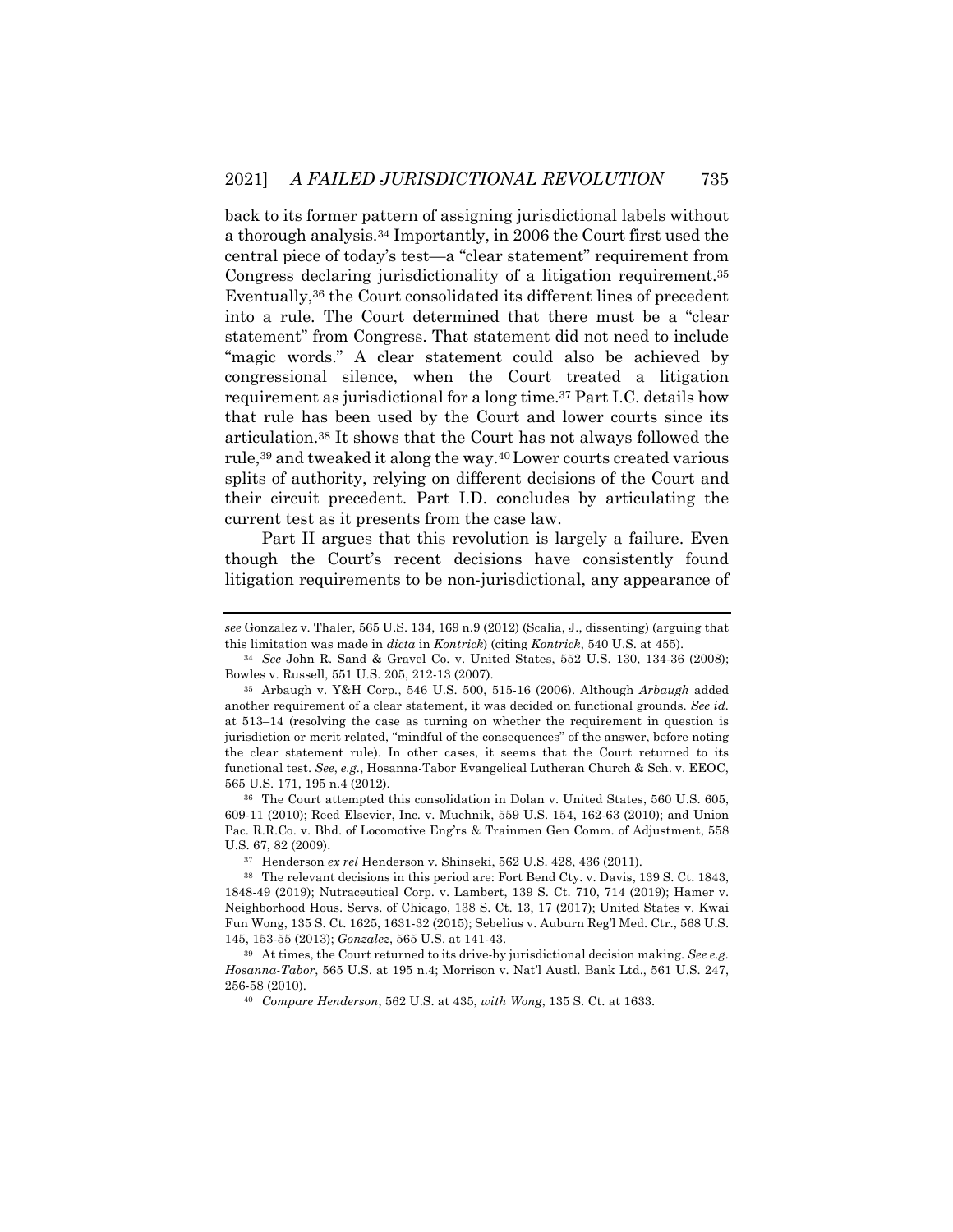relief for beleaguered litigants is illusory. The harsh consequences persist for several reasons.

Part II.A explains how the rule's structure, and the Court's unfaithful application of it, hinder the rule's ability to mitigate the jurisdictional label's harsh consequences, even when the Court found most requirements non-jurisdictional. First, the Court held that Congress's silence, in the face of enduring precedent about the jurisdictionality of a litigation requirement, is a "clear statement." But this stare decisis "exception" is problematic when considering the purpose of a "clear statement" rule: reliance on statutory text. Additionally, the Court invoked this rule to *correct* its past decisions. Thus, relying on them makes little sense. Furthermore, the Court has been unclear about the exception's scope, generating authority splits in lower courts.

Second, the rule is premised on finding a clear statement about jurisdictionality. But the Court never identified what that clear statement could be. Instead, it only found examples of what is *not* a clear statement. As a result, lower courts lack clear guidance on statutory language meaning in this context.

Third, although the Court has pronounced a text-based rule, it has a latent pattern of deciding its cases. Instead of deciding by text as it asserts, it focuses on the type of the litigation requirement and its context. But the Court is not committed to this contextual analysis. Because the Court does not own up to it, lower courts find themselves confused, and as a result, they improperly assign jurisdictional labels to non-jurisdictional litigation requirements.

Part II.B then focuses on the fact that the Court neglected the results of its jurisdictional label evisceration. Although most litigation requirements have now turned non-jurisdictional, the Court never explained what effects non-jurisdictional litigation requirements have.41 Before its jurisprudential shift, the Court described non-jurisdictional requirements as the inverse image of jurisdictional requirements.42 Litigants could waive or forfeit them, courts were not obligated to raise them on their own, and in time-

<sup>41</sup> *See* Dodson, *supra* note 11, at 4-6; Mank, *supra* note 11, at 430-31.

<sup>42</sup> *See* Day v. McDonough, 547 U.S. 198, 205 (2006); Irwin v. Dep't of Veterans Affairs, 498 U.S. 89, 94-96 (1990); Michael G. Collins, *Jurisdictional Exceptionalism*, 93 VA. L. REV. 1829, 1831 (2007). *See also* Dane, *supra* note 12, at 5-7, 12; Dodson, *supra* note 11, at 5-6.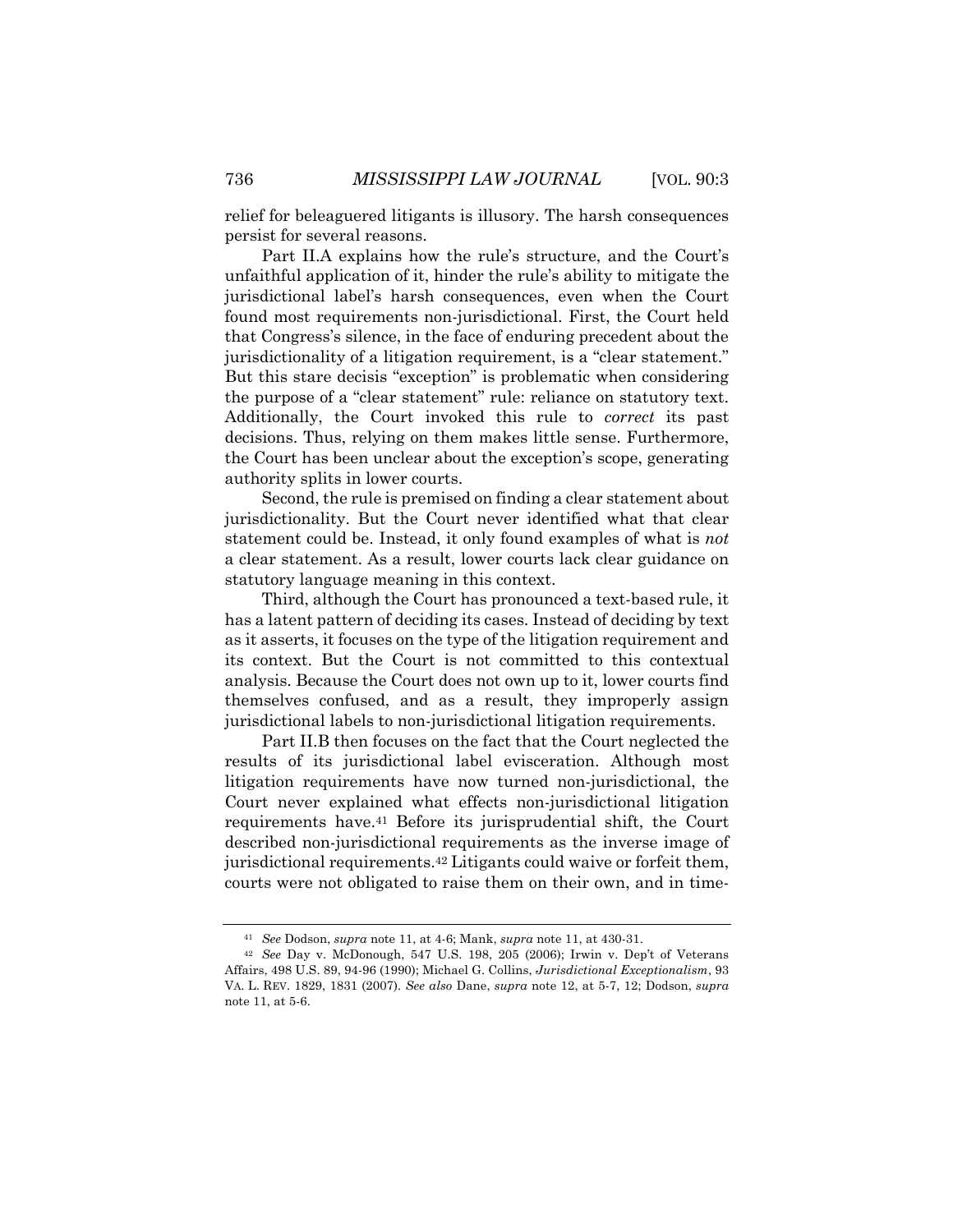related requirements, litigants could seek equitable tolling for their untimely filing.43 After 2004, however, the Court refused to embrace that view, perhaps because it feared litigants would depreciate the role of these requirements.44 Yet the Court did not replace this view with another. Instead, it made inconsistent statements about the effects of different non-jurisdictional requirements.45 The result is that although the Court essentially stopped attaching a jurisdictional label to litigation requirements, it did not remedy the situation of many noncompliant litigants, who must go through several hurdles and miss some of them due to either lack of expertise, bad luck, or a judicial mistake.46

Finally, Part II.C. looks at the rule's premise—one rule to label all litigation requirements—and argues that is unattainable. The requirements can be divided into temporal and content requirements. They can also be divided by their source: statutory or non-statutory. Another impactful division is the area of law in which the requirement functions. These different types of requirements yield distinct implications to noncompliant litigants. The rule that the Court adopted eased litigation for litigants noncompliant with content requirements. The opposite occurred for noncompliance with time-related requirements.

Part III steps back and presents the Article's fix for the Court's failed jurisdictional revolution. First, the Court should narrow the scope of its clear statement rule. To designate a litigation requirement as jurisdictional, there must be a clear jurisdictional language, or the requirement must be included in the jurisdictional section of a statute. This straight-forward analysis will limit the possibility of improperly assigning a jurisdictional label to nonjurisdictional litigation requirements.

<sup>43</sup> *See, e.g., Irwin*, 498 U.S. at 95-96; Dodson, *supra* note 11, at 5 n.18.

<sup>44</sup> *See* Nutraceutical Corp. v. Lambert, 139 S. Ct. 710, 715 (2019); *Wong*, 135 S. Ct. at 1633; *Henderson*, 562 U.S. at 435-36.

<sup>45</sup> The Court treated waiver as preclusive but held that a forfeiture or a neglect by parties, specifically the government, could allow the court to intervene sua sponte, upon its discretion. *See Day*, 547 U.S. at 209-11. Equitable tolling was treated inconsistently too. *Compare* Sebelius v. Auburn Reg'l Med. Ctr., 568 U.S. 145, 153-55 (2013), *with Wong*, 135 S. Ct. at 1632-33.

<sup>46</sup> Alexandra D. Lahav, *The Roles of Litigation in American Democracy*, 65 EMORY L.J. 1657, 1667-77 (2016); *see infra* Part II.A.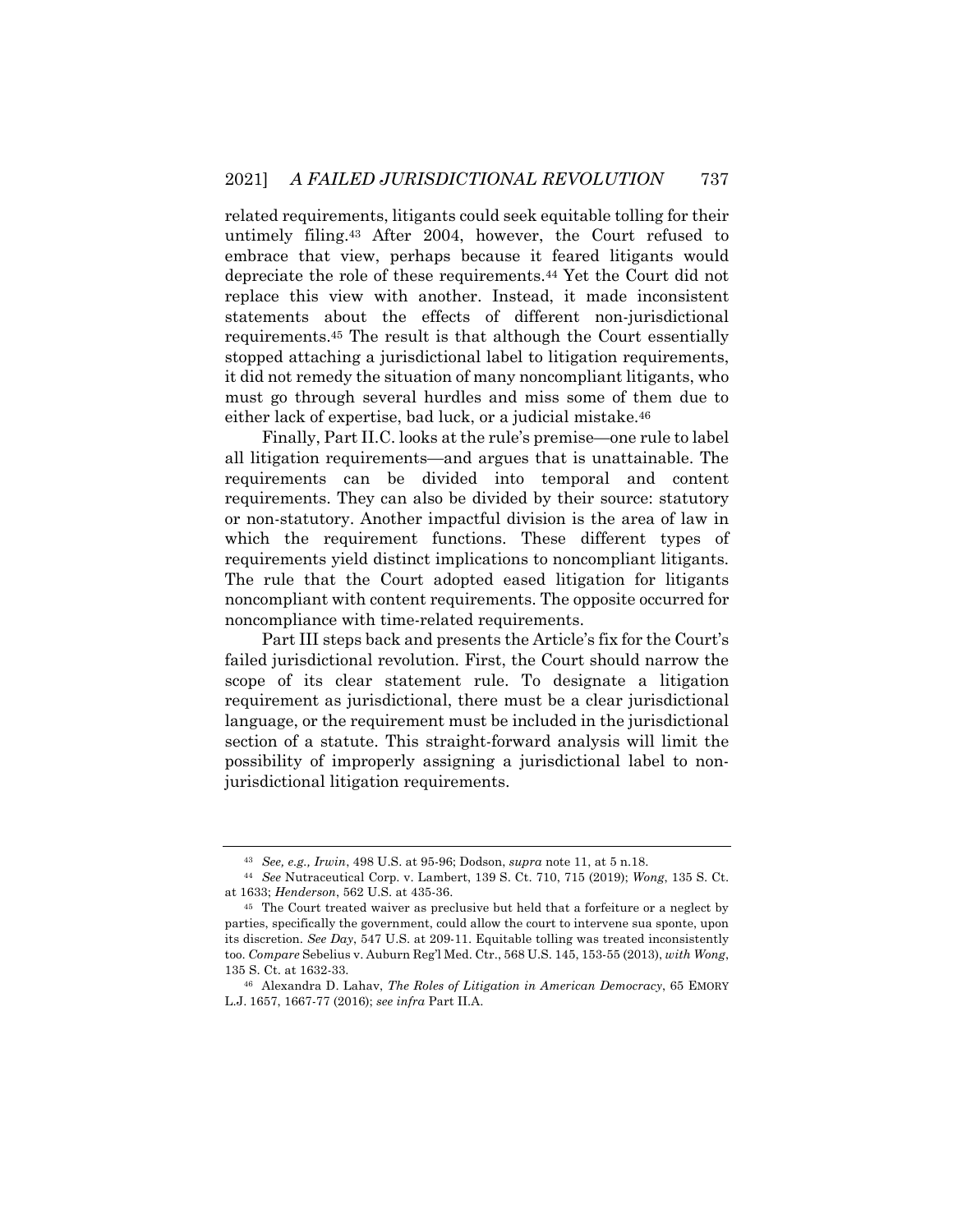Second, the Court should adjust the meaning of nonjurisdictional litigation requirements according to factors related to them, and not only statutory language, $47$  as it is malleable to varied interpretations, as the Court's decisions show. The Court should focus its exploration on the harsh consequences it wishes to mitigate. The analysis should consider two levels: First, the prototypical noncompliance with a certain litigation requirement and the characteristics of a prototypical noncompliant litigant. Second, the specific noncompliance in the case and the characteristics of the specific noncompliant litigant. Finally, the analysis should consider the merit chances of the specific case. These considerations would allow courts to mitigate the harsh consequences of jurisdictional labels and would allow for more structure and guidance for lower courts adjudicating noncompliance with litigation requirements.48 To illustrate how the proposal could work, this Article concludes with analysis of four past cases according to its new analysis.

## I. THE DEMISE OF THE JURISDICTIONAL LABEL FOR LITIGATION REQUIREMENTS

Litigants need to comply with litigation requirements in order to successfully get their day in court. Litigation requirements are found in rules and statutes and take many forms: time to file motions, statutes of limitations, requirements such as exhaustion, or specific content that a claim or motion must allege or contain.

For over two centuries, federal courts have not addressed in a principled manner what happens when a litigant does not comply

<sup>&</sup>lt;sup>47</sup> In other areas, scholars have noted that the Court takes into consideration factors that are outside of the statute interpreted. For example, the relative fault of parties to the litigation or their diligence. *See, e.g.*, Aziz Z. Huq, *Habeas and the Roberts Court*, 81 U. CHI. L. REV. 519, 528 (2014) (two paths of adjudication in habeas relief, based on the difference of blameworthiness between the inmate and the state); Lee Kovarsky, *The Habeas Optimist*, 81 U. CHI. L. REV. DIALOGUE 101, 120 (2014) (a diligent inmate will have a better opportunity to be heard on the merits at least once). "Equitable" considerations of this type were also identified in the Court's treatment of copyright law. *See* Shyamkrishna Balganesh & Gideon Parchomovsky, *Equity's Unstated Domain: The Role of Equity in Shaping Copyright Law*, 163 U. PA. L. REV. 1859, 1882-87 (2015).

<sup>48</sup> The notion of flexible jurisdictionality and non-jurisdictionality is not new. *See*, *e.g.*, Dodson, *supra* note 11, at 4-6; Dodson, *supra* note 16, at 1448-50; Mank, *supra* note 11, at 429-33. The novelty here is the inclusion of case-based factual factors in the analysis, rather than a sole reliance on the textual and contextual clues.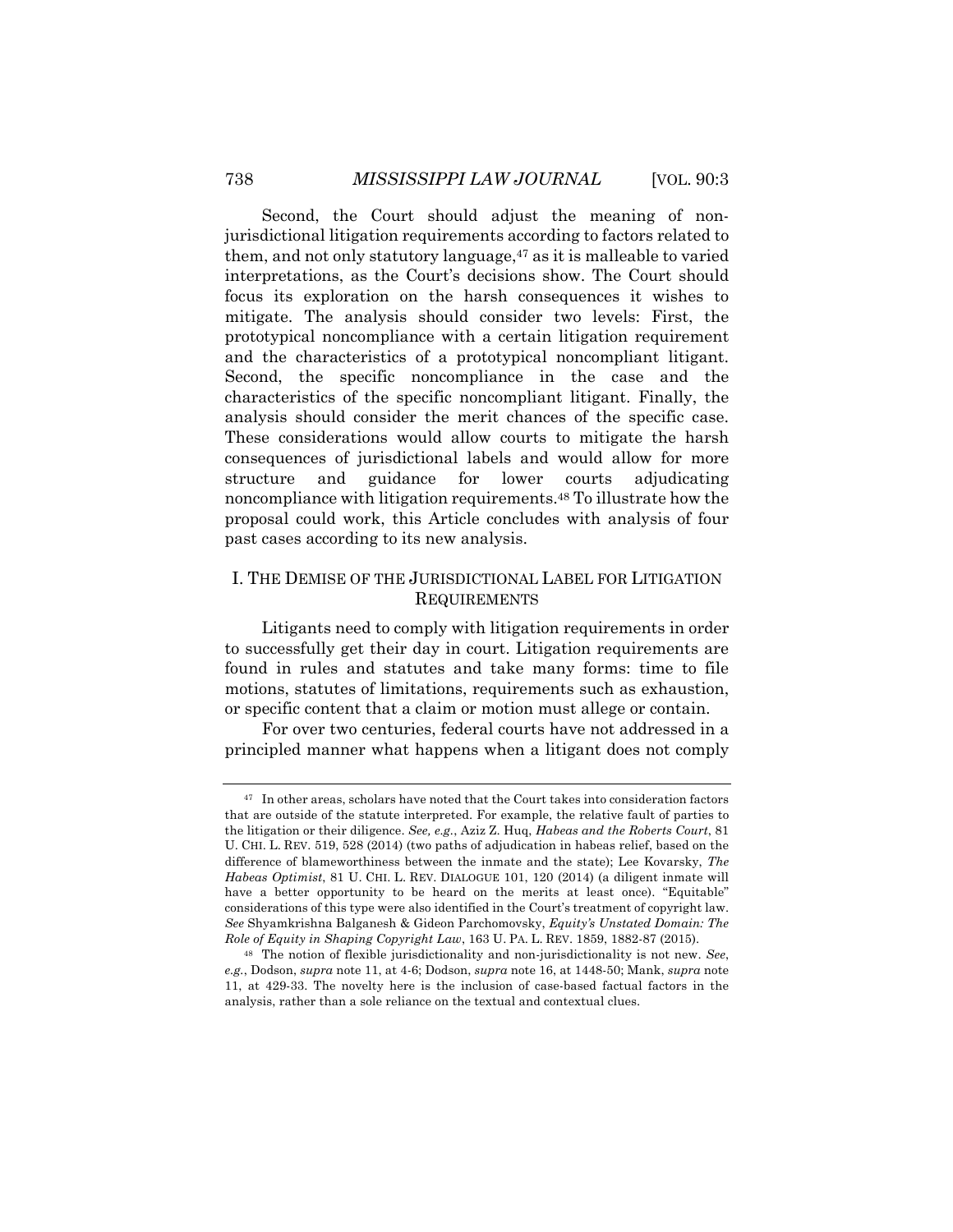with a litigation requirement. Usually, courts addressed the noncompliance consequences in a conclusory and short manner, at times during the adjudication of another issue. These decisions were not grounded in any clear theory, and sometimes were devoid of reasoning altogether. However, results wise, courts usually found litigation requirements jurisdictional. That meant that noncompliance resulted in dismissal, no matter at what stage the noncompliance was uncovered. It also meant that courts had a duty to address the issue sua sponte if neither party raised it. Yet some of the noncompliance with jurisdictional requirements were overcome by exceptions, or by ignoring the issue altogether. In the 1990's, some justices intimated that jurisdiction means too many things and that it imposes harsh consequences on noncompliant litigants who got their case dismissed regardless of when a party brought up the noncompliance; in addition, these consequences also extended to courts that wasted valuable resources in the process.<sup>49</sup>

Attempting to mitigate these harsh consequences, the Court began in 2004 to actively look for a theory to explain why certain litigation requirements merit a jurisdictional label and why others do not. The Court first articulated a functional rule that looked at the requirement in question and its effects on the litigation, but soon added a clear statement analysis that looked for a Congressional statement about jurisdictionality. Since then, the Court also went back to its unprincipled ways of determining jurisdictionality, but eventually, in 2011, the Court settled on a rule. The Court's rule provides that to label a litigation requirement as jurisdictional, courts need to find a clear statement from Congress, which also includes silence when past Supreme Court decisions held that such requirement is jurisdictional. If a court does not find such a clear statement, the requirement is nonjurisdictional.50 This rule is still in place today, but its implementation has been difficult and unclear—for the Court itself and lower courts.51

<sup>49</sup> *See*, *e.g.*, Steel Co. v. Citizens for a Better Env't, 523 U.S. 83, 90, 93-96 (1998); Carlisle v. United States, 517 U.S. 416, 434-36 (1996) (Ginsburg, J., concurring).

<sup>50</sup> *See* Henderson *ex rel.* Henderson v. Shinseki, 562 U.S. 428, 434-36 (2011).

<sup>51</sup> *See infra* Part I.C.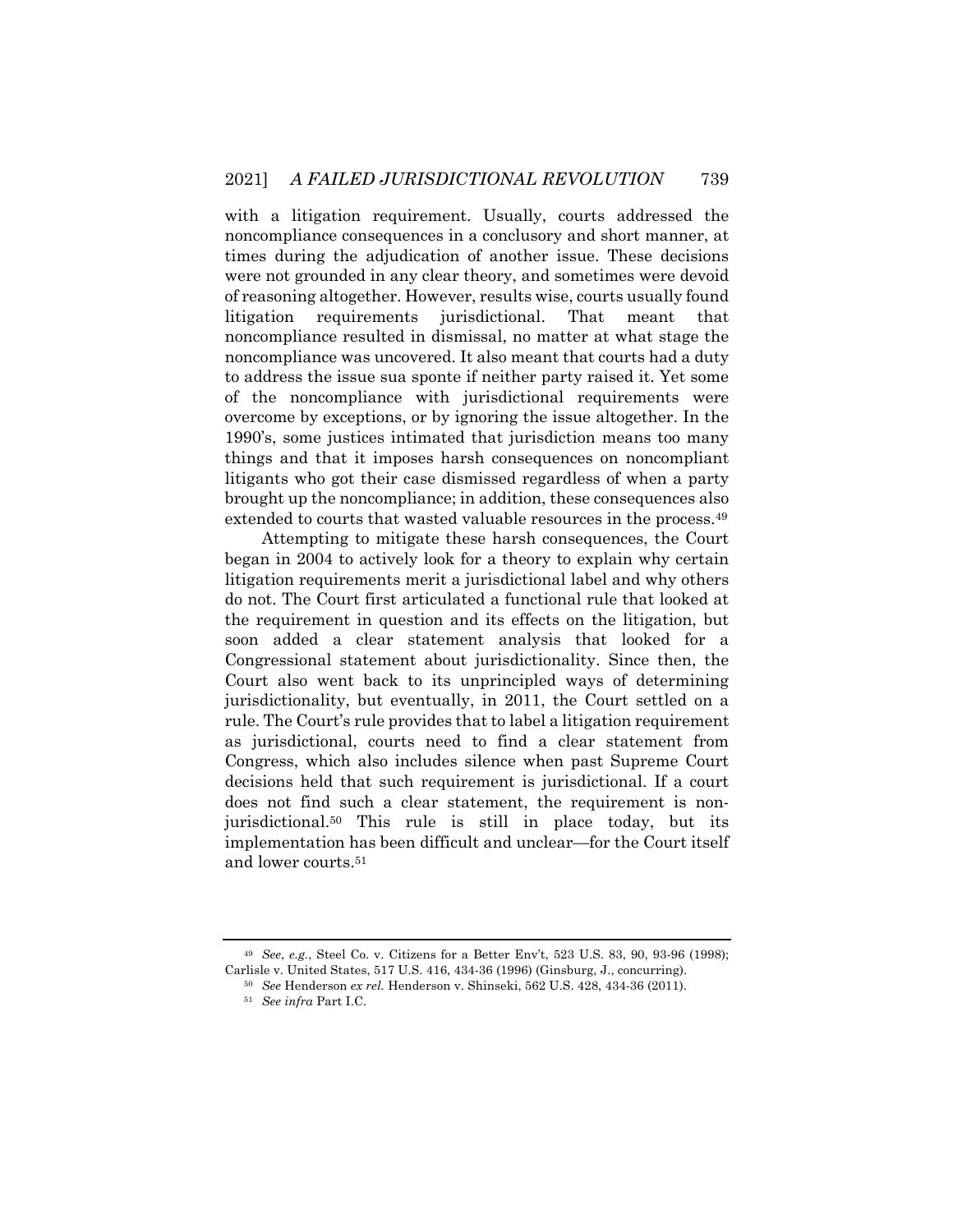# *A. Before 2004—No Clear Principle in the Jurisdictional Labeling of Litigation Requirements*

Ever since the republic's early days, federal courts viewed some litigation requirements as part of their jurisdiction.<sup>52</sup> This logic dates back to 1796 when the Supreme Court addressed the requirement of a statement of facts in a writ of error53 and held that "[i]f Congress has provided no rule to regulate our proceedings, we cannot exercise an appellate jurisdiction; and if the rule is provided, we cannot depart from it."54 In this early era, the Supreme Court dismissed cases where litigants did not comply with litigation requirements based on statute. These requirements were both time-related and content-related. The Court regularly dismissed cases for lack of jurisdiction when litigants did not file timely55 (even when it was not due to their fault<sup>56</sup>), Noncompliance with statutes of limitations,57 or lacked different types of content pre-

<sup>56</sup> Old Nick Williams Co. v. United States, 215 U.S. 541, 545 (1910) (holding courts lack power to extend time to appeal beyond statutorily allowed time); Ins. Co. of Valley of Va. v. Mordecai, 62 U.S. (21 How.) 195, 199-201 (1859) (noting lower court misstated first day of Supreme Court term, although statute did not require lower court to mention the first day and acknowledging that a term is a whole unit).

<sup>57</sup> Scarborough v. Pargoud, 108 U.S. 567, 568 (1883) ("It follows that the writ of error in this case was not brought within the time limited by law, and we have consequently no jurisdiction."); Cummings v. Jones, 104 U.S. 419, 419 (1881). *But see* Brooks v. Norris, 52 U.S. (11 How.) 204, 207-08 (1851). Although the *Brooks* Court acknowledged that statutes of limitations are not a jurisdictional issue, and a court cannot raise them on its own motion; later the Court noted some statutes of limitations are jurisdictional. *See*  John R. Sand & Gravel Co. v. United States, 552 U.S. 130, 133-34 (2008).

<sup>52</sup> Hawley, *supra* note 10, at 2030.

<sup>53</sup> Wiscart v. Dauchy, 3 U.S. (3 Dall.) 321, 330 (1796).

<sup>54</sup> *Id.* at 327.

<sup>55</sup> Credit Co. Ltd. v. Ark. C.R. Co., 128 U.S. 258, 261 (1888) ("When the time for taking an appeal has expired, it cannot be arrested or called back by a simple order of court. If it could be, the law which limits the time within which an appeal can be taken would be a dead letter."); Castro v. United States, 70 U.S. (3 Wall.) 46, 50-51 (1866) (although the relevant statute did not make any mention of the necessary timing for appeal filing or consequences flowing from it); United States v. Curry, 47 U.S. (6 How.) 106, 113 (1848) ("The power to hear and determine a case like this is conferred upon the court by acts of Congress, and the same authority which gives the jurisdiction has pointed out the manner in which the case shall be brought before us; and we have no power to dispense with any of these provisions, nor to change or modify them. And if the mode prescribed for removing cases by writ of error or appeal be too strict and technical, and likely to produce inconvenience or injustice, it is for Congress to provide a remedy by altering the existing laws; not for the court.").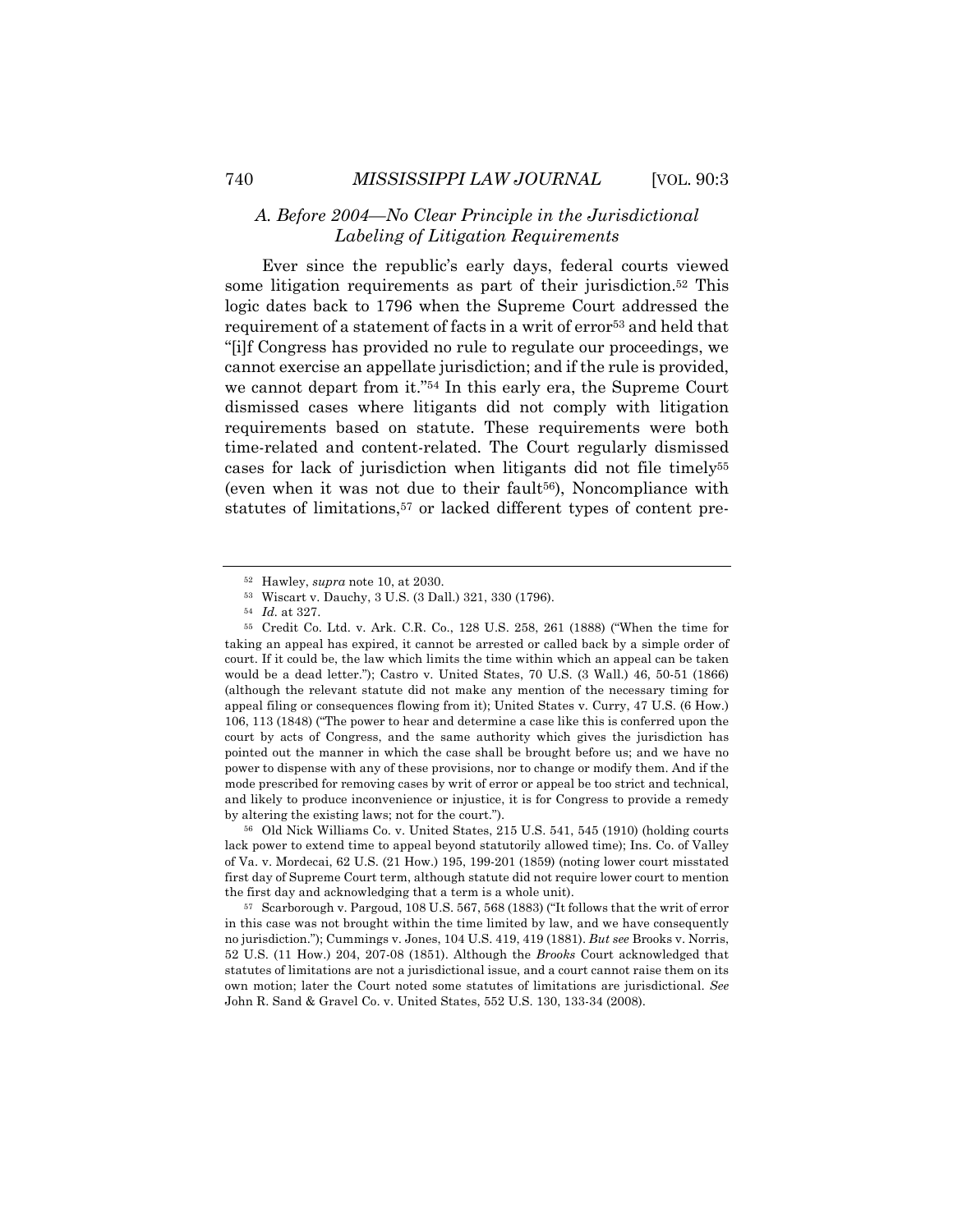conditions.58 The early Supreme Court viewed these requirements as "the foundations of [its] jurisdiction, without which [the Court had] no right to revise the action of the inferior court."<sup>59</sup> Because of that, the Court found that it should raise the issue on its own motion if neither party did.60 Lower courts similarly viewed litigation requirements as jurisdictional.61 This general treatment of litigation requirements remained similar even throughout the twentieth century.62

Courts also viewed litigation requirements in rules of procedure—civil, criminal, appellate, and bankruptcy—as jurisdictional. Federal rules of procedure are a relatively modern creature. The Federal Rules of Civil Procedure were the first rules promulgated in 1938, after the passing of the Rules Enabling Act of 1934.63 The goal behind their creation was to "expedite and simplify the administration of justice."64 The federal rules of criminal, appellate, and bankruptcy procedure followed later, and are generally similar and in some instances refer back to the Federal Rules of Civil Procedure.65 These procedural rules include litigation requirements, ordering certain timely filingsand specific content in

<sup>58</sup> *See*, *e.g.*, Edmonson v. Bloomshire, 74 U.S. (7 Wall.) 306, 310 (1869) (transcript not provided); United States v. Gomez, 70 U.S. (3 Wall.) 752, 763 (1866) (writ not returned by end of next term; no authenticated transcript filed); Mesa v. United States, 67 U.S. (2 Black) 721, 722 (1863) (per curiam) (transcript not filed at "next succe[ssive] term after the appeal [was] taken"); Steamer Va. v. West, 60 U.S. (19 How.) 182, 182-83 (1857) (no timely filing of record); *Curry*, 47 U.S. at 113 (writ of error not returned to Court by end of next term); Villabolos v. United States, 47 U.S. (6 How.) 81, 90 (1848) (lack of signature of lower court judge on writ of error).

<sup>59</sup> *Edmonson*, 74 U.S. at 310.

<sup>60</sup> *See, e.g.*, *Credit Co. Ltd.*, 128 U.S. at 261; *Edmonson*, 74 U.S. at 310.

<sup>61</sup> *See* Poor, *supra* note 14, at 188-90.

<sup>62</sup> Hawley, *supra* note 10, at 2041; *see*, *e.g.*, EEOC v. Arabian American Oil Co., 499 U.S. 244, 248-49, 251 (1991) (referring to terms in Title VII, such as "employer" and "commerce," as jurisdictional); Gwaltney of Smithfield, Ltd. v. Chesapeake Bay Found., Inc., 484 U.S. 49, 55 (1987) (stating section 505(a) in the Clean Water Act allowing suits for past violations is jurisdictional).

<sup>63</sup> 28 U.S.C. § 2072; Poor, *supra* note 14, at 190.

<sup>64</sup> *Id.*

 $\,^{65} \,$  The rules of appellate and criminal procedure refer to the Rules of Civil Procedure in several points. *See* Poor, *supra* note 14, at 194 (discussing the similarity of the rules about "time"). In *Eberhart v. United States*, 546 U.S. 12, 15 (2005) (per curiam), the Court noted that criminal rules of procedure "closely parallel" the bankruptcy rules of procedure.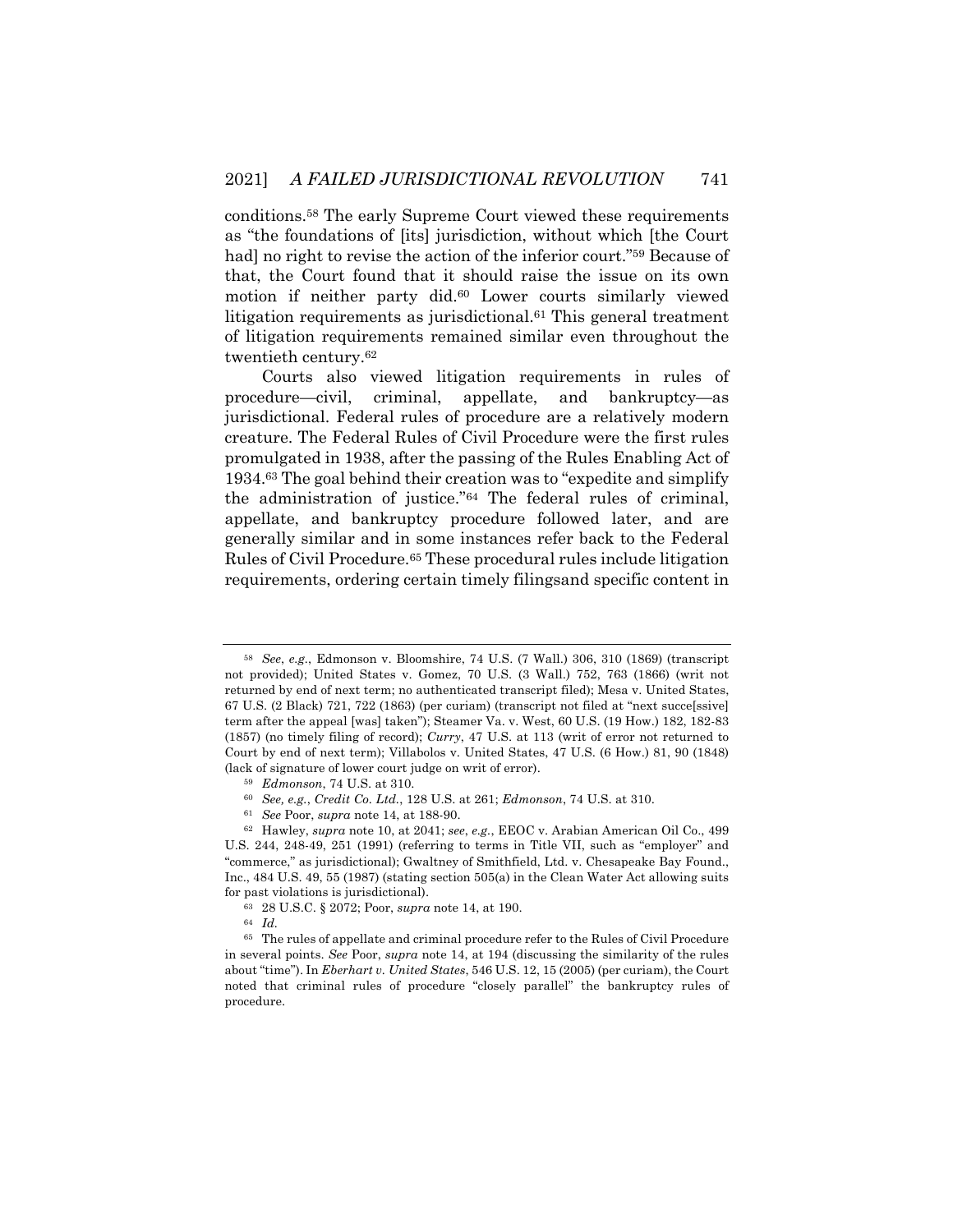filing.66 And although the civil and bankruptcy rules stipulate that they do not affect jurisdiction,67 courts nonetheless have treated them as constraining their jurisdiction, from their inception<sup>68</sup> until late in the twentieth century.<sup>69</sup>

The Supreme Court's understanding of jurisdiction in these times is essential to the evaluation of its decisions and the jurisprudential revolution that ensued in recent years, which is the

<sup>66</sup> For time related rules: *see*, *e.g.*, FED. R. CIV. P. 6(b) (extending time); FED. R. CRIM. P. 45(b) (same); FED. R. APP. P. 26(b) (same); FED. R. BANKR. P. 9006(b). For rules mandating content requirements: *see*, *e.g.*, FED. R. CIV. P. 7 (dictating form of motions and other papers); FED. R. CRIM. P. 47 (explaining content requirements for motions).

<sup>67</sup> FED. R. CIV. P. 82 ("These rules do not extend or limit the jurisdiction of the district courts . . . ."); FED. R. BANKR. P. 9030 ("The rules shall not be construed to extend or limit the jurisdiction of the courts . . . .").

<sup>68</sup> Civil Procedure: Edwards v. Doctors Hosp., Inc., 242 F.2d 888, 891 (2d Cir. 1957) (holding court cannot extend time to appeal retroactively and such order is a "nullity"); Slater v. Peyser, 200 F.2d 360, 361(D.C. Cir. 1952) (holding court action or parties' agreement does not extend appeal rule-based time constraint because rule is jurisdictional). Bankruptcy Procedure: *In re* Topco, Inc., 894 F.2d 727, 733 n.7 (5th Cir. 1990) ("Rule 8002 of the Bankruptcy Rules' . . . ten day requirement [to file an appeal] is jurisdictional and cannot be waived"). See also in Criminal Procedure: United States v. Robinson, 361 U.S. 220, 229 (1960) (holding rule prescribing time to appeal in criminal cases is jurisdictional).

 $69$  Civil Procedure: Albright v. Virtue, 273 F.3d 564, 571 (3d Cir. 2001) (noting that Rule 59(e) is jurisdictional and cannot be extended in discretion of district court); United States v. Rashid, No. 95-7396, 2009 WL 723382, at \*2 (E.D. Pa. Mar. 17, 2009) (same). Bankruptcy Procedure: Canyon Capital Advisors LLC v. PG&E Corp., No. 20-cv-04949- HSG, 2020 WL 7342683 (N.D. Cal. Dec. 14, 2020) (noting as recent as 2020 that it is "well settled that the deadlines imposed by Bankruptcy Rule 8002 are 'mandatory and jurisdictional'" (citation omitted)). See also in Criminal Procedure: United States v. Emuegbunam, 268 F.3d 377, 397-98 (6th Cir. 2001) (noting FED. R. CRIM. P. 29, 33, 34 and 35 are jurisdictional). Appellate Procedure: Torres v. Oakland Scavenger Co., 487 U.S. 312, 317-18 (1988) (A court "may not waive the jurisdictional requirements of Rules 3 and 4 . . . . We recognize that construing Rule 3(c) as a jurisdictional prerequisite leads to a harsh result in this case, but we are convinced that the harshness of our construction is "imposed by the legislature and not by the judicial process.'" (quoting Schiavone v. Fortune, 477 U.S. 21, 31 (1986)); Gochis v. Allstate Ins. Co., 16 F.3d 12, 16 (1st Cir. 1994) (holding FED. R. APP. P. 4(a)(1) is jurisdictional).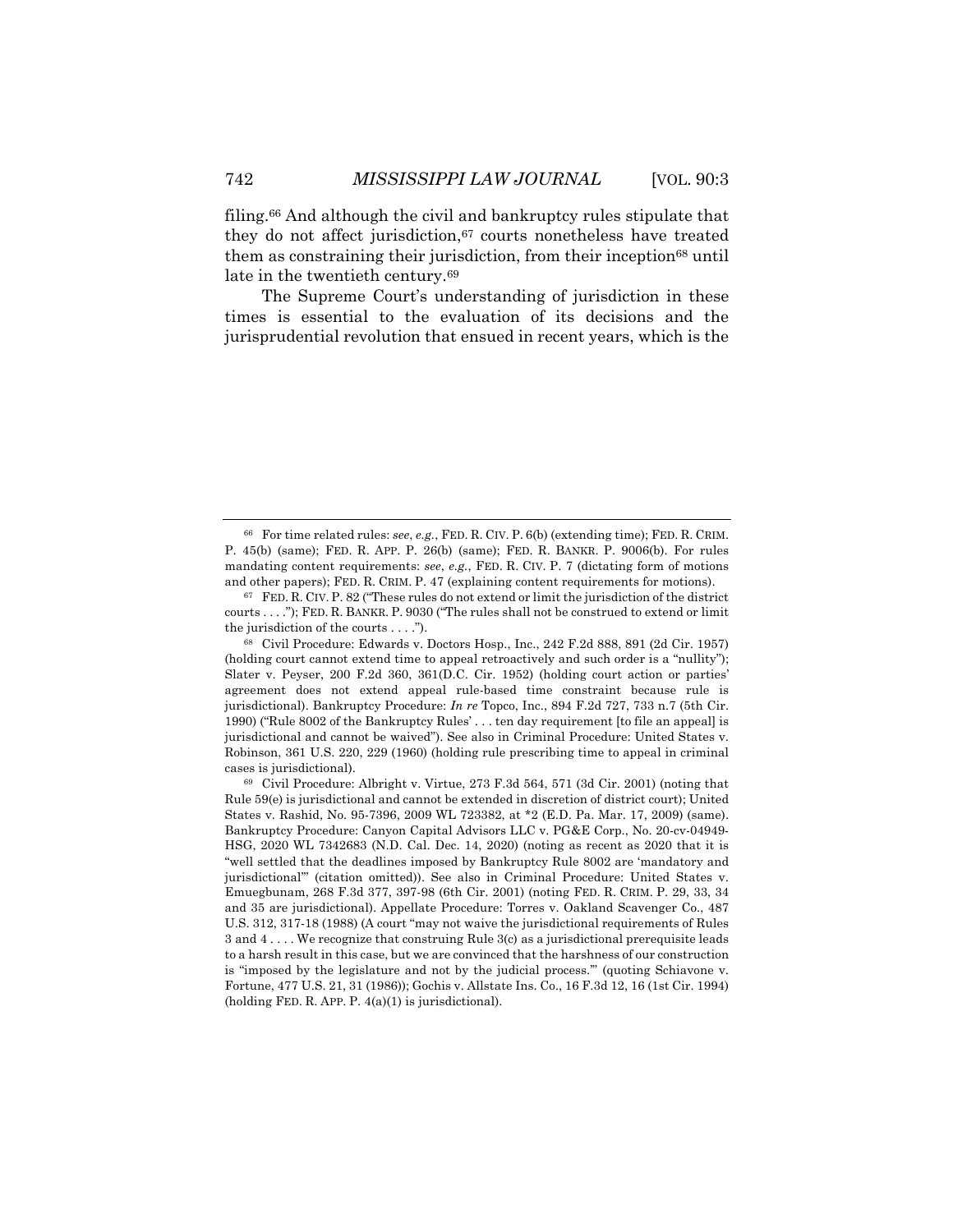focus of this Article.70 The Court viewed jurisdictionality broadly.71 A litigation requirement's jurisdictional character did not mean that noncompliance led to a case's dismissal. Instead, the Court accepted substantial compliance.72 In addition, the Court opined that in some cases, the dismissal would not prejudice the litigant, who will be allowed to "resort to a new writ or a new appeal."<sup>73</sup>

But not every litigation requirement was jurisdictional, especially in the late nineteenth-century. The Court clarified that some litigation requirements are meant only to serve "notice,"74 or to keep "the regularity of the proceedings."75 Understanding these requirements as not jurisdictional was "necessary for the furtherance of justice."76 In addition to litigation requirements that were viewed non-jurisdictional, the Court created exceptions to jurisdictional litigation requirements in cases with extreme circumstances. One exception was fraud or improper behavior.77

<sup>73</sup> Castro v. United States, 70 U.S. (3 Wall.) 46, 50 (1866).

<sup>77</sup> United States v. Gomez, 70 U.S. (3 Wall.) 752, 763-64 (1866) ("Where the appellant, having seasonably procured the allowance of the appeal, is prevented from

<sup>70</sup> In a close context, originalist analysis, it has been said that "reconstruction" of a constitutional provision in an original public meaning analysis "requires interpreters to be able to access the semantics and pragmatics available to a competent speaker of American English at the time each provision was framed and ratified." Lawrence B. Solum, *Triangulating Public Meaning: Corpus Linguistics, Immersion, and the Constitutional Record*, 2017 BYU. L. REV. 1621, 1650 (2017). This principle also affects the proper reading of judicial opinions. To truly extrapolate their meaning, a reader must understand their backdrop.

<sup>71</sup> Hawley, *supra* note 10, at 2042. *See also* Poor, *supra* note 14, at 224-25. This broad concept was still alive in 1998, when Justice Stevens explained in *Steel Co. v. Citizens for a Better Env't*, that "[r]ather than framing the question in terms of 'jurisdiction,' it is also possible to characterize the statutory issue in this case as whether respondent's complaint states a 'cause of action.'" Steel Co. v. Citizens for a Better Env't, 523 U.S. 83, 117-18 (1998) (Stevens, J., concurring).

<sup>72</sup> *See, e.g.*, The San Pedro, 15 U.S. (2 Wheat.) 132, 142 (1817).

<sup>74</sup> Hewitt v. Filbert, 116 U.S. 142, 144 (1885).

<sup>75</sup> Brown v. McConnell, 124 U.S. 489, 492 (1888) ("The security is required, however, in the due prosecution of the appeal, and if the case is docketed here in time it will not ordinarily be dismissed because of the neglect or omission of the justice or judge to require the security until the appellant has been afforded a reasonable opportunity of curing the defect. The taking of security is not jurisdictional in its character, and its omission affects only the regularity of the proceedings.")*. But see* Catlett v. Brodie, 22 U.S. (9 Wheat.) 553, 554-55 (1824) (dismissing actions for lack of security payment according to chapter 20, section 22 of the Judiciary Act of 1789, although without mentioning lack of jurisdiction).

<sup>76</sup> *Hewitt*, 116 U.S. at 145; *see also Brown*, 124 U.S. at 492 ("[P]ermission to supply it here may properly be given in furtherance of justice.").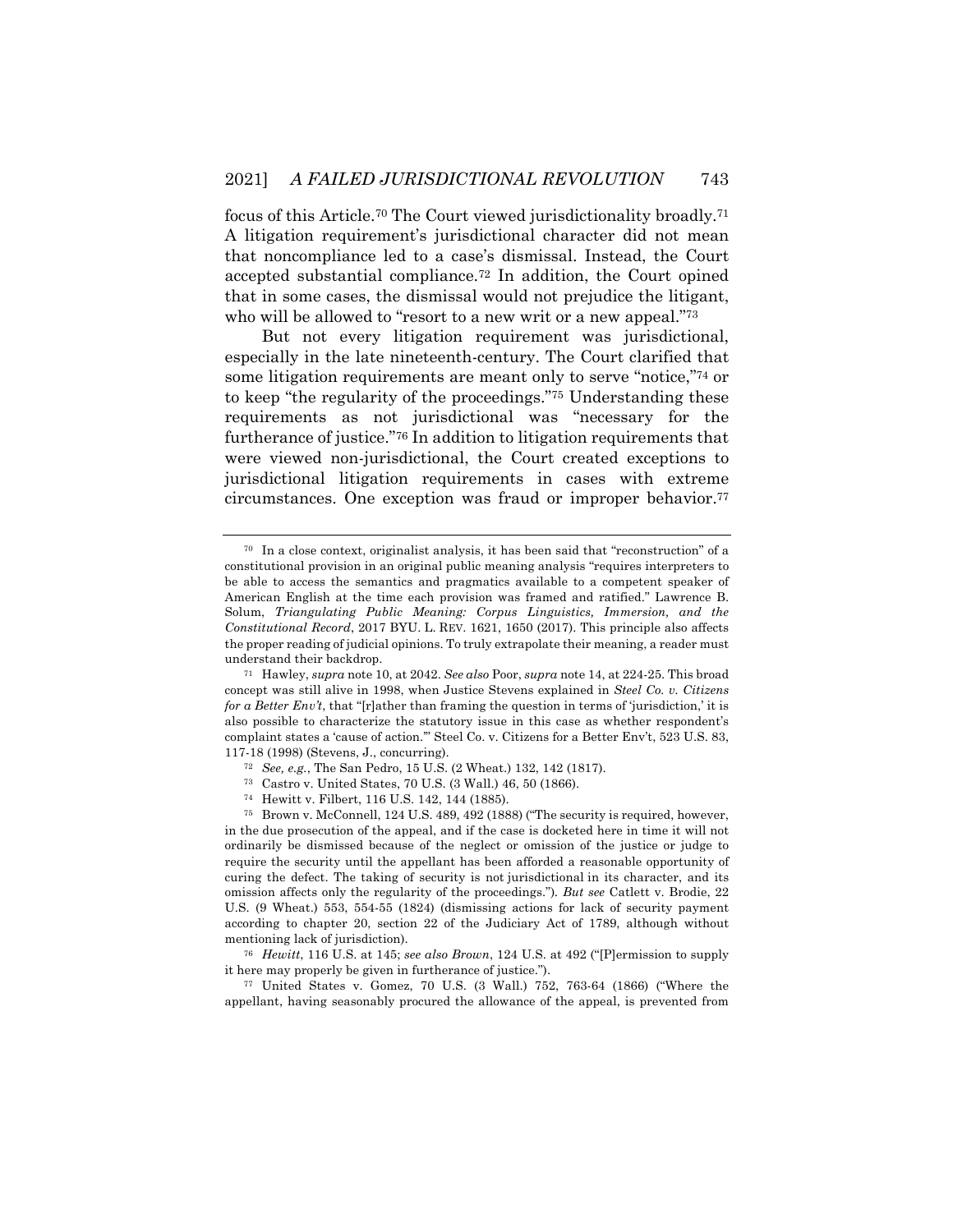Another was for "unique circumstances"—a judge-made doctrine meant to cure situations where a judicial officer gave a litigant a promise that resulted in the litigant's noncompliance with a litigation requirement.78 In the second half of the twentieth century, the Court found that where Congress did not affirmatively deny equitable tolling in suits against the government, they are presumed as allowed, and therefore these litigation requirements were in effect non-jurisdictional.79 By doing so, the Court skirted the question of jurisdictionality and instead focused on the effects of a requirement. These methods all show that historically the Court did not view the attachment of a jurisdictional label to a litigation requirement as an exorable limit on its ability to hear a claim brought by a litigant who has not complied with the requirement.

In sum, before 2004, the Court had long found many litigation requirements, of different types and from different sources, to be jurisdictional. However, the Court did not view jurisdiction deterministically and at times excused or waived the jurisdictional effects of a litigation requirement.

# *B. The Court's Development of a Framework to Determine Jurisdictionality*

The Supreme Court and lower courts incessantly labeled litigation requirements as jurisdictional for more than a century. In the past, jurisdictional labels were viewed flexible enough to include exceptions. But in recent years, the Court changed

obtaining the transcript by the fraud of the other party, or by the order of the court, or by the contumacy of the clerk, the rule does not apply, provided it appears that the appellant was guilty of no laches, or want of diligence, in his efforts to prosecute the appeal.").

<sup>78</sup> Thompson v. INS, 375 U.S. 384, 387 (1964); Harris Truck Lines, Inc. v. Cherry Meat Packers, Inc., 371 U.S. 215, 217 (1962) (per curiam); United States v. Jones, 297 F. App'x. 203, 203 n.\* (4th Cir. 2008) (allowing an appeal due to the court misleading a litigant, although at the time of this decision, the doctrine had been overruled in *Bowles v. Russell*, 551 U.S. 205, 214 (2007)); Newell v. O & K Steel Corp., 42 F. App'x. 830, 832 (7th Cir. 2002) (reliance on a district court's misleading ruling); United States v. Stewart, No. 78-5319, 1980 U.S. App. LEXIS 21764, at \*9-10 (6th Cir. Dec. 17, 1980) (applying doctrine where judges in the Eastern District of Michigan changed a procedural rule but failed to publish it properly to attorneys).

<sup>79</sup> Irwin v. Dep't of Veterans Affairs, 498 U.S. 89, 95-96 (1990); Bowen v. City of New York, 476 U.S. 467, 478-80 (1986); Honda v. Clark, 386 U.S. 484, 501 (1967).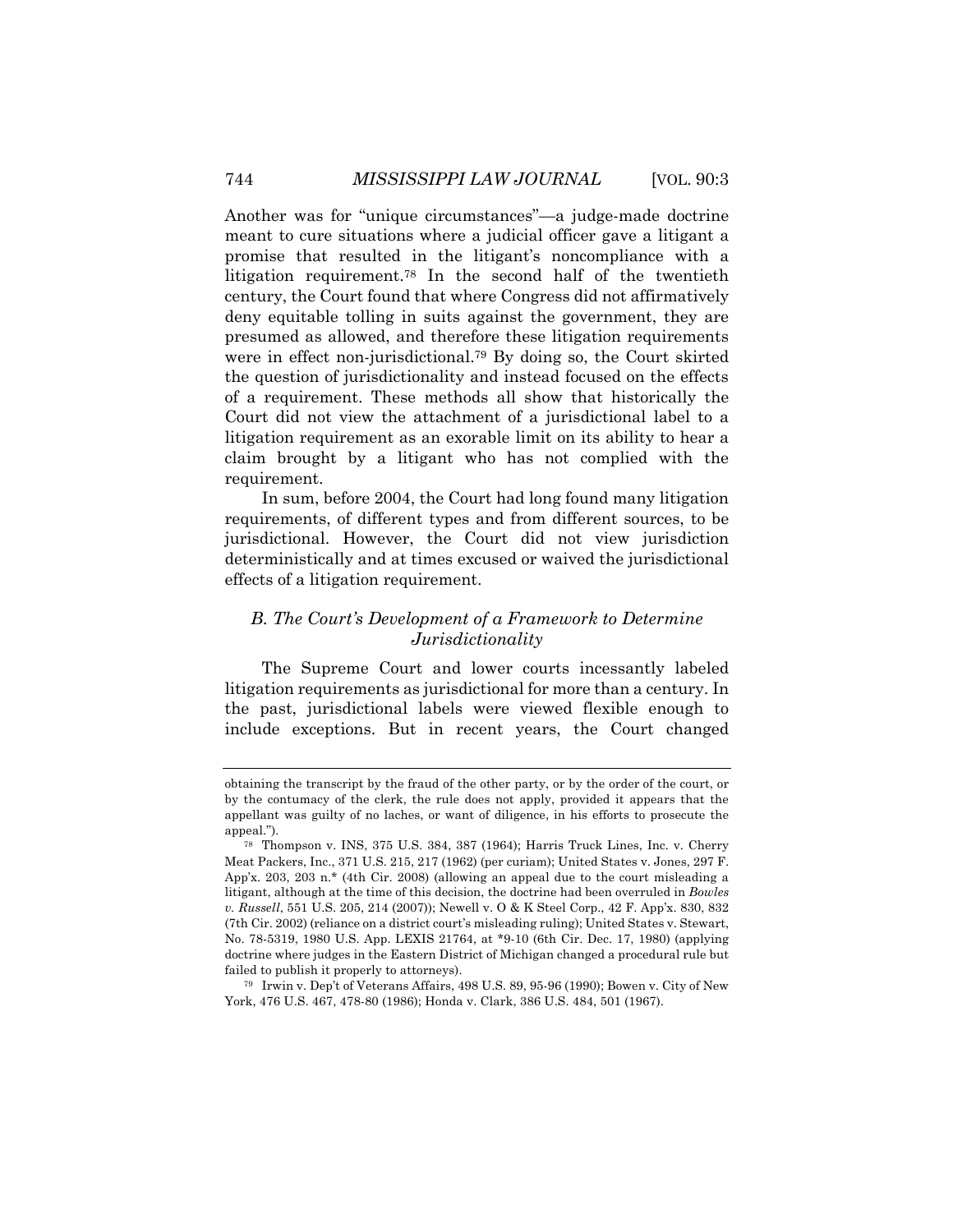configuration to a more positivist and textualist approach. This meant that a jurisdictional label became a hard barrier for litigants, no matter how harsh the consequence was. The under-theorized decisions of the past and the harsh consequences worried several justices at the United States Supreme Court. The Court described its past decisions as "occasionally [using] the term 'jurisdictional' to describe emphatic time prescriptions in rules of court."80 To the Court, the over-use of the jurisdictional label required courts to "alter[] the normal operation of [the] adversarial system" by inserting themselves into the proceeding sua sponte, "result[ing] in the waste of judicial resources" and may also "unfairly prejudice litigants."81 These effects prompted the Court, or at least some of its members, to attempt to "bring some discipline" to its doctrine, as it phrased it,82 or to radically change the way courts think of the jurisdictional label, as some scholars described it,83 since 2004.

In a series of opinions, spanning over fifteen terms, the Court began articulating a new law of classifying the nature of litigation rules. The road was bumpy—it had three major stages. The first: initial formation of the rule. The second: unrest, when the Court casted aside its emerging new rule and followed older precedent. And third: reconciliation, where the Court attempted to merge its two contradicting lines of cases into one.

**First Stage**: Between 2004 and 2006, the Court issued four opinions that offered a bright-line rule to determine whether a requirement is jurisdictional or not.84 The litigation requirements the Court addressed in these cases had nothing in common, except

<sup>80</sup> Kontrick v. Ryan, 540 U.S. 443, 454 (2004).

<sup>81</sup> Henderson *ex rel.* Henderson v. Shinseki, 562 U.S. 428, 434 (2011). *See also*  Carlisle v. United States, 517 U.S. 416, 434-36 (1996) (Ginsburg, J., concurring); Mank, *supra* note 11, at 442-49 (discussing idea that sua sponte action by courts is foreign to American legal system historically).

<sup>82</sup> *Henderson*, 562 U.S. at 435.

<sup>83</sup> *See*, *e.g.*, Hawley, *supra* note 10, at 2040-41. *See also* Karen Petroski, *Statutory Genres: Substance, Procedure, Jurisdiction*, 44 LOY. U. CHI. L.J. 189, 231 (2012); Preis, *supra* note 21, at 1423; Trammell, *supra* note 30, at 1101; Dodson, *supra* note 8, at 624.

<sup>84</sup> Some justices argued that they did not notice the change. *See* Bowles v. Russell, 551 U.S. 205, 210-11 (2007) (Justice Thomas, writing for the court, distinguishing recently decided cases regarding statutory time limits for appeals and noting that they did not change the long-standing view on jurisdictionality); Gonzalez v. Thaler, 565 U.S. 134, 169-70 n.9 (2012) (Scalia, J., dissenting) (arguing that *Kontrick* only set a new scheme for jurisdiction in dicta and confessing error in joining it).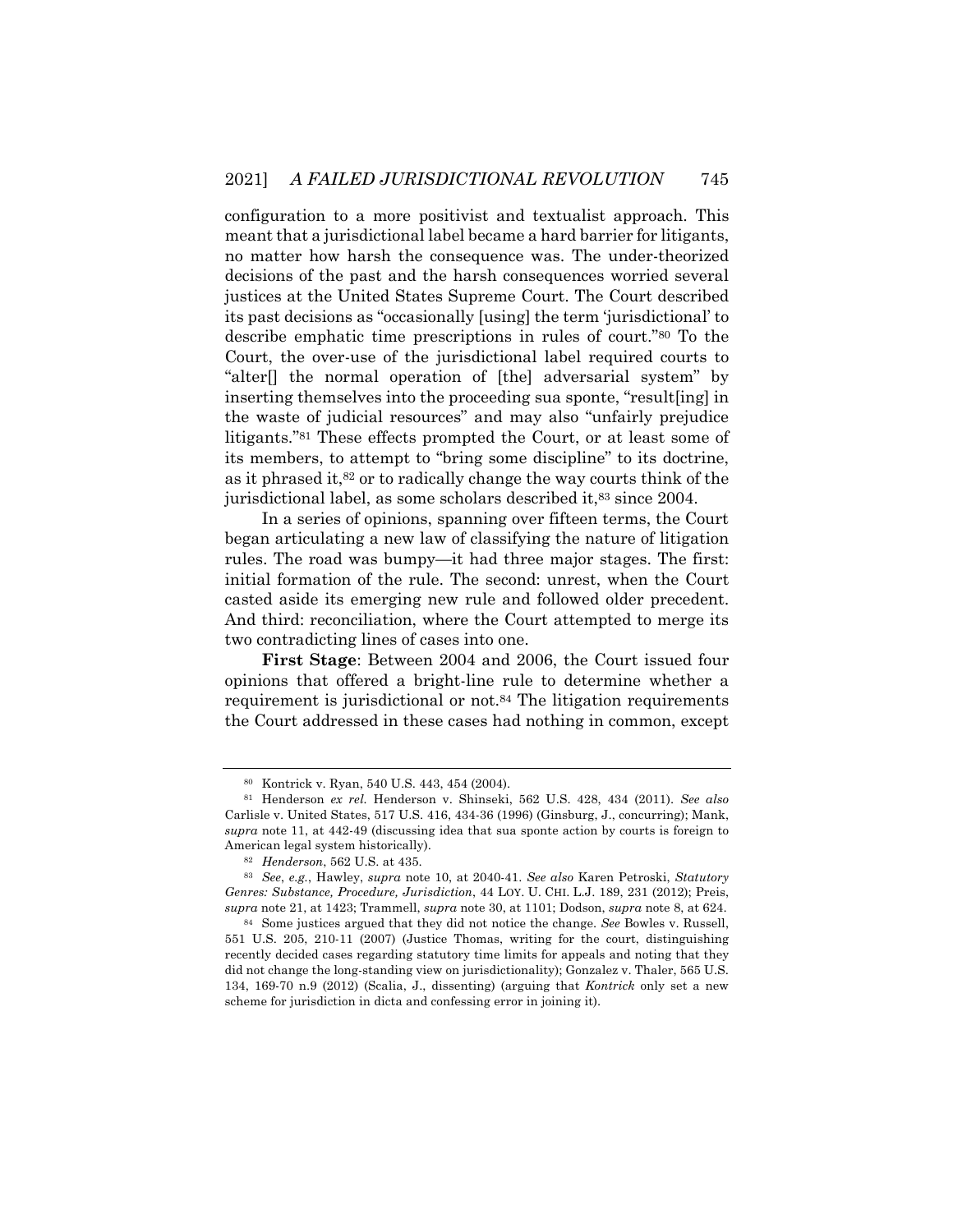that the litigant did not comply with them.85 It held that a litigation requirement would be "jurisdictional" only if it delineates classes of cases (subject-matter jurisdiction) and persons (personal jurisdiction) falling within a court's adjudicatory authority.86 If not, it was merely a "claim-processing" rule, meant only to advance the orderly sequence of litigation.87 In one of the cases, *Arbaugh v. Y&H Corp.*, addressing a statutory based litigation requirement,<sup>88</sup> the Court added one more component to that rule—a recognition that the legislature can designate a litigation requirement as jurisdictional even when the Court's bright-line rule finds otherwise.89 Applying its bright-line rule,90 the Court found that all four requirements were not jurisdictional.91 As the following stages of the rule's development show, it was *Arbaugh*'s language about congressional action that became the prominent test to identify jurisdictionality.92

**Second Stage**: The almost-complete unanimity the Court displayed in the first stage quickly disappeared.93 In *Bowles v. Russell*, just a year after *Arbaugh*, the Court—in a split 5-4

<sup>85</sup> Two of them (*Kontrick* and *Eberhart*) were procedural rules, and two (*Scarborough* and *Arbaugh*) were statutorily based. The two rule-based requirements were time bars, from the bankruptcy (*Kontrick*) and criminal (*Eberhart*) rules of procedure, respectively. The two statutory-based requirements were content bars, requiring litigants to comply with a declaration or certain condition to sustain their claim.

<sup>86</sup> *Kontrick*, 540 U.S. at 455.

<sup>87</sup> *Id.*; *see Gonzalez,* 565 U.S. at 169-70 n.9 (Scalia, J., dissenting) (arguing that this limitation was made in *dicta*).

<sup>88</sup> Arbaugh v. Y&H Corp., 546 U.S. 500 (2006). *Arbaugh* dealt with the "numerosity" requirement, limiting Title VII of the Civil Rights Act of 1964 application to employers that have fifteen or more employees. *Id.* at 503. *See also* 42 U.S.C. § 2000e(b) (2020).

<sup>89</sup> *Arbaugh*, 546 U.S. at 515-16 ("If the Legislature clearly states that a threshold limitation on a statute's scope shall count as jurisdictional, then courts and litigants will be duly instructed and will not be left to wrestle with the issue.")

<sup>90</sup> The Court also found that in the two cases involving rule-based litigation requirements, that litigation requirements not based in statute cannot determine jurisdiction. *See Kontrick*, 540 U.S. at 452 ("Only Congress may determine a lower federal court's subject-matter jurisdiction."); Eberhart v. United States, 546 U.S. 12, 15 (2005) (per curiam) (referring back and relying on *Kontrick*'s reasoning).

<sup>91</sup> *Arbaugh*, 546 U.S. at 516.

<sup>92</sup> Shepardizing both cases on LexisNexis shows that 1,626 decisions cite to *Kontrick* while 8,615 decisions cite to *Arbaugh* (last visited Oct. 19, 2021). Perhaps this has to do with *Arbaugh* dealing with a statute and not a rule.

<sup>93</sup> Three decisions were unanimous (*Kontrick*, *Eberhart* and *Arbaugh*), and one (*Scarborough*) was decided by a majority of seven justices.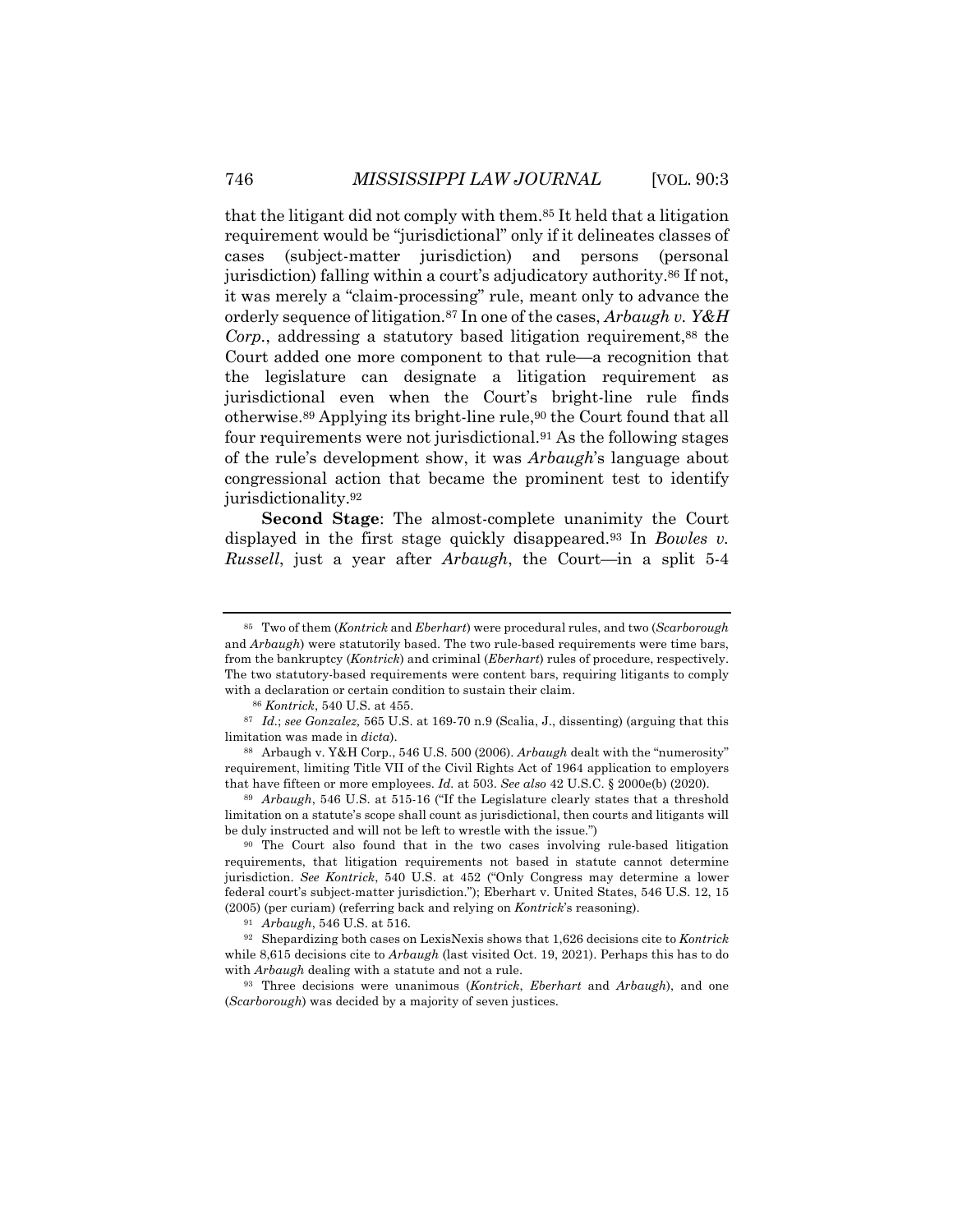decision—limited its bright-line rulings to their facts.94 Instead, the Court followed older precedent and held that litigation requirements concerning the time to file an appeal "have been treated as jurisdictional in American law for well over a century,"95 refusing to overrule that precedent. This shift yielded a scathing dissent that relied on the Court's more recent opinions and argued the litigation requirement in question—the time to file a notice of civil appeal—was not jurisdictional. The dissent argued that litigation requirements—time bars or not—are jurisdictional only if Congress says so.96 Scholars harshly chastised both opinions. While they characterized the *Bowles* majority as incorrect, misrepresenting stare decisis, and causing disruption in the doctrine,<sup>97</sup> some also described the dissent as undisciplined.<sup>98</sup> The following term, the Court continued this trend, and held that a statute of limitations is jurisdictional based on past precedent.99 But the Court's analysis was cursory. The Court only stated that

<sup>94</sup> Bowles v. Russell, 551 U.S. 205, 210-11 (2007). The Court distinguished *Kontrick* because it was a rule-based, and not a statutory requirement, as in the case at hand. *Id.* The Court only cites to *Eberhart*. It seems that, like the Court of Appeals, the Court viewed both decisions emanating from the same principal. This makes sense, as *Eberhart* is a per curiam opinion implementing *Kontrick*. *Id.* Additionally, the Court added *Kontrick* determined that § 2107, the provision in question in *Bowles*, includes jurisdictional time constraints. *Bowles*, 551 U.S. at 210-11. The Court also distinguished *Arbaugh* because the requirement there was substantive and not temporal, and *Scarborough* because it concerned a relief "ancillary to the judgment of a court." *Id.*  Petroski called it "disrupt[ing]" the Court's efforts. *See* Petroski, *supra* note 83, at 224.

<sup>95</sup> *Bowles*, 551 U.S. at 209.

<sup>&</sup>lt;sup>96</sup> *Id.* at 217 (Souter, J., dissenting).

<sup>97</sup> *See*, *e.g.*, Elizabeth Chamblee Burch, *Nonjurisdictionality or Inequity*, 102 NW. U. L. REV. COLLOQUY 64, 65 (2007) (noting the majority opinion left "burdens and confusion"); Perry Dane, *Sad Time: Thoughts on Jurisdictionality, the Legal Imagination, and* Bowles v. Russell, 102 NW. U. L. REV. COLLOQUY 164, 164 (2008) (noting the majority opinion has "analytic defects and practical pitfalls"); *id.* at 170 (expanding on the analytical problems in the majority opinion); Dodson, *supra* note 16, at 55-58; Dodson, *supra* note 11, at 3; Scott Dodson, *Jurisdictionality and* Bowles v. Russell, 102 NW. U. L. REV. COLLOQUY 42, 44-45, 48 (2007); Vincent Paylish, Note, Bowels v. Russell*: They Got Me on a Technicality*, 70 MONT. L. REV. 147, 160 (2009).

<sup>98</sup> Dane, *supra* note 97, at 171-73 (detailing the issues with the dissent); Dodson, *supra* note 11, at 8; Dodson, *supra* note 97, at 48 n.34; Dodson, *supra* note 8, at 639; Paylish, *supra* note 97, at 157-58; E. King Poor, *The Jurisdictional Time Limit for An Appeal: The Worst Kind of Deadline—Except For All Others*, 102 NW. U. L. REV. COLLOQUY 151, 158 n.32 (2008). *See also* Joseph A. Valenti, *Statutory Procedural Deadlines Are Jurisdictional in Nature for All Civil Cases and Therefore Must Never Be Equitably Excused:* Bowles v. Russell, 46 DUQ. L. REV. 245, 261-62 (2008).

<sup>99</sup> John R. Sand & Gravel Co. v. United States, 552 U.S. 130, 133-34 (2008).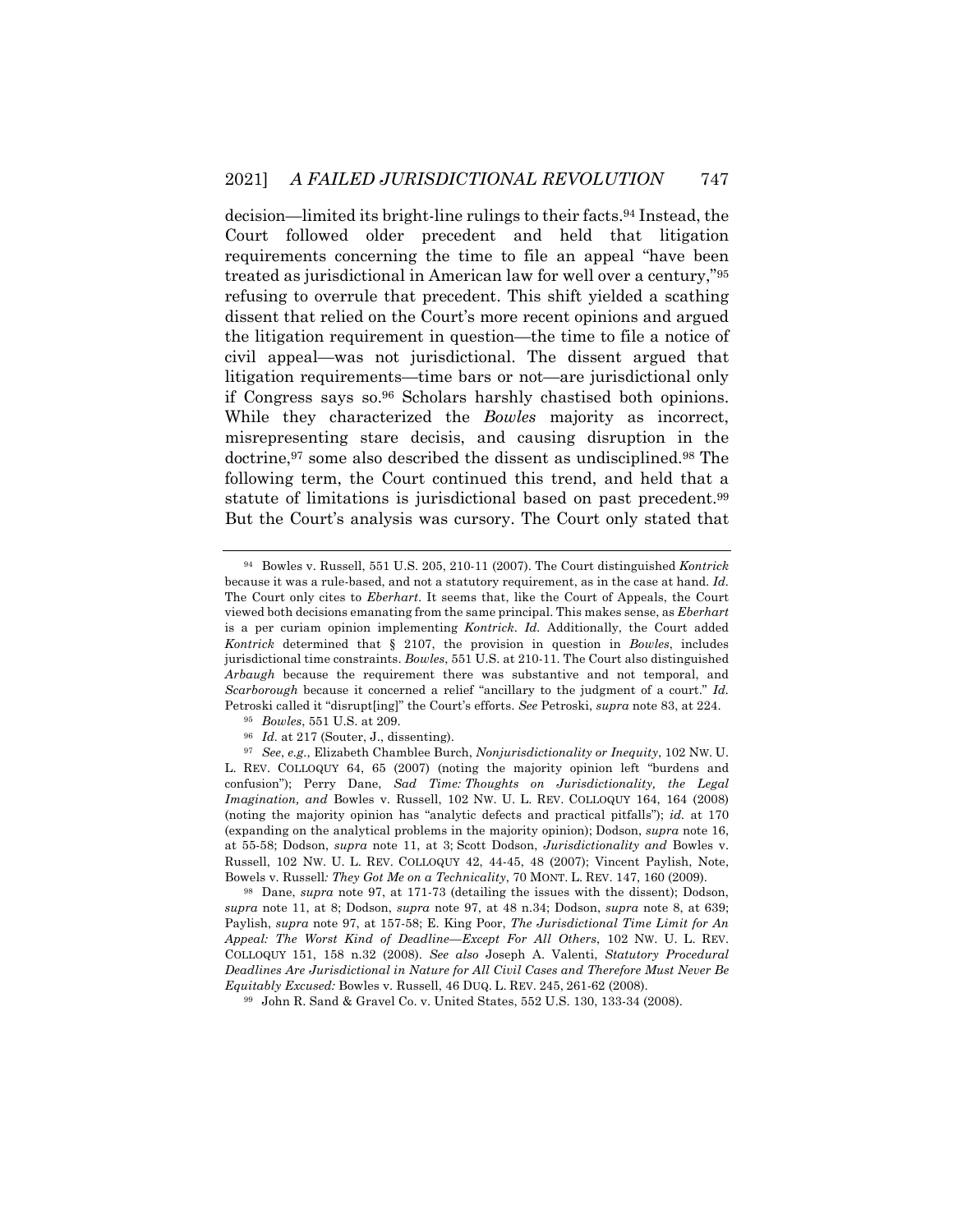the requirement was jurisdictional and did not engage in any analysis of its characterization.100

**Third Stage**: The Court soon found that its decision in *Bowles* had larger effects than perhaps those intended. The double contradiction it created confused lower courts and generated circuit splits that called the Court's attention. Mostly unanimously, the Court changed course.101 It described the **first stage** cases as applying a "clear statement rule" as mentioned in *Arbaugh*.102 Under that construction, the Court explained its **second stage**  cases as standing for the notion that Congressional silence in response to the Court's past decisions is also a "clear statement" from Congress.103 In *Henderson v. Shinseki*, The Court thus explained that when it evaluates the jurisdictionality of a litigation requirement it "look[s] to see if there is any 'clear' indication that Congress wanted the rule to be 'jurisdictional.'" Nevertheless, "Congress, of course, need not use magic words in order to speak clearly on this point . . . When 'a long line of [the Supreme] Court's decisions left undisturbed by Congress,' has treated a similar requirement as 'jurisdictional,' [a court will] presume that Congress intended to follow that course."104

Despite merging the two lines of contradicting cases, the Court remained sensitive to the problems that brought upon this jurisprudential change in the first place and to the rhetoric it

<sup>100</sup> *Id.* This decision managed to garner seven votes, and not only five like in *Bowles*. Justice Breyer, that joined the dissent in *Bowles*, wrote the Court's opinion in *John R. Sand*. Justice Souter joined that opinion. Importantly, the Court almost ignored the jurisdictional issue and addressed it in a few sentences.

<sup>101</sup> *See* Dolan v. United States, 560 U.S. 605, 609-11 (2010), Reed Elsevier, Inc. v. Muchnick, 559 U.S. 154, 162-63 (2010), and Union Pac. R.R. Co. v. Bhd. of Locomotive Eng'rs & Trainmen Gen. Comm. of Adjustment, 558 U.S. 67, 82 (2009).

<sup>102</sup> Arbaugh v. Y&H Corp., 546 U.S. 500, 515-16 (2006). In addition, the "clear statement" rule attracts votes and confidence from all aisles and became a favorite tool of justices in the Court, albeit criticism by scholars. *See* Nina A. Mendelson, *Change, Creation, and Unpredictability in Statutory Interpretation: Interpretive Canon Use in the Roberts Court's First Decade*, 117 MICH. L. REV. 73 (2018); Fred Smith, *Undemocratic Restraint*, 70 VAND. L. REV. 845 (2017).

<sup>103</sup> Henderson *ex rel.* Henderson v. Shinseki, 562 U.S. 428, 436 (2011).

<sup>104</sup> *Id.* at 436 (cleaned up). This statement came in a case that, like *Bowles*, addressed a time to file requirement. The Court was directly confronted with the breadth of *Bowles*. The difference was that while the petitioner in *Bowles* was a criminal defendant appealing a habeas relief denial, here it was a veteran that sought a review of a decision denying service-connected disability benefits. Although the Court made it clear the difference mattered, it also was clear about the generality of its announced rule.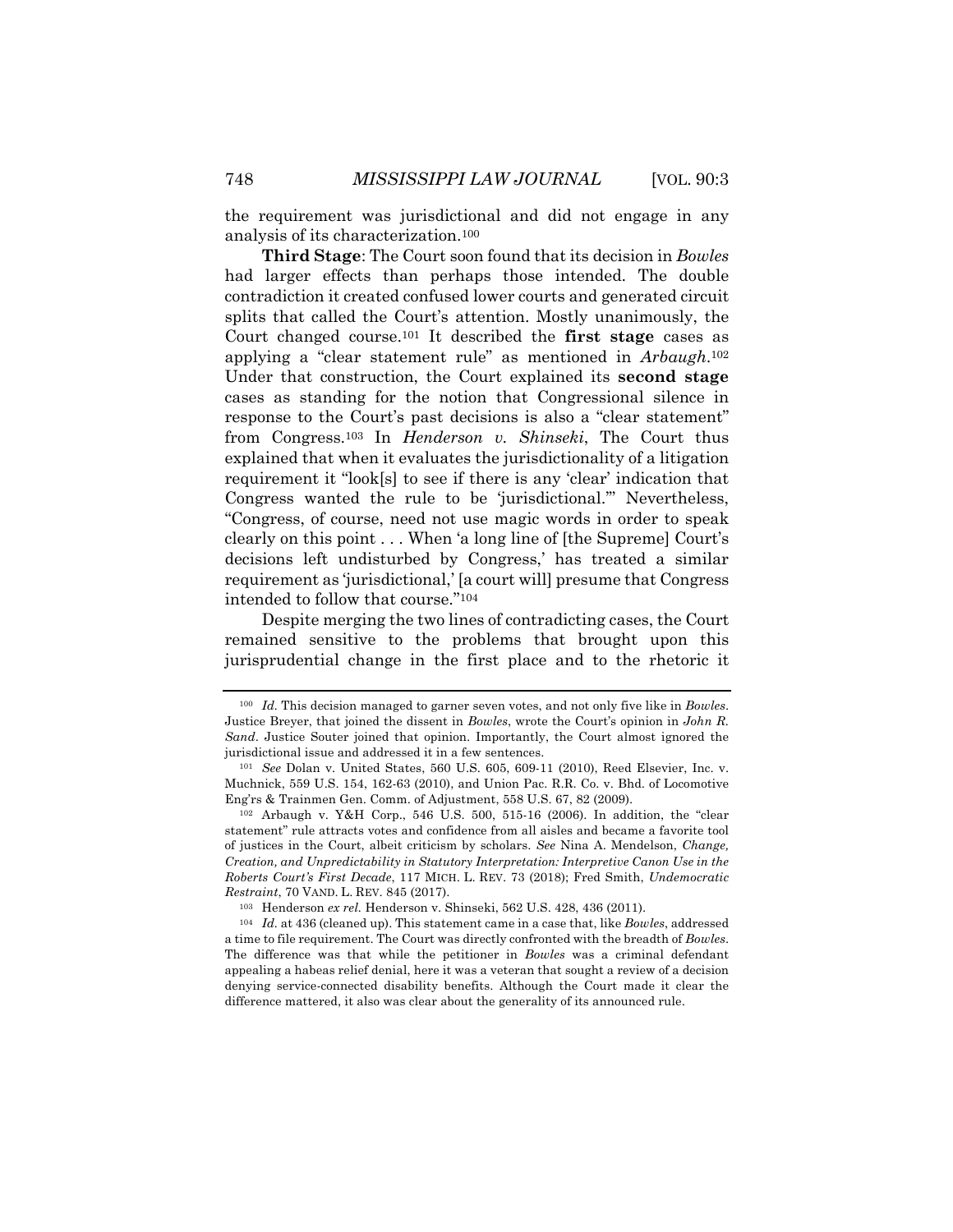employed in the **first stage**. It emphatically explained the problems with overusing the jurisdictional label. It emphasized that a jurisdictional litigation requirement obligates courts to meddle between the parties because of their "independent obligation to ensure that they do not exceed the scope of their jurisdiction."105 It warned that overusing the jurisdictional label "may also result in the waste of judicial resources and may unfairly prejudice litigants."106 The Court referred to its recent opinions in terms of policy, because of the "consequences that attach to the jurisdictional label may be so drastic."107

# *C. The Aftermath: Struggles in the Implementation of the Clear Statement Rule*

The rule that the Court established in the **third stage** of its doctrinal development—requiring a clear statement from Congress to designate a litigation requirement as jurisdictional but yielding to precedent where Congress has not acted contrary to it—can be described as a culmination of a common law process, where the Court went back and forth between two threads of cases until it merged them into one. Since 2004, the Court tried to mitigate the harsh consequences of assigning a jurisdictional label to a litigation requirement, all while trying to theorize this decision-making and to discipline the characterization of litigation requirements.108 But despite the rule, litigants and lower courts continued to struggle with its implementation,<sup>109</sup> as did the Supreme Court itself. These

<sup>105</sup> *Id*. at 434.

<sup>106</sup> *Id.*

<sup>107</sup> *Id.* at 434-35.

<sup>108</sup> *See supra* Part I.B.

<sup>109</sup> For issue-specific examples of such confusion, *see*, Cobb, *supra* note 26, at 133 n.159 (supremacy clause); David L. Goodwin, *The Puzzle of Panel Processing: ERISA, Complete Preemption, and the Federal Jurisdiction Gap*, 64 DRAKE L. REV. 663, 721–23 (2016) (complete preemption); Kylie C. Kim, *The Case Against Prudential Standing: Examining the Courts' Use of Prudential Standing Before and After Lexmark, 85 TENN.* L. REV. 303, 310 n.12 (2017) (prudential standing); Robert Miller, *Nothing New: Consent, Forfeiture, and Bankruptcy Court Final Judgments*, 65 DRAKE L. REV. 89, 124–26 (2017) (bankruptcy); Victoria Hadfield Moshiashwili, *The Downfall of* Auer *Deference: Veterans Law at the Federal Circuit in 2014*, 64 AM. U. L. REV. 1007, 1062–70 (2015) (veteran claims); Lewis M. Wasserman, *Delineating Administrative Exhaustion Requirements and Establishing Federal Courts' Jurisdiction Under the Individuals with Disabilities*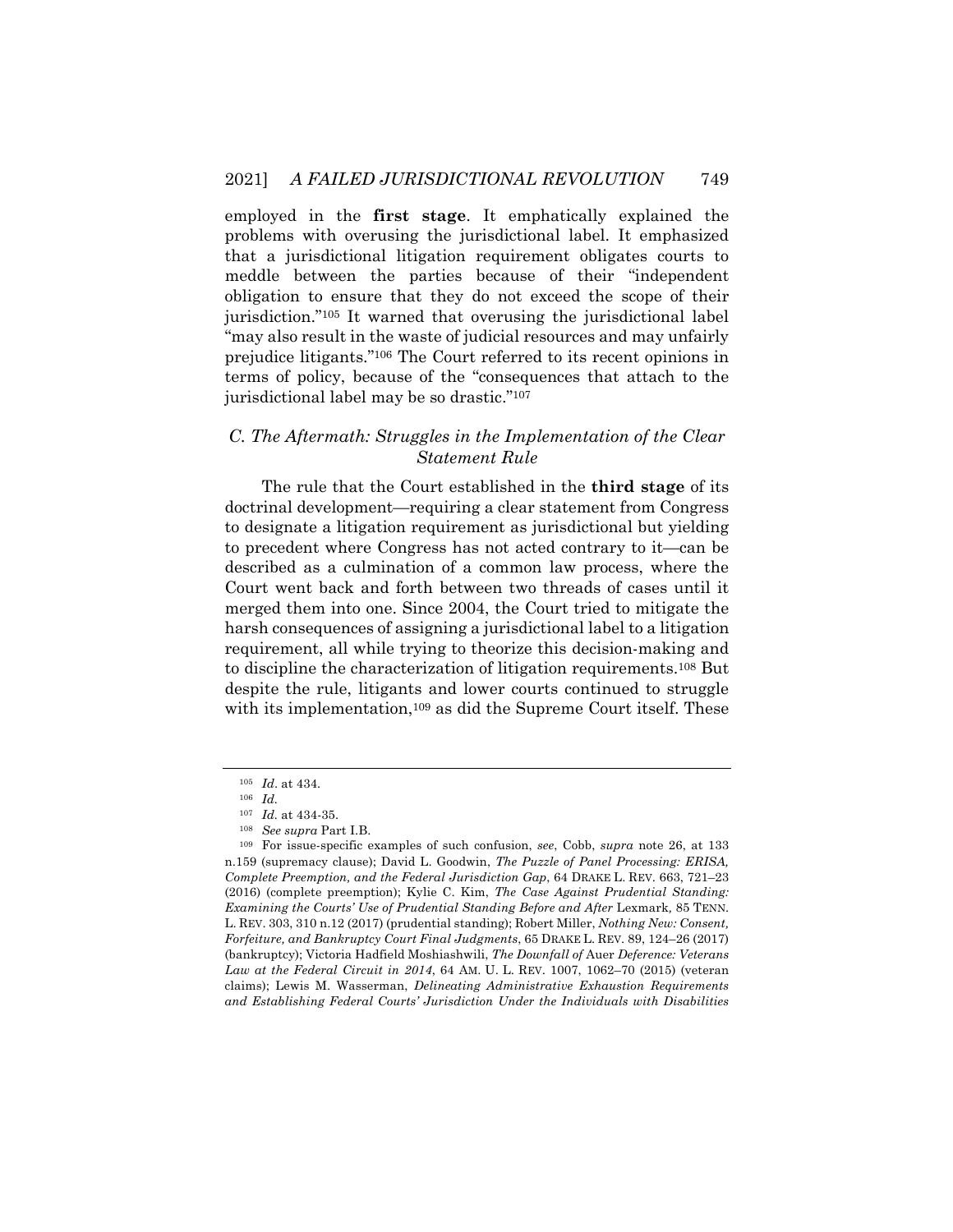difficulties stem mainly from consolidating past circuit precedent and the new jurisprudence from the Court.

Lower courts have been acting in various ways that circumvented the application of the Supreme Court's new precedent. First, they narrowed the Court's new opinions to their facts instead of reading them more broadly.110 Second and closely related, lower courts preferred older Supreme Court precedent and old circuit precedent over more recent Supreme Court decisions if the former were on the same subject matter as the issue before them.111 Third, lower courts broadly applied *Bowles* to any time related litigation requirement, despite the Court's clear post-*Bowles* rulings to the contrary,112 and considered *Bowles*'s stare

<sup>111</sup> *See Fort Bend*, 139 S. Ct. at 1850; *see also* United States v. Hawkins, 298 F. App'x 275 (4th Cir. 2008) (*relying on* Hensley v. Chesapeake & Ohio Ry. Co.*,* 651 F.2d 226, 228 (4th Cir. 1981) ("The time requirements of Rule 4(a) are both mandatory and jurisdictional. Timely filing of a notice of appeal deprives a district court of jurisdiction over a case, and so does expiration of the time to file.")).

<sup>112</sup> *See, e.g.*, Manrique v. United States, 137 S. Ct. 1266, 1274 (2017). The court of appeals found it did not have jurisdiction to entertain Manrique's challenge to his restitution amount because he did not file a notice of appeal. United States v. Manrique, 618 F. App'x 579, 583 (11th Cir. 2015). This result was contrary to most other courts of appeal. *See* Petition for Writ of Certiorari at 13–16, Manrique v. United States, 137 S. Ct. 1266 (2017) (No. 15-7250). For the argument that a proper reading of *Bowles* meant that the requirement is not jurisdictional, see Brief for the Petitioner at 33–35, *Manrique*, 137 S. Ct. 1266 (No. 15-7250). Justice Ginsburg, joined by Justice Sotomayor, dissented stating that there is no question about the requirement being nonjurisdictional, given the bounds put on *Bowles*. *See Manrique*, 137 S. Ct. at 1274

*Education Act: Lessons from the Case Law and Proposals for Congressional Action*, 29 J. NAT'L ASS'N L. JUD. 349, 416 (2009) (IDEA exhaustion requirement).

<sup>110</sup> This issue came up in Fort Bend Cty. v. Davis, 139 S. Ct. 1843, 1850 (2019). The case dealt with Title VII's requirement to file a charge with the Equal Employment Opportunity Commission before litigation. *Id.* at 1846-47. The Fifth Circuit found that, among other considerations, the Court's decision in *Arbaugh* (that the numerosity requirement in Title VII is not jurisdictional) teaches that the requirement is also nonjurisdictional. *Id.* at 1848. Eight other circuits and the EEOC reached the same conclusion. *See* Petition for Writ of Certiorari at 14-15, *Fort Bend*, 139 S. Ct. 1843 (No. 18-525). However, three circuits and the Department of Justice, another agency that is entrusted to enforce Title VII, did not agree and viewed the exhaustion requirement jurisdictional because they read *Arbaugh* narrowly to apply only to requirements postexhaustion. *Id.* at 10-17. This reading was based on past circuit precedent preceding *Arbaugh*. *See id*. (The Fourth Circuit followed a 1995 circuit precedent; the Ninth Circuit followed circuit precedents from 1994 and 2001; and the Eleventh circuit case law goes back to 1982). *See also* Lincoln v. BNSF Ry. Co., 900 F.3d 1166, 1180-86 (10th Cir. 2018) (providing an in-depth discussion about the weight a court should attribute to a Supreme Court precedent on a similar but not the same point, given an earlier on-point contrary circuit precedent).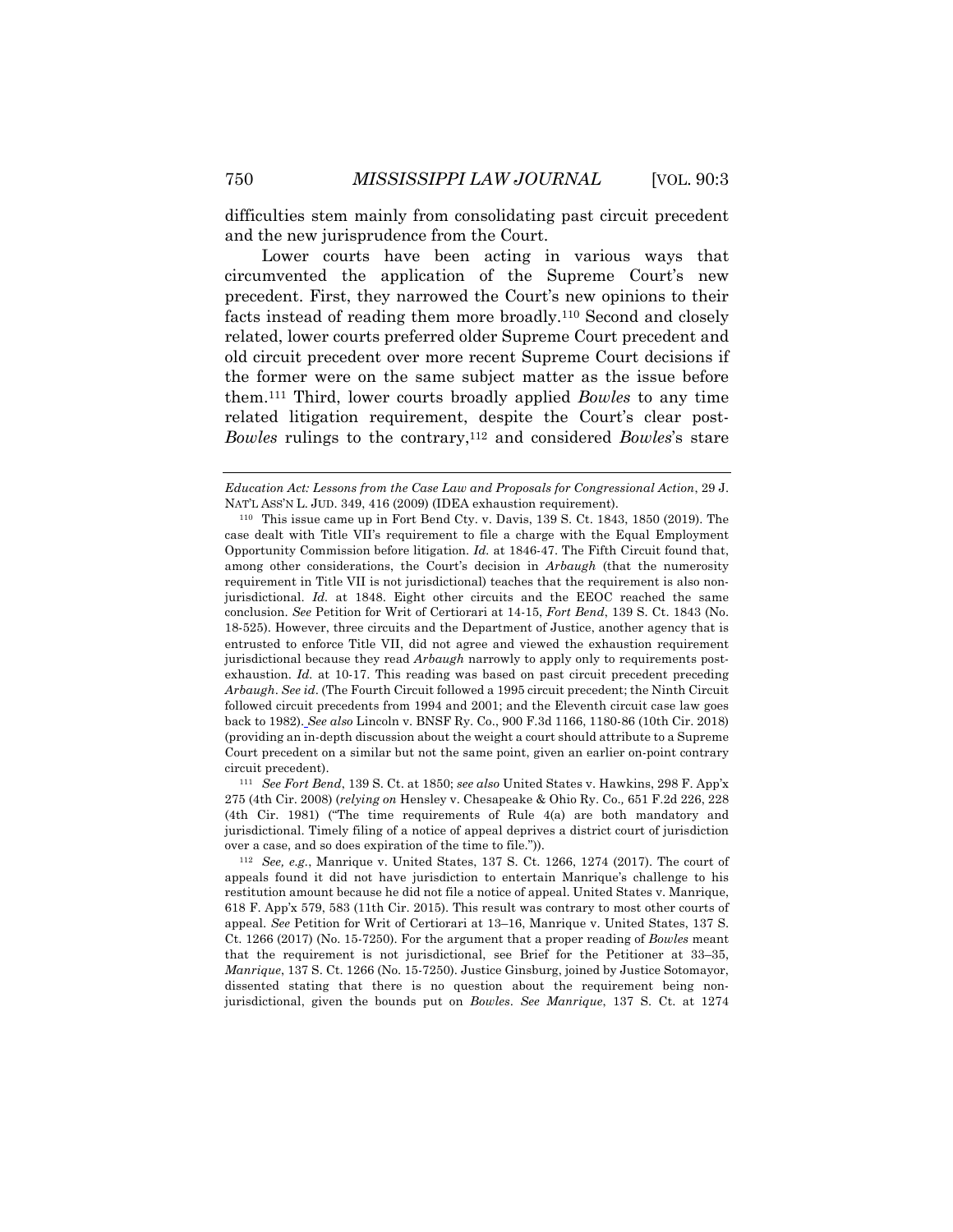decisis analysis as a guiding principle despite clarifications from the Supreme Court that it is not a guiding precedent, and that its analysis should be only one consideration in the greater labeling analysis.113 The confusion is so great that some litigation requirements have generated not only inter-circuit, but also intracircuit splits.114 In addition, despite the general terminology that

<sup>114</sup> Some circuits remain conflicted. The Fifth Circuit has an internal split about the proper analysis of jurisdictionality: *A.I.M. Controls, L.L.C. v. Comm'r of Internal Revenue*, 672 F.3d 390, 392-95 (5th Cir. 2012) offered a thorough analysis before finding a litigation requirement for agency action to be jurisdictional. On the other hand, in *Ramos-Lopez v. Lynch*, 823 F.3d 1024, 1027 (5th Cir. 2016) a different panel simply found a litigation requirement for agency action jurisdictional based on past precedent with no reasoning or analysis.

In the D.C. Circuit, the rule remains that such litigation requirements are jurisdictional. *See* Oklahoma Dep't of Envtl. Quality v. EPA, 740 F.3d 185, 191 (D.C. Cir. 2014) (noting 60 day filing rule is jurisdictional). However, it is criticized by some of the judges on that circuit. *See, e.g.*, Utility Air Regulatory Grp. v. EPA, 744 F.3d 741, 751 (D.C. Cir. 2014) (Kavanaugh, J., concurring) ("I note simply that the . . . [Clean Air Act] rule we describe today likely should not be considered jurisdictional under the Supreme Court's recent

<sup>(</sup>Ginsburg, J., dissenting). In *Hamer v. Neighborhood Hous. Servs. of Chicago*, 138 S. Ct. 13, 17, 21 (2017), the Seventh Circuit Court of Appeals found that a rule-based time bar litigation requirement was jurisdictional according to *Bowles*. The *Hamer* Court reversed and explained that "[s]everal Courts of Appeals, including the Court of Appeals in Hamer's case, have tripped over our statement in *Bowles* that 'the taking of an appeal within the prescribed time is ""mandatory and jurisdictional."<sup>"</sup> *Id.* at 21 (citation omitted).The Court emphasized, however, that *Bowles* limited its scope to congressionally imposed time requirements. *Id. See also* Friedzon v. OAO Lukoil, 644 F. App'x 52, 53 (2d Cir. 2016) ("[T]he Supreme Court made clear in *Bowles v. Russell*, the time limits for filing a notice of appeal are jurisdictional and not subject to judicially created equitable exceptions." (citation omitted)); Peters v. Williams, 353 F. App'x 136, 137 (10th Cir. 2009) ("The filing of a timely notice of appeal in a civil case is jurisdictional."); United States v. Kalb, 891 F.3d 455, 460 (3d Cir. 2018) (stating that the court is "guided in [its] inquiry by the Supreme Court's ruling in *Bowles* . . . ," where the government filed an untimely motion for reconsideration of a decision made in a criminal trial).

<sup>113</sup> *See, e.g.*, Luna v. Holder, 637 F.3d 85, 92 (2d Cir. 2011) (Second Circuit simply reciting litigation requirement and concluding, quoting from past precedent, that requirement is jurisdictional); Fedora v. Merit Sys. Prot. Bd., 848 F.3d 1013, 1015-16 (Fed. Cir. 2017) (Federal Circuit Court only discussing precedent to discern the jurisdictional nature of time-bar litigation requirement). There is also currently a circuit split regarding time bar litigation requirements for seeking review of an agency decision. *Compare* Fedora v. MSPB, 17-557, cert denied on January 16, 2018; Vocke v. MSPB, 17- 544, cert denied on January 16, 2018; Musselman v. Department of the Army, 17-570, cert denied on January 16, 2018; and Graviss v. Dep't. of Def., 18-1061, cert denied on May 20, 2019 (finding a sixty-day litigation requirement to seek review of an agency decision regarding employment in 5 U.S.C. §7703(b)(1)(A)—jurisdictional); *with* Clean Water Action Council of Ne. Wisc., Inc. v. EPA, 765 F.3d 749, 751-52 (7th Cir. 2014) and Herr v. United States Forest Serv., 803 F.3d 809, 813-14 (6th Cir. 2015).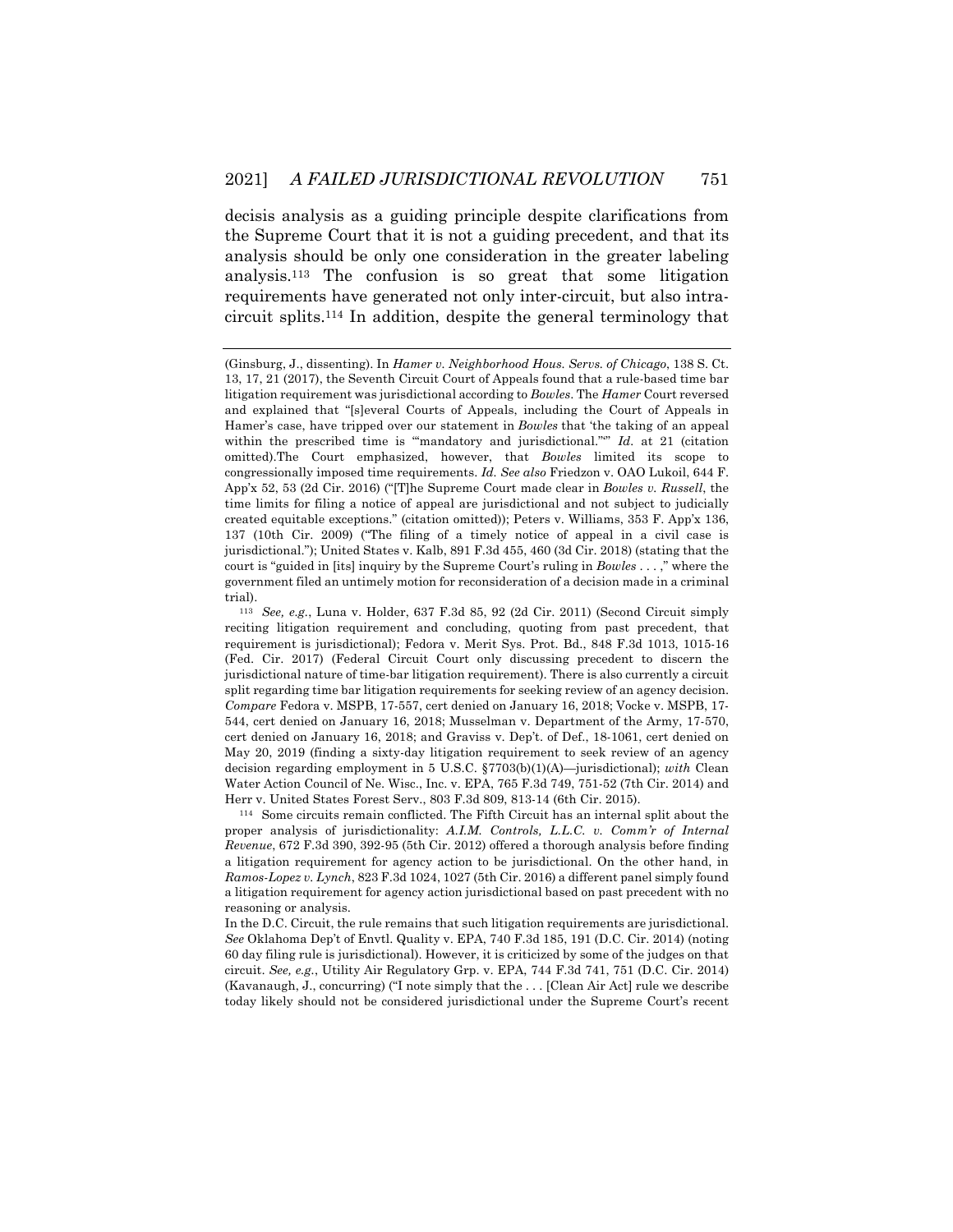the Supreme Court used, some lower courts have local rules that foreclose any option to apply the Court's new jurisprudence.115

The confusion is not exclusive to the lower courts. In its opinions, the Supreme Court called out its past assignments of the jurisdictional label as lacking in sound reasoning and referred to them as "drive-by" jurisdictional decisions.116 Yet, even after *Henderson*, the Supreme Court continued making "drive-by" jurisdictional determinations.117 At other times, the Court abandoned its new rule because the parties agreed on the label assignment for the litigation requirement. However, that label assignment, that had no judicial scrutiny except an approval, became a precedent.118 Finally, the Court also did not remain

<sup>116</sup> *See* Arbaugh v. Y&H Corp., 546 U.S. 500, 511 (2006).

<sup>118</sup> For example, in *Gonzalez*, this consent led the court to hold, with no discussion, that  $\S 2253(c)(2)$  is non-jurisdictional, because "[t]he parties . . . agree[d] that  $\S 2253(c)(1)$ is nonjurisdictional." *Gonzalez*, 565 U.S. at 142. The Court acceded to that consent, even though the United States, as amicus, argued that that requirement was jurisdictional. *See id.* at 143 n.4; *see also* United States v. Kwai Fun Wong, 575 U.S. 402, 408 n.1. In *Wong*, the Court explained that the parties stipulated that an administrative-related litigation requirement should be interpreted the same as a regular statute-based litigation requirement, despite having ruled the contrary in a similar case just two years

cases that have tightened the definition of when a rule is considered jurisdictional."); Mendoza v. Perez, 754 F.3d 1002, 1018 & n.11 (D.C. Cir. 2014) (citing multiple additional cases; questioning "the continuing viability of" prior cases holding that the statute of limitations applicable to Administrative Procedure Act (APA) cases is jurisdictional "in light of recent Supreme Court decisions.").

<sup>115</sup> *See*, *e.g.*, United States v. Hyman, 880 F.3d 161, 163 (4th Cir. 2018) (Fourth Circuit local rule 27(f) allows a party to move to dismiss a claim (1) on procedural grounds, *and* (2) at any time. With that local rule in place, a party can object at any time to any noncompliance with a litigation requirement, even if it is found nonjurisdictional).

<sup>117</sup> *See* Gonzalez v. Thaler, 565 U.S. 134, 139-40 (2012), where the Court drove-by a litigation requirement, in dicta, re-designating it as jurisdictional without any meritorious discussion. At issue was the need for a court of appeals to indicate what are the constitutional issues that satisfied a showing of denial of a constitutional right according to 28 U.S.C. § 2253(c)(3). *Id.* The Court was asked to determine whether the lack of such indication deprives the court of appeals of jurisdiction. *Id.* The Court started with a conclusory statement that "the only 'clear' jurisdictional language in §  $2253(c)$  appears in §  $2253(c)(1)$ ." *Id.* at 142. In addition, the Court referred to a 2003 opinion that found the word "unless" denotes a jurisdictional meaning by Congress, mentioning that the parties agreed to that premise. *Id.* (citing Miller-El v. Cockrell, 537 U.S. 322, 336 (2003)). However, in *Miller-El*, the Court did not engage with the statute as the post-*Kontrick* and *Arbaugh* opinions do. Instead, all the Court said was "[t]his is a jurisdictional prerequisite because the COA statute mandates that 'unless a circuit justice or judge issues a certificate of appealability, an appeal may not be taken to the court of appeals…." *Miller-El*, 537 U.S. at 336.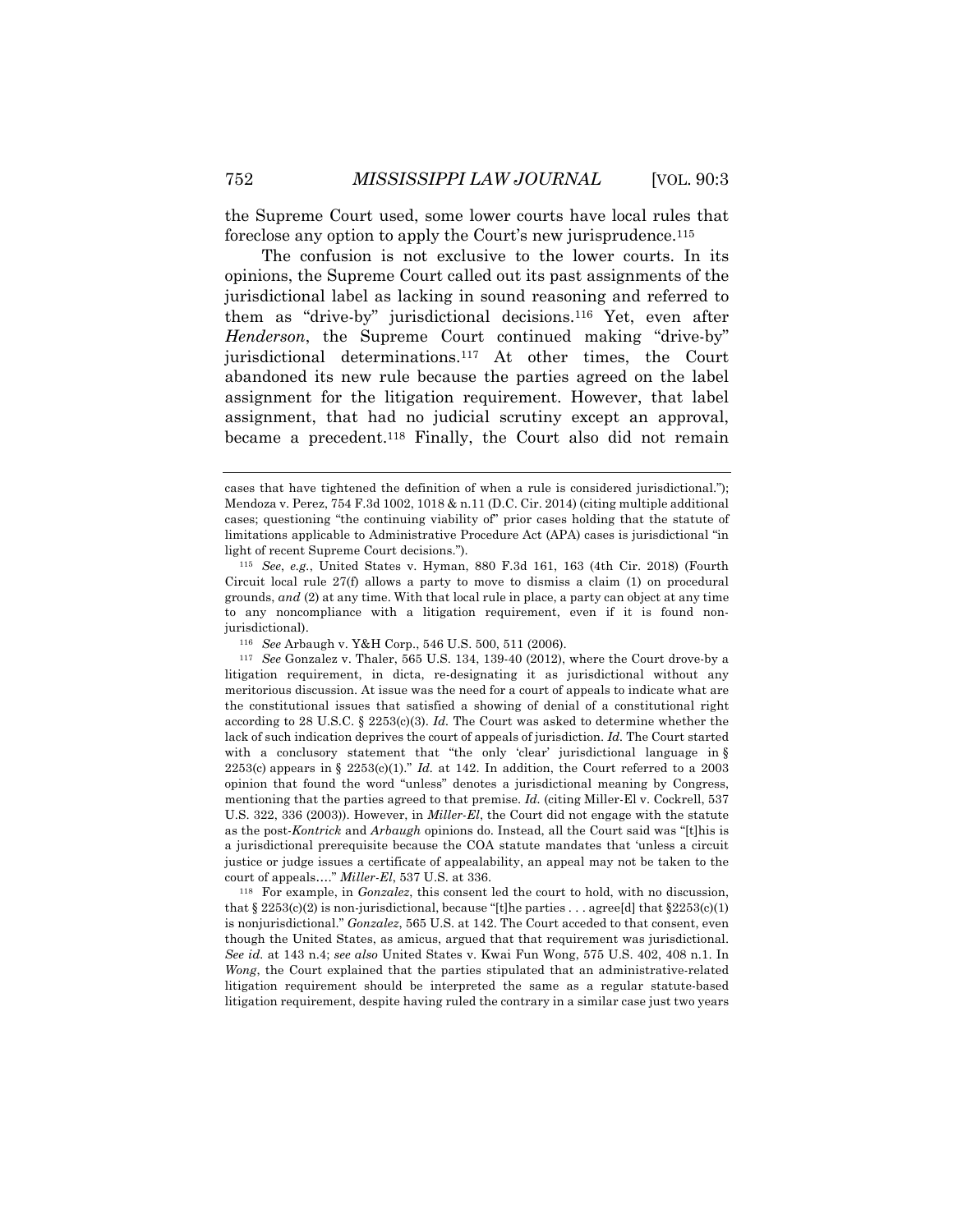faithful to the rule as it described it.119 In *Wong*, the Court tweaked the rule in two aspects. First, it required Congress to "do something special, beyond setting an exception-free deadline, to tag a statute of limitations as jurisdictional and so prohibit a court from tolling it."120 In making this statement, the Court both heightened the clear statement requirement and implicitly linked nonjurisdictionality with equitable tolling, which it refused to do before.121 Second, the Court limited the use of congressional silence in the face of precedent to the specific provision in question and refused to extend it to similarly phrased litigation requirements that were part of a different statute.122

<sup>120</sup> *Wong*, 575 U.S. at 410.

<sup>121</sup> The Court walked back that link to some extent in *Lambert*. Nutraceutical Corp. v. Lambert, 139 S. Ct. 710, 714 (2019) (noting that "[w]hether a rule precludes equitable tolling turns not on its jurisdictional character but rather on whether the text of the rule leaves room for such flexibility").

<sup>122</sup> *See Wong*, 575 U.S. at 417.

earlier in *Sebelius v. Auburn Reg'l Med. Ctr.*, 568 U.S. 145, 158-59 (2013). But some scholars argue that a party's consent is relevant to the analysis. *See generally* Petroski, *supra* note 83, at 260; Dustin E. Beuhler, *Solving Jurisdiction's Social Cost*, 89 WASH. L. REV. 653 (2014).

<sup>119</sup> Another case in which the Court refused to follow its rule is *Manrique v. United States*, 137 S. Ct. 1266 (2017). There, the Court affirmed the Eleventh Circuit's decision that barred an appeal challenging a restitution order that was granted after the appeal was filed. *Id.* at 1274. The Eleventh Circuit, seemingly contrary to its own circuit decisions and several other circuits, held that a not separately appealing the postjudgment restitution order strips a court of jurisdiction to adjudicate the order. Brief for Petitioner at 24-5, *Manrique*, 137 S. Ct. 1266 (No. 15-7250). The Court affirmed on different grounds and did not reach the issue of the litigation requirement character. *Id.*  at 1271-72. The Court held that even if non-jurisdictional, the government did not waive the matter, and the Court of Appeals was correct to dismiss. *Id.* at 1270-71. That decision brought uncertainty to the lower courts. The Fifth Circuit distinguished *Manrique* in one restitution case (United States v. Ruvalcava-Garza, 750 F. App'x. 353, 356 n.2 (5th Cir. 2018)). But in another the Fifth Circuit rejected an argument about a post-appeal-filing restitution order because it found it waived, without addressing whether the government raised an objection(United States v. Hesson, 746 F. App'x. 324, 337 (5th Cir. 2018)). In a third case, another Fifth Circuit panel simply dismissed the argument because of untimely notice, without addressing the reason for such dismissal. United States v. Williams, 733 F. App'x. 205, 205 (5th Cir. 2018). In a fourth case, the Fifth Circuit was closer to the Court's analysis. *See* United States v. Diaz, 941 F.3d 729, 741-43 (5th Cir. 2019). The Second Circuit left the question open, although unlike in *Manrique*, the government did not object to the noncompliance with the litigation requirement. United States v. Pinhasov, 762 F. App'x. 43, 45-46 (2d Cir. 2019). The Third Circuit viewed the decision as putting into doubt its jurisdiction over such cases*United States v. Cvjeticanin*, 704 F. App'x. 89, 93-94 (3d Cir. 2017).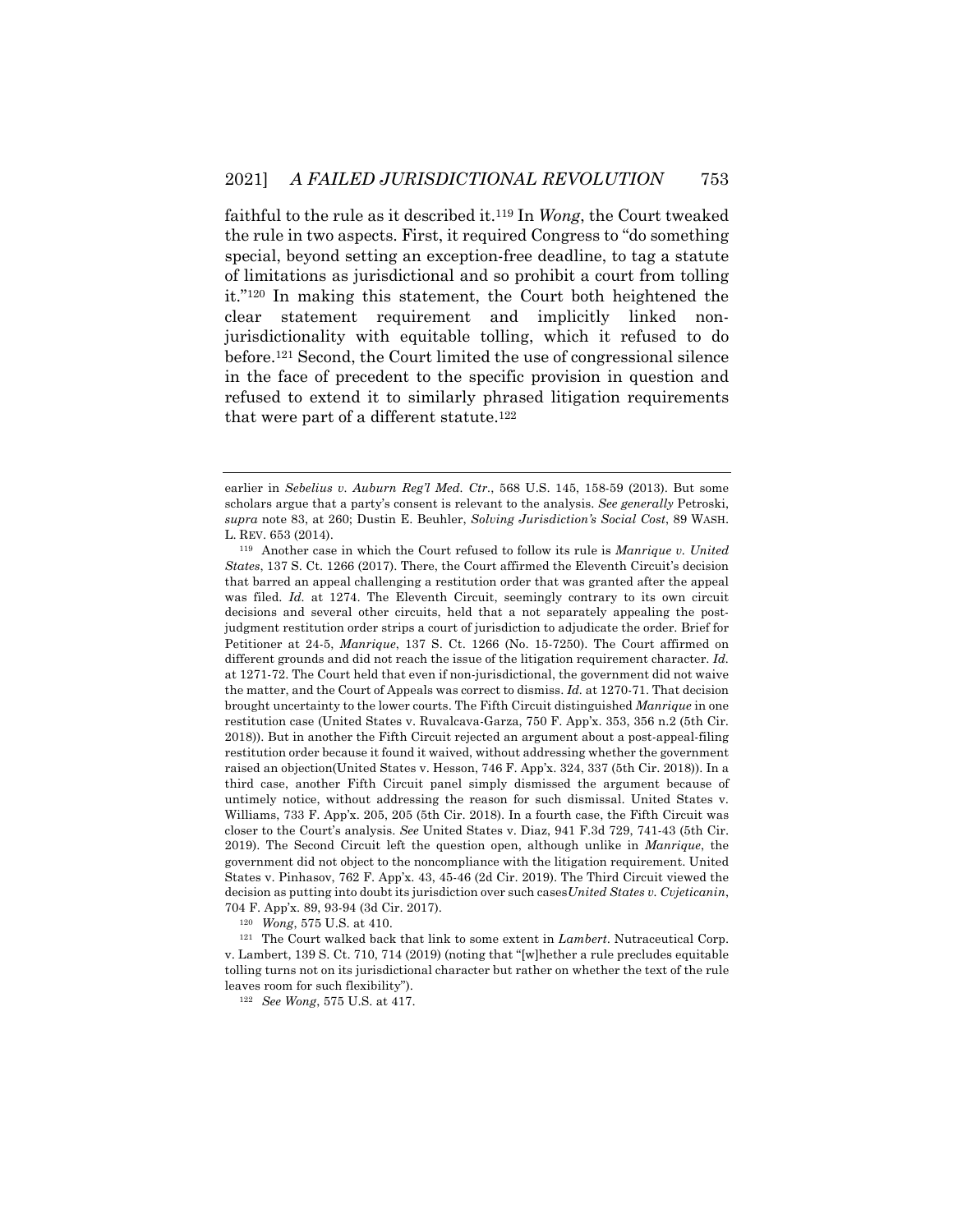### *D. An Articulation of the Current Rule*

Against this backdrop, it is important to articulate with as much clarity as possible, the rule as it stands. It is relevant to the assessment of the doctrine, and for the evaluation of this Article's proposed substitution for the rule.

To determine whether a litigation requirement is jurisdictional, a court should look at whether Congress made a "clear statement" about it.123 Although Congress does not need to use "magic words,"124 simply "emphatic language" does not suffice to rank a requirement jurisdictional.125 Additionally, Supreme Court precedent about the jurisdictionality of *the same* requirement (but not a similar one) will be conclusive if Congress did not respond to it.126 Importantly, litigation requirements not ordained by Congress cannot be jurisdictional.127 And while not part of the rule, it is unescapable to observe that in over fifteen terms, the Court has found litigation requirements jurisdictional twice at most.128

The flip-side of this determination—the contours of nonjurisdictional requirements—matters too, but it has been less discussed in the Court's cases.129 For example, it is unclear under what circumstances a court may raise noncompliance with a nonjurisdictional requirement sua sponte when parties may have

<sup>127</sup> *See*, *e.g.*, *Lambert*, 139 S. Ct. at 714.

<sup>128</sup> The Court affirmatively found a litigation requirement jurisdictional only in *Bowles*. In *John R. Sand & Gravel Co.*, the Court assumed jurisdictionality, and in *Manrique*, the Court found it did not have to determine the nature of the requirement because the government had not waived its argument regarding the noncompliance. John R. Sand & Gravel Co. v. United States, 552 U.S. 130, 134-36 (2008); Manrique v. United States, 137 S. Ct. 1266, 1271 (2016). In fact, because of this balance of outcomes, some scholars referred to the Courts decisions as a "quiet revolution," and argue that the presumption for jurisdictionality has flipped to one of non-jurisdictionality in the federal courts. *See*, *e.g.*, Hawley *supra* note 10, at 2059.

<sup>129</sup> For some discussion in the Court's cases, see for example *Wong*, 575 U.S. at 411- 12. (equitable tolling); *Gonzalez*, 565 U.S. at 140-41 (discussing possible amendments and waiver). *But see Fort Bend*, 139 S. Ct. at 1849 n.5 (noting that the Court has not decided "whether mandatory claim-processing rules may [ever] be subject to equitable exceptions," despite allegedly deciding that question (at least in part) earlier *the same term* in *Nutraceutical Corp. v. Lambert*, 139 S. Ct. 710, 714 (2019).

<sup>123</sup> *See*, *e.g.*, Fort Bend Cty. v. Davis, 139 S. Ct*.* 1843, 1850 (2019); *Wong*, 575 U.S. at 409; *Gonzalez*, 565 U.S. at 141; Arbaugh v. Y&H Corp., 546 U.S. 500, 515–16 (2006).

<sup>124</sup> *See*, *e.g.*, *Fort Bend*, 139 S. Ct. at 1850; *Wong*, 575 U.S. at 410; Henderson *ex rel.* Henderson v. Shinseki, 562 U.S. 428, 436 (2011).

<sup>125</sup> *See*, *e.g.*, *Wong*, 575 U.S. at 403; *Gonzalez*, 565 U.S. at 146.

<sup>126</sup> *Cf. Wong*, 575 U.S. at 416-17.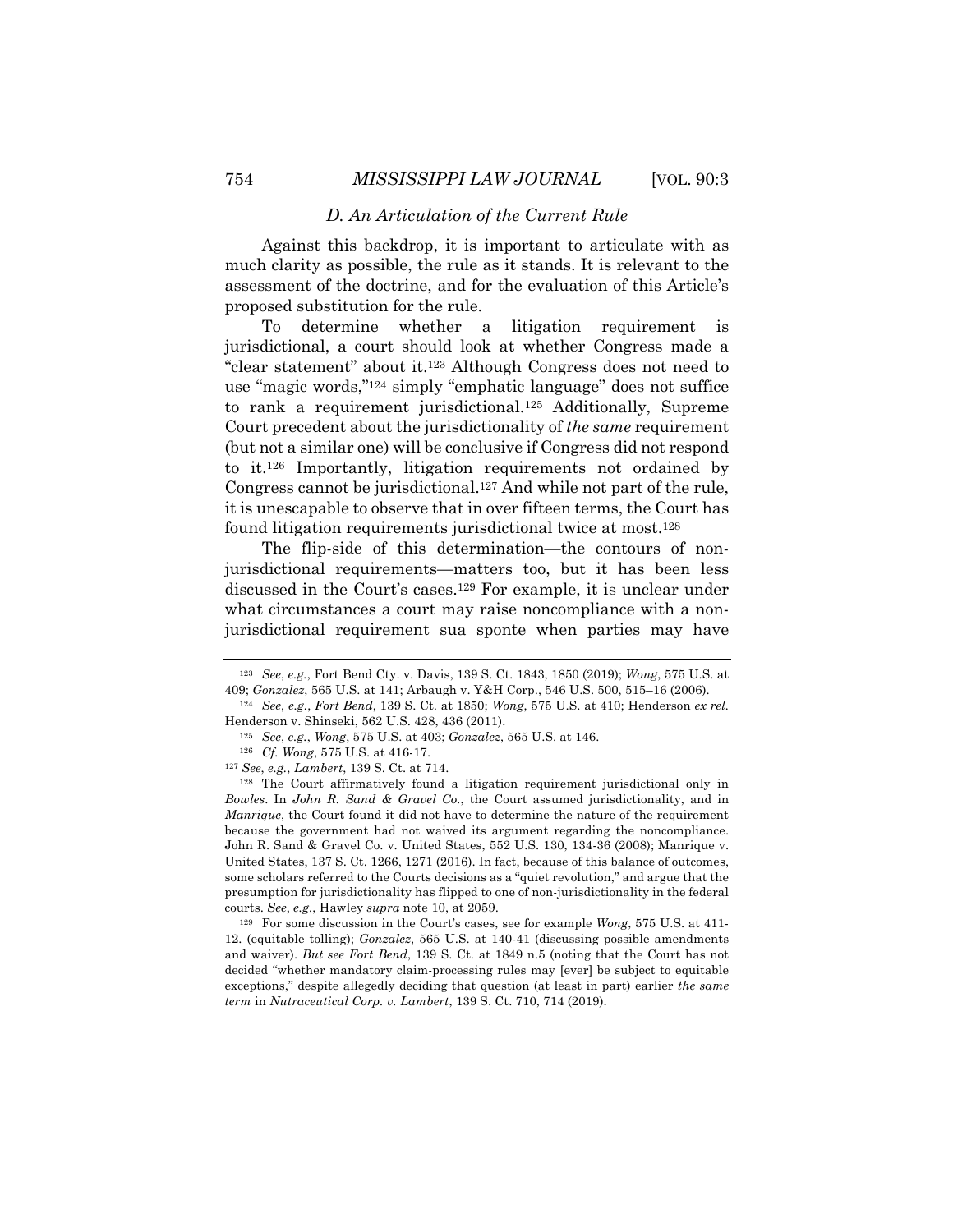waived or forfeited the issues.<sup>130</sup> Also undecided is the question under what circumstances equitable tolling, <sup>131</sup> or filing an amendment132 are available for non-jurisdictional litigation requirements.

This articulation sets the ground for Part II, which addresses where the Court went wrong in its pursuit of discipline and less harsh consequences for litigants and courts.

# II. DESPITE THE JURISDICTIONAL LABEL'S ALLEGED DEMISE FROM THE COURT'S PRECEDENT, ITS HARSH CONSEQUENCES LINGER ON

The Court's shift in jurisprudence had visible results. Litigation requirements are no longer almost automatically viewed as part of a court's jurisdiction. Allegedly, a noncompliant litigant with a litigation requirement is no longer at risk of almost instant dismissal of their case. But the Court began its jurisprudential revolution because it observed that its unprincipled labeling of litigation requirements as jurisdictional had harsh consequences on litigants and the courts. This part explains why despite the demise of the jurisdictional label, harsh consequences are still much at play.

This critique faults the Court for not creating a clear workable framework for lower courts to apply when adjudicating noncompliance with litigation requirements. All the issues described below contributed to the endurance of the consequences the Court was set to mitigate.

## *A. The Rule Itself Does Not Deliver*

At its core, the Court's rule structure, and the Court's unfaithful application of it, hinder its ability to mitigate the jurisdictional label's harsh consequences, even after almost complete eradicating the jurisdictional label in its cases. There are

<sup>130</sup> *See*, *e.g.*, Day v. McDonough, 547 U.S. 198, 205-06 (2006) (habeas statute of limitations).

<sup>131</sup> *See*, *e.g.*, *Wong*, 575 U.S. at 420-21; Kontrick v. Ryan, 540 U.S. 443, 457 (2004) (not deciding the question).

<sup>132</sup> *See*, *e.g.*, *Gonzalez*, 565 U.S. at 146 (suggesting that); Scarborough v. Principi, 541 U.S. 401, 423 (2004) (allowing that).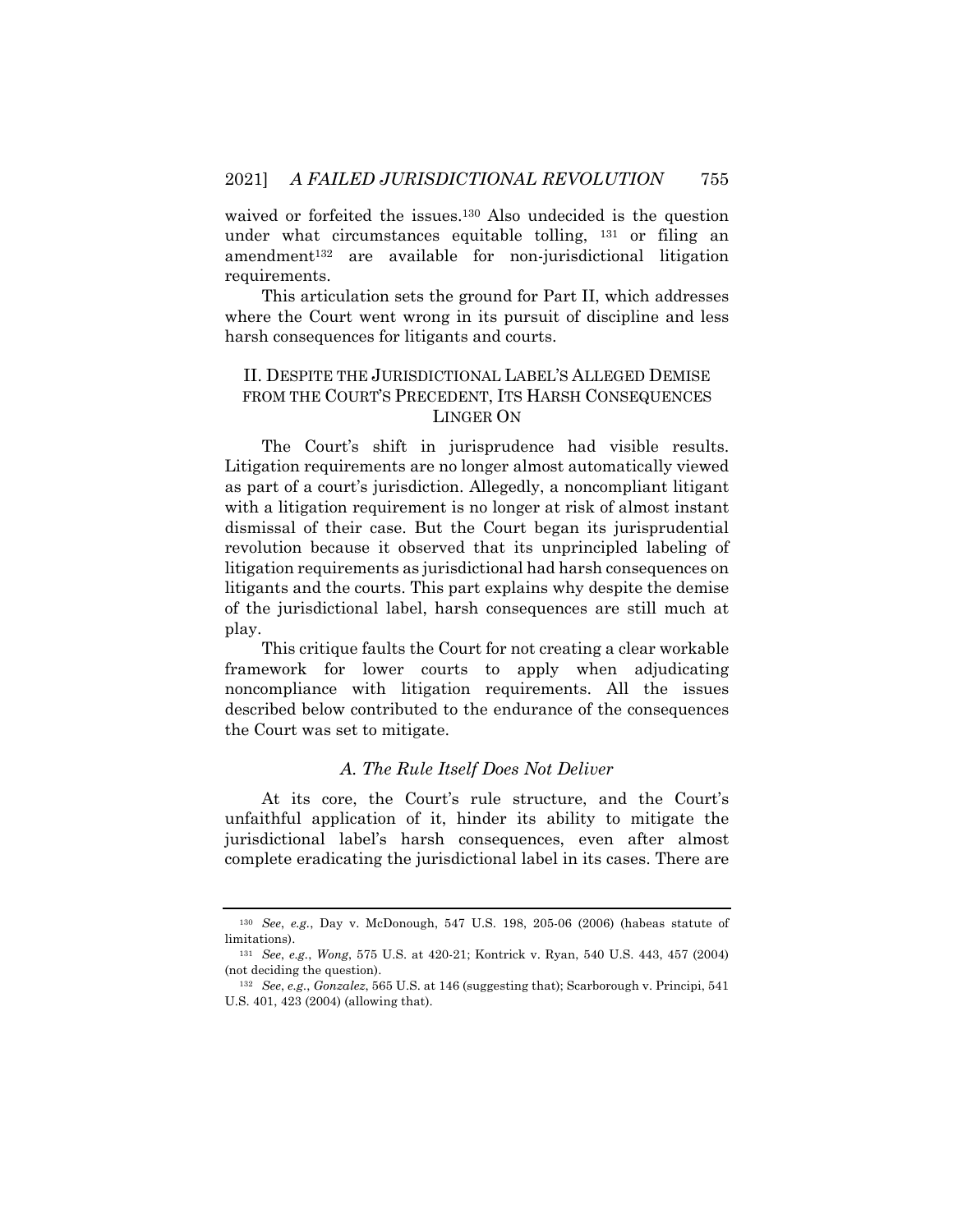three issues with the Court's rule. First, the Court's reliance on stare decisis to identify "clear statement" from Congress. Second, the Court's inability to clearly define what clear statement ranks as jurisdictional, giving no guidance to lower courts. And finally, the Court's own analysis does not stay true to its pronounced rule and employs different, latent, categorical rules to determine jurisdictionality.

## 1. It Makes Little Sense to Find "Clear Statement" in Congress's Silence

The Court established a clear statement rule to designate a litigation requirement as jurisdictional. But the Court added that "[w]hen 'a long line of [the] Court's decisions left undisturbed by Congress,' has treated a similar requirement as 'jurisdictional,' [the Court] will presume that Congress intended to follow that course."133 Later, the Court explained that stare decisis is a valuable guide only when the Court interpreted the *same* provision before.134 The inclusion of stare decisis in the clear statement rule, and the unclarity about the scope of its influence raises three problems that make it harder for the Court's rule to mitigate the harsh consequences of the jurisdictional labeling of litigation requirements, by leaving open the possibility that lower courts may still improperly view non-jurisdictional litigation requirements as jurisdictional.

First, the inclusion of non-congressional-made elements in the analysis distorts the idea of a clear statement. The doctrine of clear statement is "[a] doctrine holding that a legal instrument . . . will not have some specified effect unless that result is unquestionably produced by the text."135 Introducing court-made language generates the exact disorder that the clear statement rule is meant to prevent. Past precedent's text cannot "unquestionably" produce

<sup>&</sup>lt;sup>133</sup> Henderson *ex rel.* Henderson, 462 U.S. 428, 436 (2011) (citations omitted).

<sup>134</sup> *See Wong*, 575 U.S., at 416. (Justice Kagan explained that past rulings interpreting *the same text* in a different act that existed when Congress passed the legislation is not a relevant stare decisis. *Id.*). Needless to say, this view empties stare decisis of its content.

<sup>135</sup> ANTONIN SCALIA & BRYAN A. GARNER, READING LAW: THE INTERPRETATION OF LEGAL TEXTS 425 (2012).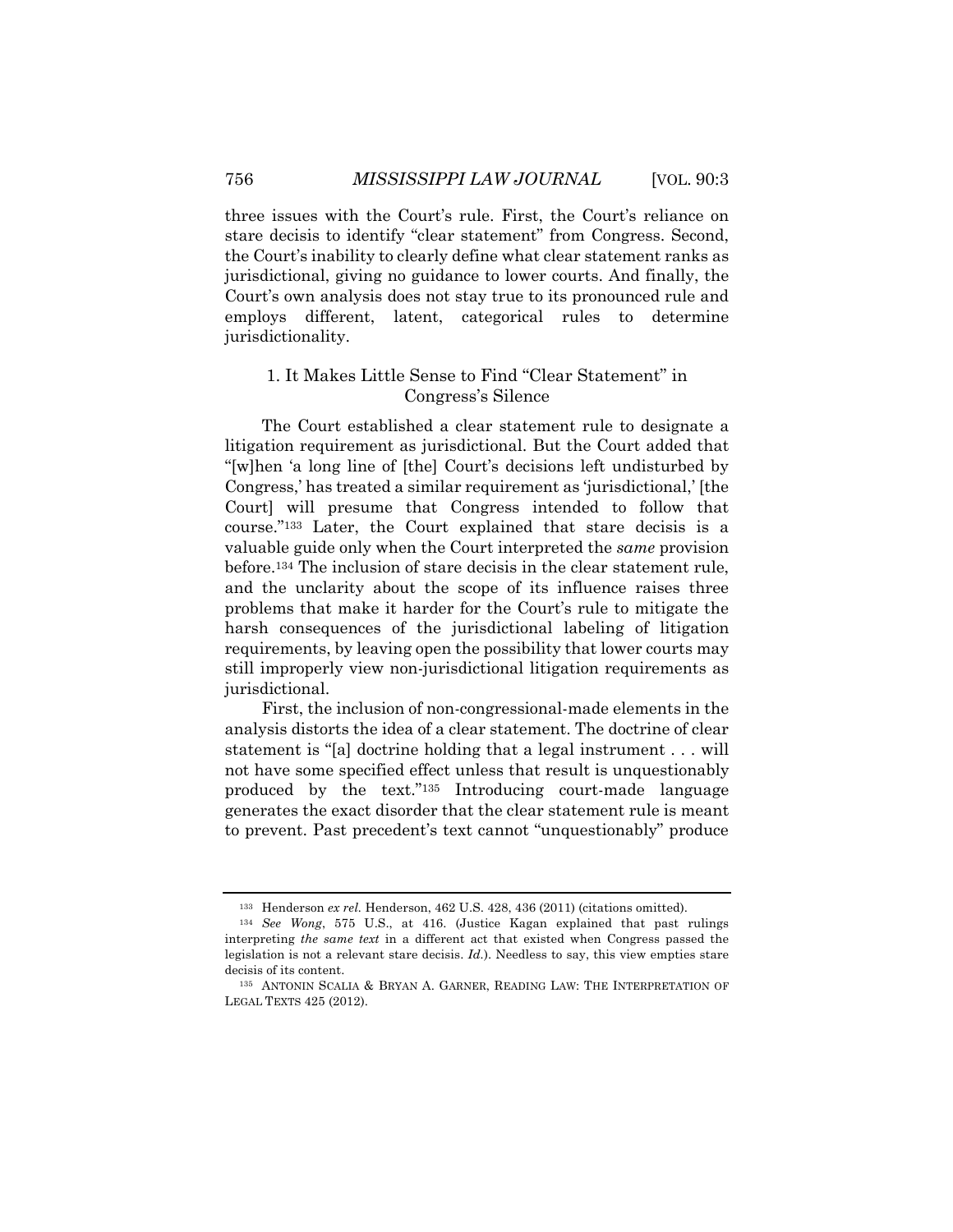an "effect." Neither can silence following such Court decision.136 Allowing either of these options to substitute statutory text permits various arguments about the intentions of Congress, the meaning of past precedents, and their power.137 This inclusion also assumes that Congress reads and analyzes the Court's vast volume of opinions and reacts to them regularly.138 It also grants meaning to Congress's inaction that is not necessarily so clearly attributable to it. These two assumptions are problematic when the Court allegedly finds a "clear statement" in Congress's silence, like it did in *Bowles*.139 Finding legal clarity should be limited to instances when "doing so advances legally recognized goals."<sup>140</sup> With litigation requirements, finding of clarity yields harsh consequences for litigants and courts, and to allow such results based on Congressional silence is at best contradictory to the Court's "recognized goals" of mitigating such harsh consequences.141

Second, the Court began its jurisprudential shift because it viewed its past case law as inconsistent and "less than meticulous."142 The Court made many of the past jurisdictional label designations without any explanation or logical reasoning.<sup>143</sup> In other words, stare decisis is the reason the Court has engaged in revolutionizing its litigation requirement labeling. It is odd to turn

<sup>136</sup> The Court's clarity doctrines have been criticized by many. *See*, *e.g.*, Richard M. Re, *Clarity Doctrines*, 86 U. CHI. L. REV. 1497, 1499–1500 (2019) (collecting such criticisms). Criticism aside, it is important to note that there is no one clarity standard, and the law of clarity depends on the doctrine at issue. *Id.* at 1501.

<sup>137</sup> This should not be understood as an attack on the Court's ability to use nontextual elements when discerning the meaning of a statutory text. Instead, the point is that simply asserting that silence in the face of precedent is evidence of a clear statement is a reliance on one piece of evidence that is far from being unquestionable.

<sup>138</sup> While there is such an assumption in the Court's case law, it usually refers to the congressional action (rather than inaction) pursuant to a court decision.

<sup>139</sup> Later cases describe *Bowles* as such instance. *See*, *e.g.*, Henderson *ex rel.*  Henderson, 562 U.S. 428, 436 (2011); Reed Elsevier, Inc. v. Muchnick, 559 U.S. 154, 173 (2010) (Ginsburg, J., concurring).

<sup>140</sup> *See Re*, *supra* note 136, at 1501.

<sup>141</sup> *Cf. Henderson*, 562 U.S. at 435.

<sup>142</sup> Kontrick v. Ryan, 540 U.S. 443, 454 (2004).

<sup>143</sup> *See supra* Part I.A.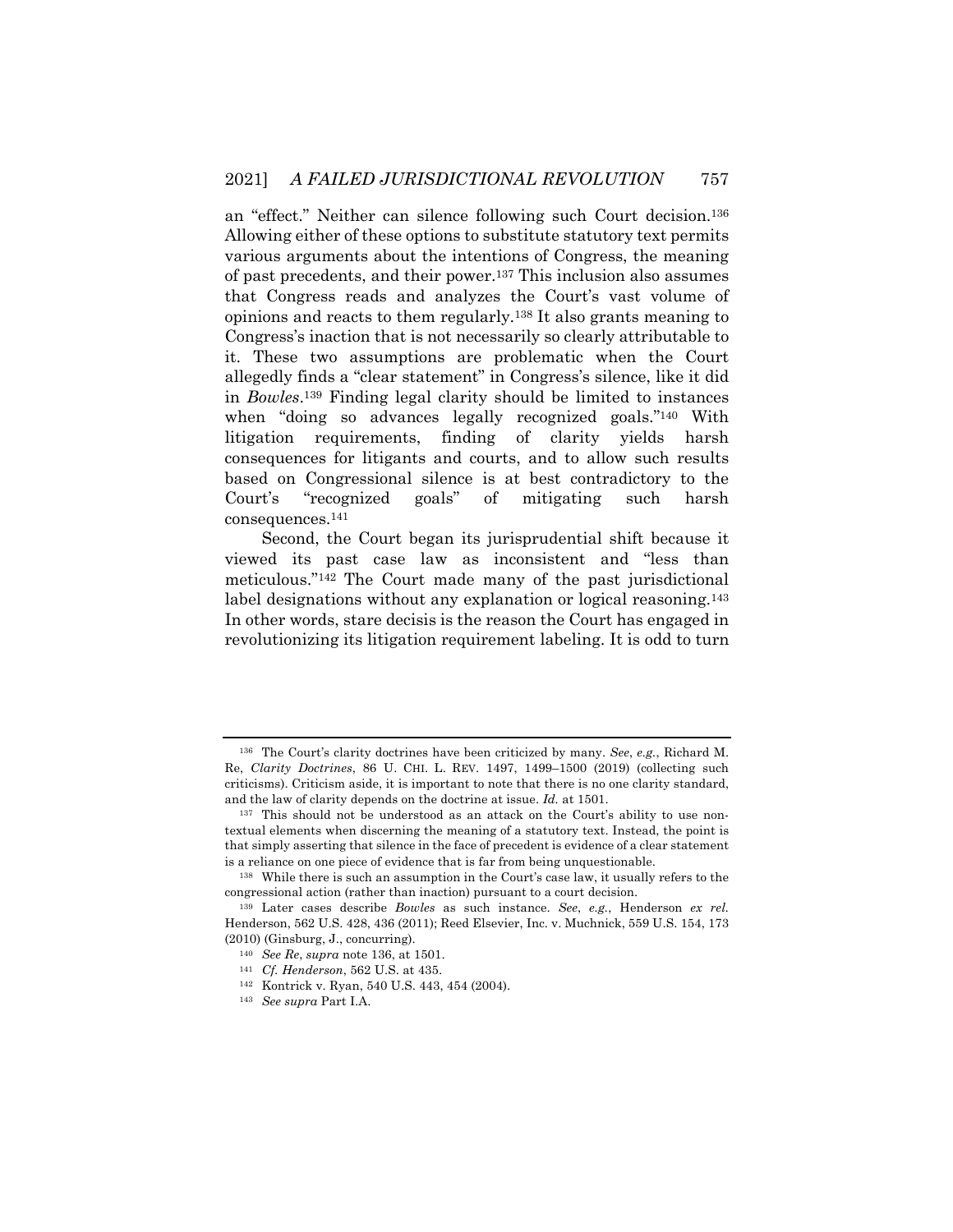around and rely on these decisions for future labeling of litigation requirements while trying to pave a path that overcomes them.144

Third, the Court has not articulated the extent that labeling determinations should rely on stare decisis, leaving lower courts in doubt about the power of past precedents. In *Henderson*, the Court unanimously held that if the Court's past opinions treated a *similar* litigation requirement as jurisdictional, and Congress has not acted upon it, it should be viewed as jurisdictional. *Henderson* also referred to the Court's opinion in *Bowles v. Russell* and explained that "*Bowles* did not [categorically hold] that every deadline for seeking judicial review in civil litigation is jurisdictional. Instead, *Bowles* concerned an appeal from one court to another court. The 'century's worth of precedent and practice in American courts' on which *Bowles* relied involved appeals of that type."145 However, in the following term, when Justice Scalia used the same similarity rationale to find that "court-to-court" litigation requirements were always made jurisdictional in *Gonzalez v. Thaler*, he was not joined by any of his colleagues.146 And in a later case, the Court limited the effect of stare decisis to the statute it analyzed.147 This mixed treatment of stare decisis led lower courts to reach different

<sup>144</sup> Recently the Court explained, as it routinely does, what it takes to overturn stare decisis. "The Court currently views *stare decisis* as a 'principle of policy' that balances several factors to decide whether the scales tip in favor of overruling precedent. Among these factors are the 'workability' of the standard, 'the antiquity of the precedent, the reliance interests at stake, and of course when the decision was well reasoned.'" Gamble v. United States, 139 S. Ct. 1960, 1981 (2019) (cleaned up). With this background, it seems that most of the past Court's decisions on jurisdictionality may merit reversal. The Court had stressed that the shared theme is the need for a "special reason over and above the belief that a prior case was wrongly decided" to overrule stare decisis. Planned Parenthood of Southeastern Pa. v. Casey, 505 U.S. 833, 864 (1992). Yet it seems that the Court's new principled approach is such a reason. The past cases simply speak in a different voice.

<sup>145</sup> Henderson *ex rel.* Henderson, 462 U.S. 428, 436 (2011).

<sup>146</sup> Gonzalez v. Thaler, 565 U.S. 134, 163 (Scalia, J., dissenting); *see* response of the majority, *id.* at 148 n.8; *but see also id.* at 149 (referring to case in which the Court affirmed that the requirement to appeal a denial of habeas relief is itself jurisdictional). *See also* Miller-Elv. Cockrell, 537 U.S. 322, 336 (2003). ("This is a jurisdictional prerequisite because the COA statute mandates that '[u]nless a circuit justice or judge issues a certificate of appealability, an appeal may not be taken to the court of appeals.'"). Under the current precedent, that explanation would not suffice, as the Court established that language by itself is not satisfactory requisite to determine jurisdictionality of a provision.

<sup>147</sup> United States v. Kawi Fun Wong, 575 U.S. 402, 416 (2015).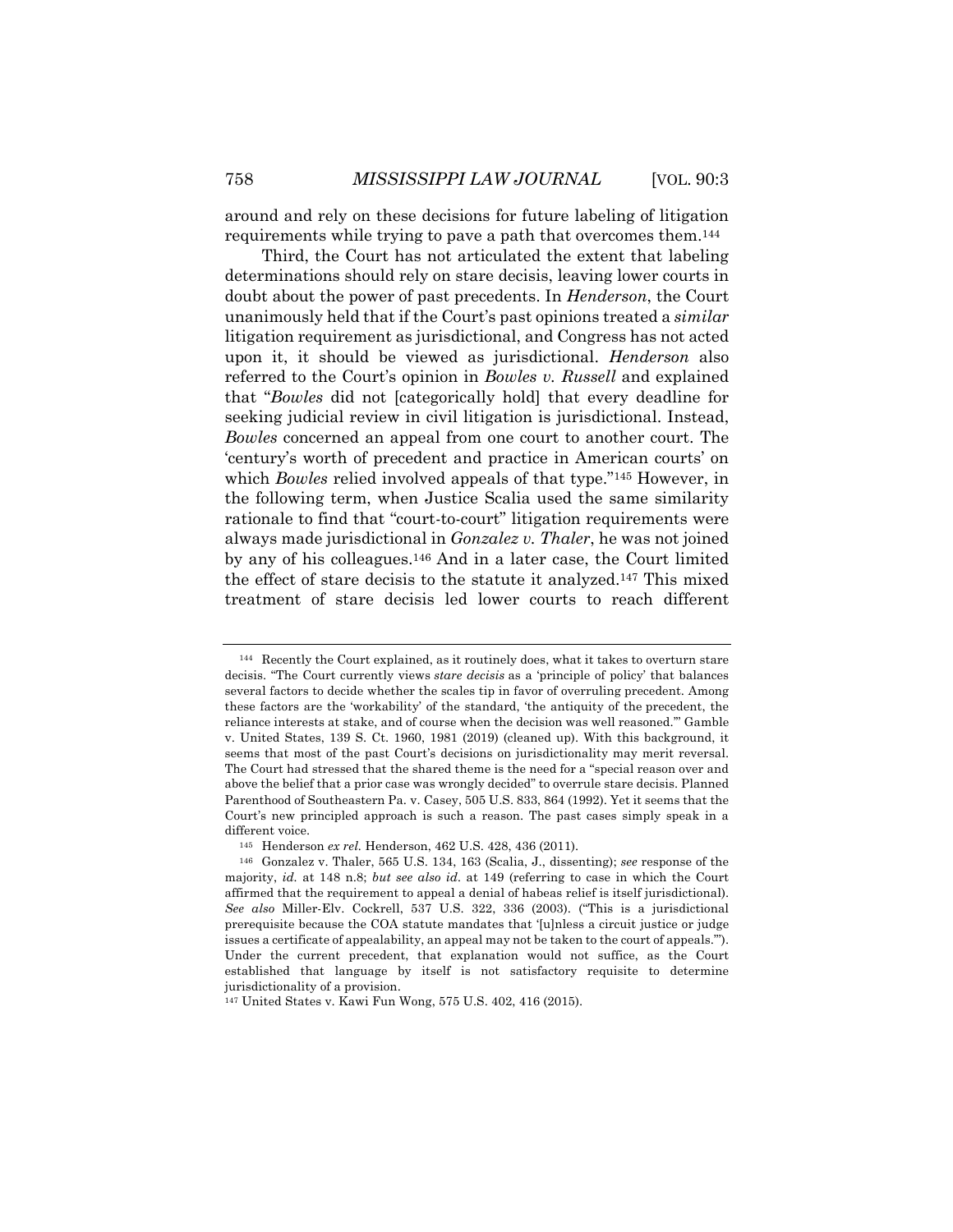conclusions based on the commitment they had towards the Court's new framework.148 Lower courts also have attributed vast meanings to the principles established in *Bowles*, although the Court limited *Bowles* in subsequent opinions.149

## 2. The Court Is Unclear What Language is Sufficiently Jurisdictional

The Court's rule requires it to discern a clear statement from Congress before it designates a litigation requirement as jurisdictional but has yet to find a clear jurisdictional statement by Congress.

In *Henderson*, the Court held that Congress does not need to use "magic words" to designate a litigation requirement as jurisdictional.150 With this holding, the Court opened the door to the use of various words that plausibly mean that a requirement is jurisdictional. However, four years later in *Wong*, the Court held that "Congress must do something special, beyond setting an exception-free deadline, to tag a statute of limitations as jurisdictional," and that a text had to speak not only to a "claim's timeliness" but also "to a court's power."151 This qualification seems aimed at narrowing the scope of the words that Congress may use to designate jurisdictionality. Specifically, it was used to conclude that a congressional designation of a claim as "forever barred" if not timely filed, was not jurisdictional.152 After *Wong*, it is still unclear what words are enough to mean jurisdictionality.<sup>153</sup> Moreover, the Court made it clear that a word that was viewed jurisdictional in the past may be non-jurisdictional in the future.154 The Court has not found a jurisdiction-designating word in the statutory language since 2004, except once in dicta.155 This, much like the use of stare decisis, allows lower courts to improperly assign jurisdictional

<sup>148</sup> *See supra* Part I.C.

<sup>149</sup> *Id.*

<sup>150</sup> *Henderson*, 562 U.S. at 436.

<sup>151</sup> United States v. Kawi Fun Wong, 575 U.S. 402, 410 (2015).

<sup>152</sup> *Id.* at 413-14.

<sup>153</sup> The only decisions where the Court found litigation requirements to be jurisdictional did not rely on the statutory language but on stare decisis.

<sup>154</sup> *Wong*, 575 U.S. at 411.

<sup>155</sup> *See infra* Part II.B.2.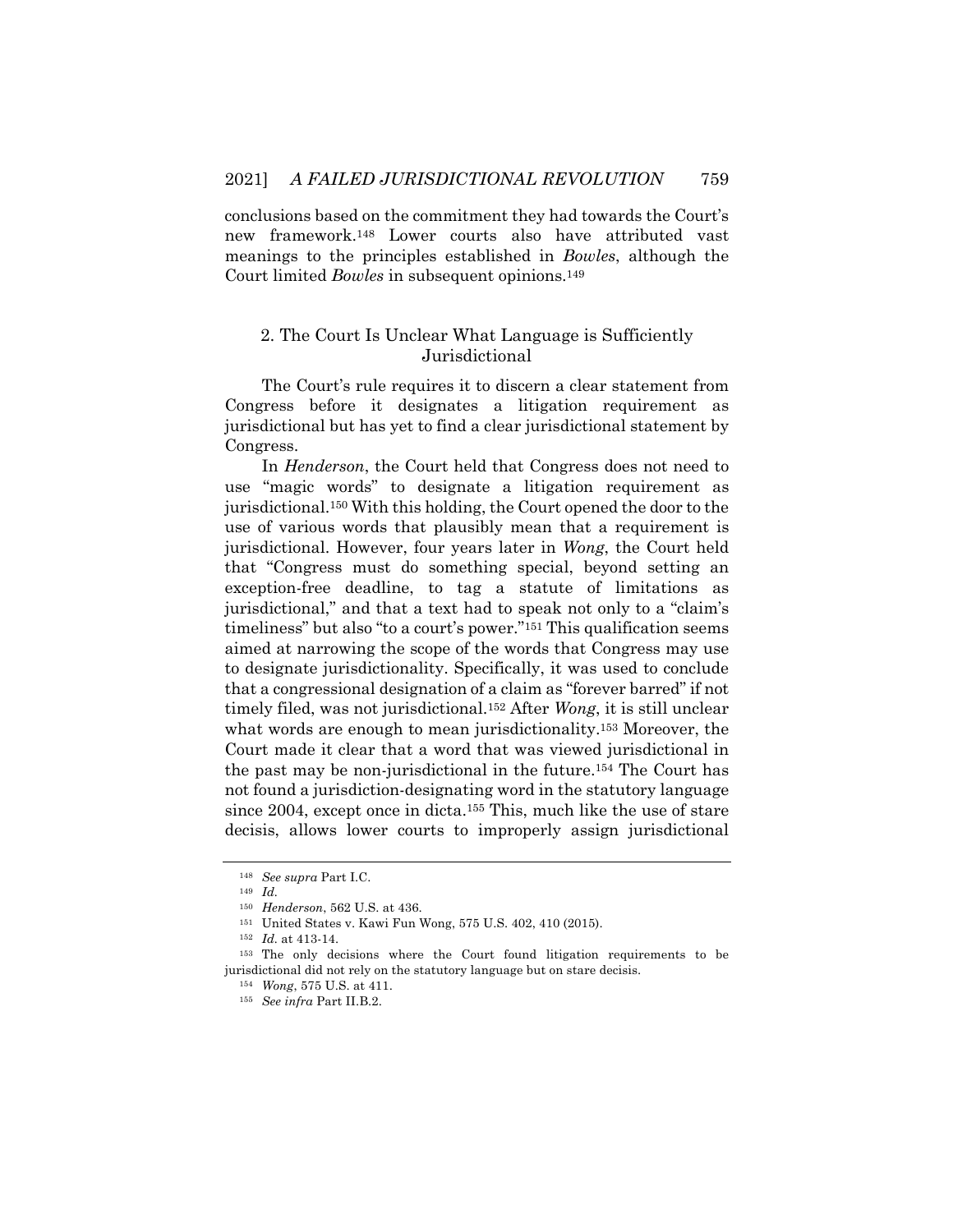labels to non-jurisdictional litigation requirements, thereby sustaining the harsh consequences of the jurisdictional label. To illustrate the Court's unclarity about what language is jurisdictional, it is useful to review its treatment of language that repeats in many litigation requirements—"shall," "forever barred," and "unless."

The Court repeatedly explained that a "statute's reference to 'shall' alone does not render [a] statutory deadline jurisdictional."156 This stipulation relied on a case dealing with the government's failure to act in time in a criminal procedure and offered policy arguments to support that result.157 However, this logic was extended beyond the government and criminal procedure to other types of litigation requirements, without any further reasoning except for stare decisis. Other courts interpret "shall" as jurisdiction mandating at times.158 Moreover, the Court later used the result that "shall" means that a litigation requirement is nonjurisdictional to hold that "weaker" commands in legislation necessarily mean non-jurisdictionality. In *Auburn*, the litigation requirement language stated that a litigant "may obtain a hearing . . . if such [litigant] files a request for a hearing within 180 days after notice of . . . final determination."159 The Court found that the provision "does not speak in jurisdictional terms. Indeed, it is less 'jurisdictional' in tone than the provision [the Court] held to be nonjurisdictional in *Henderson*," which used the word "shall."160 That logic is faulty, as the Court repeatedly stated that words by

<sup>156</sup> Gonzalez v. Thaler, 565 U.S. 134, 146 (2012) (citation omitted); Dolan v. United States*,* 560 U.S. 605, 611-12, 620 (2010).

<sup>157</sup> *See Dolan*, 560 U.S. at 612 (referring to United States v. Montalvo-Murillo, 495 U.S. 711, 717-18 (1990)).

<sup>158</sup> *See, e.g.*, Hobby Lobby Stores, Inc. v. Sebelius, 723 F.3d 1114, 1157-58 (10th Cir. 2013) (en banc) (Gorsuch, J., concurring) (Differentiating "the district courts shall not enjoin" as jurisdictional compared to "no suit shall be maintained" that has no reference, as non-jurisdictional, arguably on a similar ground to that offered in *Wong*—to what the language speaks to: a claim's timeliness, or a court's power).

<sup>159</sup> Sebelius v. Auburn Reg'l Med. Ctr., 568 U.S. 145, 154 (2013).

<sup>160</sup> *Id.* In *Manrique v. United States*, the relevant litigation requirement, 18 U.S.C. § 3742(a), also used "may," a weaker verb than "shall," yet the Court refused to decide the characterization of that requirement. Manrique v. United States, 137 S. Ct. 1266, 1271- 72 (2017). Another wrinkle in this analysis is *Nutraceutical Corp. v. Lambert*, where the Court refused to accept that the analysis of equitable tolling and jurisdictionality can be the same. *See* Nutraceutical Corp. v. Lambert, 139 S. Ct. 710, 714 (2019); *Contra* Wong, 575 U.S. at 408.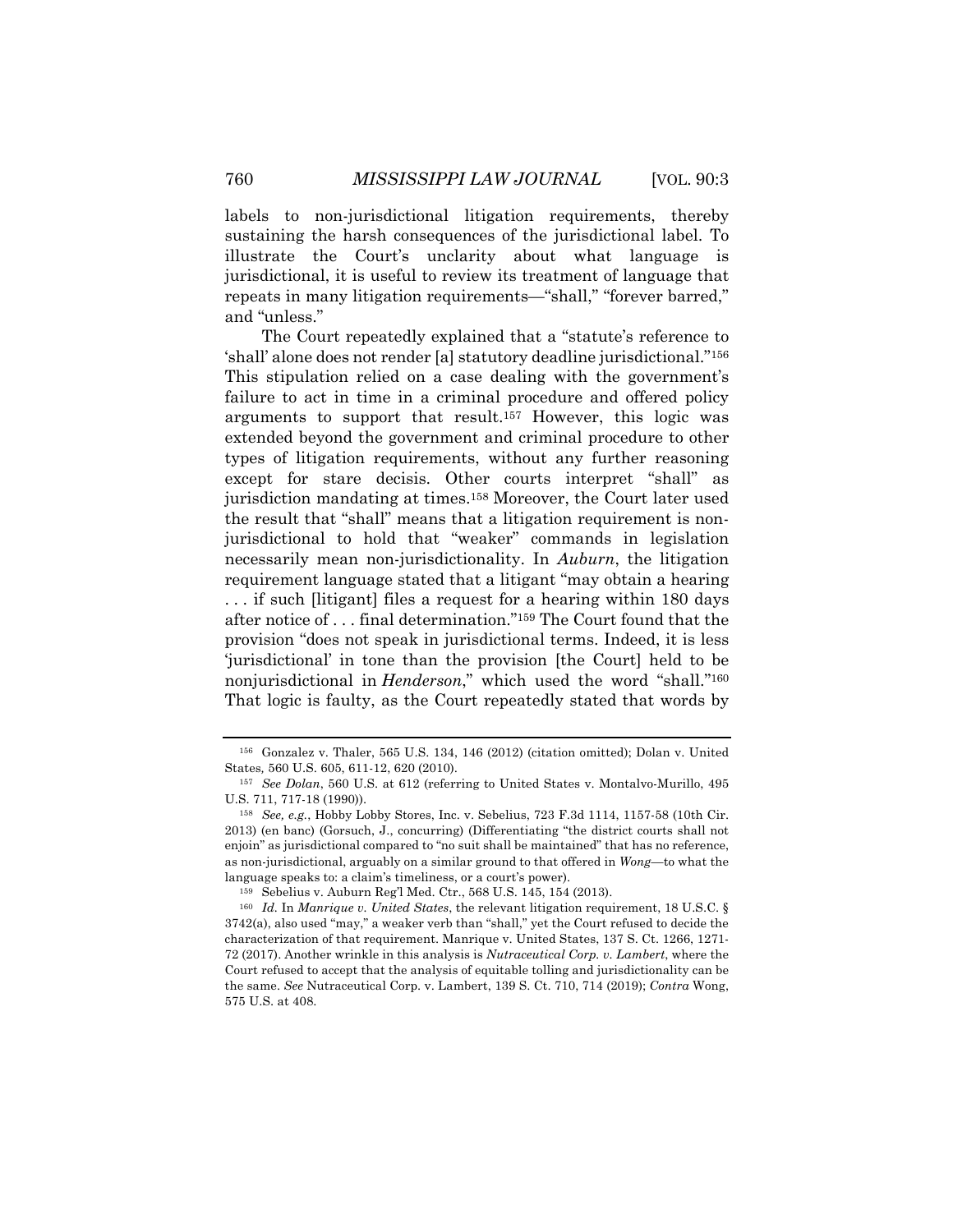themselves do not endow a provision with jurisdictional characteristics, and it is not clear why the inverse statement could be correct.161

On the other hand, the phrase "forever barred" has received mixed treatment. In *John R. Sand & Gravel Co.*, the plaintiff argued that a change in the language of the litigation requirement, from "forever barred" to "barred," meant that Congress changed the requirement from jurisdictional to non-jurisdictional.162 The Court disagreed and found no relevant difference between the legislation's versions.163 It found both versions jurisdictional on stare decisis grounds.164 However, in *Wong*, when the Court addressed the "forever barred" language in the FTCA, the Court held that *John R. Sand & Gravel Co.*'s pronouncement only referred to the litigation requirement that it addressed specifically and "forever barred" in the FTCA was non-jurisdictional.165 Moreover, the Court noted that the phrase was used in other litigation requirements and was never viewed as jurisdictional.166

The word "unless" is the only word that the Court has associated with jurisdictionality since 2004. Although not dispositive in the outcome, the litigation requirements in *Bowles*  and *John R. Sand & Gravel Co.* included the word "unless."167 The same is true about Section 2253(c)(1), which was found

<sup>161</sup> *See*, *e.g.*, Gonzalez v. Thaler, 565 U.S. 134, 146 (2012).

<sup>162</sup> John R. Sand & Gravel Co. v. United States, 552 U.S. 130, 135-36 (2008).

<sup>163</sup> *Id.* at 136.

<sup>164</sup> *Id.* at 135-36.

<sup>165</sup> *See Wong*, 575 U.S. at 414-17. *But see Wong*, 575 U.S. at 423-29, 430 n.3 (Alito, J., dissenting).

<sup>166</sup> *Wong*, 575 U.S. at 414 n.8. Notably, the cases the Court relied on did not refer to the language as non-jurisdictional but rather susceptible to equitable tolling. *See*, *e.g.*, General Electric Co. v. San Antonio, 334 F.2d 480, 484-85 (5th Cir. 1964). This relates to the point within this article about the flexible history of jurisdictional rules, and the use of equitable tolling as a valve against harsh consequences of requirements labeled as jurisdictional.

 $167$  Bowles v. Russell, 551 U.S. 205 (2007) addressed 28 U.S.C. § 2107(a) that stipulates that "no appeal shall bring any judgment, order or decree in an action, suit or proceeding of a civil nature before a court of appeals for review unless notice of appeal is filed, within thirty days after the entry of such judgment, order or decree." John R. Sand & Gravel Co. v. United States, 552 U.S. 130 (2008) addressed 28 U.S.C. § 2501 which provided that "[e]very claim of which the United States Court of Federal Claims has jurisdiction shall be barred unless the petition thereon is filed within six years after such claim first accrues."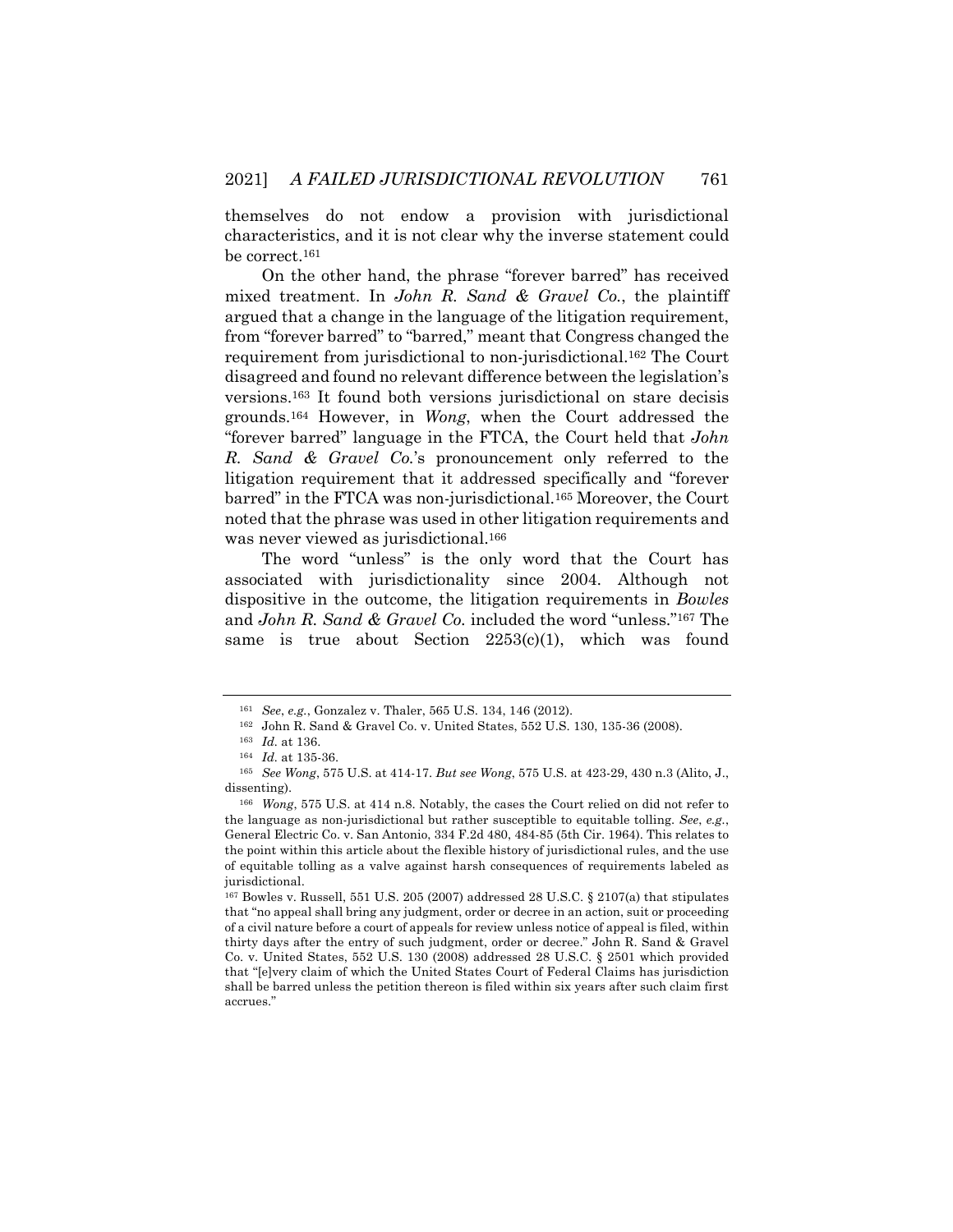jurisdictional in dicta in *Gonzalez*.168 Although the Court designated this word as jurisdictional three times, it has not assessed it through its clear statement rule. Given the incoherent use of stare decisis by the Court, it is unclear if a future case concerning a litigation requirement that includes the word "unless" will be designated jurisdictional.

## 3. The Court is Not Upfront About Its Categorization of Litigation Requirements

The Court's "clear statement" rule says that Congress "need not use magic words in order" to clearly state jurisdictionality.169 Because of that, the Court explained that it considers "context, including this Court's interpretations of similar provisions in many years past,' as probative of whether Congress intended a particular provision to rank as jurisdictional."170 But these "considerations" to unearth Congressional intent are the true story of the Court's analysis,171 and the text—unlike what the Court portrays—seems irrelevant.172 The Court pronounces a textualist analysis, but then turns to contextual analysis without articulating it as part of its ratio decidendi. Indeed, the justices do not simply ask "[d]id Congress intend this provision to oust the federal courts of their power to adjudicate this case?"173 Nor are they interested in the functional limits in the Court's earlier opinions like *Kontrick v. Ryan*, that confine jurisdictionality to requirements that classify cases or persons.174 Closer review of the Court's case law reveals that latent patterns—the type of the litigation requirement and its context—control the Court's analysis. Because the Court uses these

<sup>168</sup> Gonzalez v. Thaler, 565 U.S. 134, 142 (2012) *(relying on* Miller-El v. Cockrell, 537 U.S. 322, 336 (2003)).

<sup>169</sup> Henderson *ex rel.* Henderson v. Shinseki, 562 U.S. 428, 436 (2011).

<sup>170</sup> Sebelius v. Auburn Reg'l Med. Ctr*.*, 568 U.S. 145, 153-54 (2013) (quoting Reed Elsevier, Inc. v. Muchnick, 559 U.S. 154, 168 (2010)).

<sup>171</sup> *See*, *e.g.*, Musacchio v. United States, 577 U.S. 237, 246-48 (2016) (discussing context and history after concluding there was no clear statement from Congress).

<sup>172</sup> This irrelevancy is clearly shown in Part II.A.2, which discusses the Court's inability to consistently interpret what language is "jurisdictional." *See infra* Part II.A.2. <sup>173</sup> Hawley, *supra* note 10, at 2032.

<sup>174</sup> Although *Fort Bend* recently pointed to this distinction as the "real" jurisdictional classification. *See* Fort Bend Cty. v. Davis, 139 S. Ct. 1843, 1848 (2019).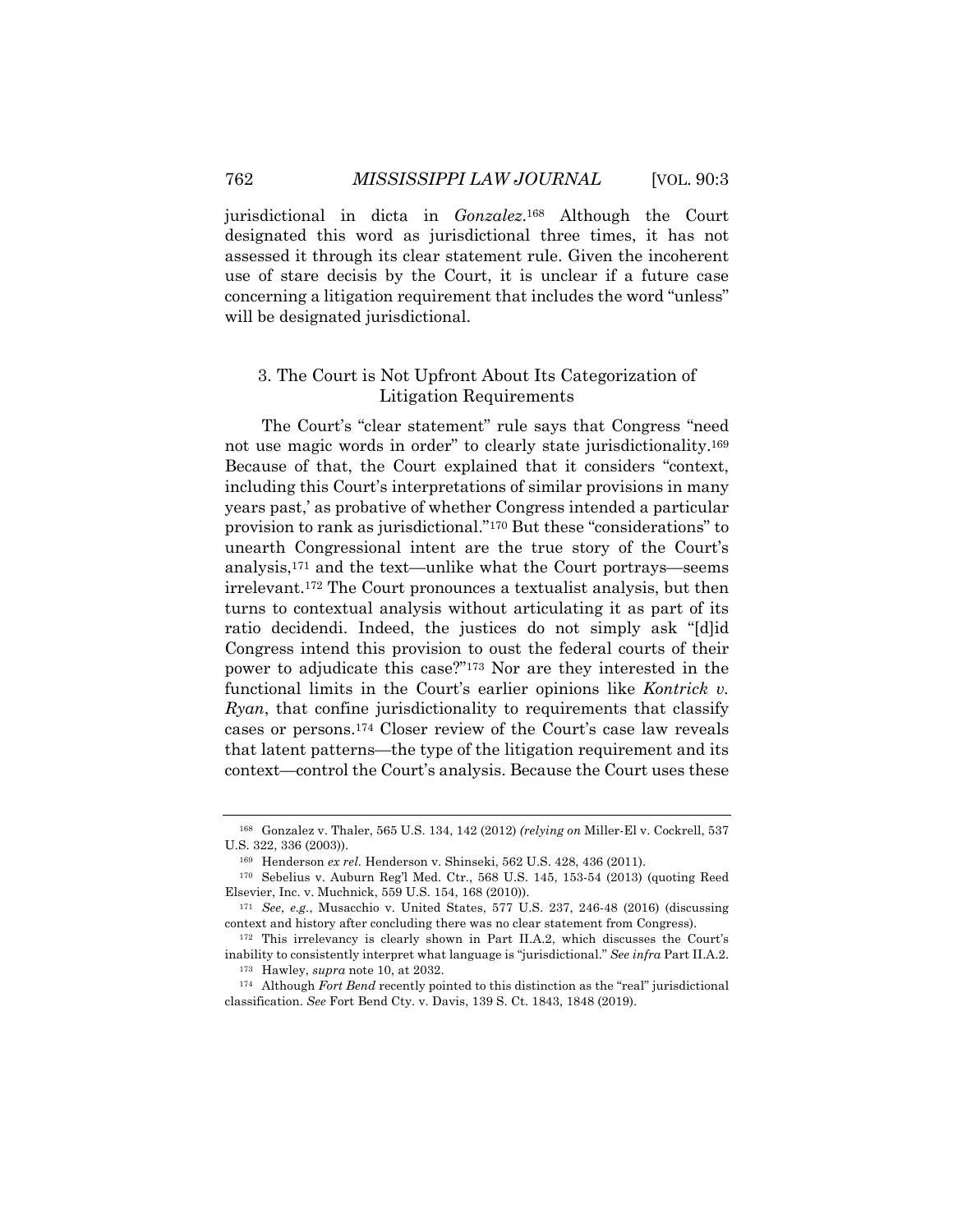patterns without properly identifying them as part of its analysis, the Court itself is not bound by them, and lower courts have no clear path to follow.175 Instead, they are left with individualized decisions about the non-jurisdictional effect of certain words. The result is mayhem, and harsh consequences for litigants and the judiciary.176

First, the Court latently categorizes litigation requirements by what they ask a litigant to do and their source. It then treats them differently according to this categorization.177 A simple analysis of the cases the Court has heard since 2004 shows that the Court has always found certain types of litigation requirements *unanimously* non-jurisdictional. Those are non-statutory litigation requirements.178 Later on, the Court explicitly declared all rule-

<sup>175</sup> A recent article argues that clarity varies from context to context, and critiques of clarity doctrines fail to account these contextual differences. *See* Ryan D. Doerfler, Going "Clear," 24 (Aug. 28, 2019) (unpublished manuscript), available at https://papers.ssrn.com/sol3/papers.cfm?abstract\_id=3326550 [https://perma.cc/R9QU-UEEF] (last visited Sept. 28, 2020). This Article does not go against this premise. However, from the reading of lower courts cases, *see supra* Part I.D., it is evident that much like the critiques of clarity doctrine, lower courts also neglect this nuance and do not perform the same analysis the Court latently performs.

<sup>176</sup> *See, e.g.*, Hobby Lobby Stores, Inc. v. Sebelius, 723 F.3d 1114, 1158 (10th Cir. 2013) (Gorsuch, J., concurring) (Differentiating "[t]he district courts shall not enjoin" as jurisdictional compared to "no suit . . . shall be maintained" that has no reference, as non-jurisdictional, seemingly in accordance with Justice Alito's dissenting position in *Wong*).

<sup>&</sup>lt;sup>177</sup> The willingness of several members of the Court to create these types of categories was displayed at oral argument recently. In the October 2018 term, several justices asked the parties in *Fort Bend* if they were suggesting a clear categorization of rules and offered relevant hypothetical questions. *See* Transcript of Oral Argument at 17-18 (Sotomayor, J.), 28 (Kavanaugh, J.), Fort Bend Cty. v. Davis, 139 S. Ct. 1843 (2019) (No. 18-525). But examples exist even before. *Compare*, *e.g.*, *Dolan*, 560 U.S. at 611 (creating a new separate category of litigation requirements which present "a time-related directive that is legally enforceable but does not deprive a judge or other public official of the power to take the action to which the deadline applies to if the deadline is missed."), *and* Gonzalez v. Thaler, 565 U.S. 134, 143-45 (2012) (differentiating between litigation requirements by how they addressed the applicant and the consequences of not complying with them), *with Wong*, 575 U.S. at 411 n.4 (rejecting Justice Alito's dissent's proposed category, *id.* at 429-30, by which any requirement that does not mention the claimants should be viewed as jurisdictional).

<sup>178</sup> *See* Nutraceutical Corp. v. Lambert, 139 S. Ct. 710, 714 (2019); Hamer v. Neighborhood Hous. Servs. of Chicago, 138 S. Ct. 13, 17 (2017); Eberhart v. United States, 546 U.S. 12, 13 (2005) (per curiam); Kontrick v. Ryan, 540 U.S. 443, 455 (2004); *see also* Dodson, *supra* note 14, at 640 (pointing out that "a "nonstatutory rule has a difficult row to hoe before it can be called jurisdictional" because even the rules themselves point out that they cannot extend or limit a court's jurisdiction).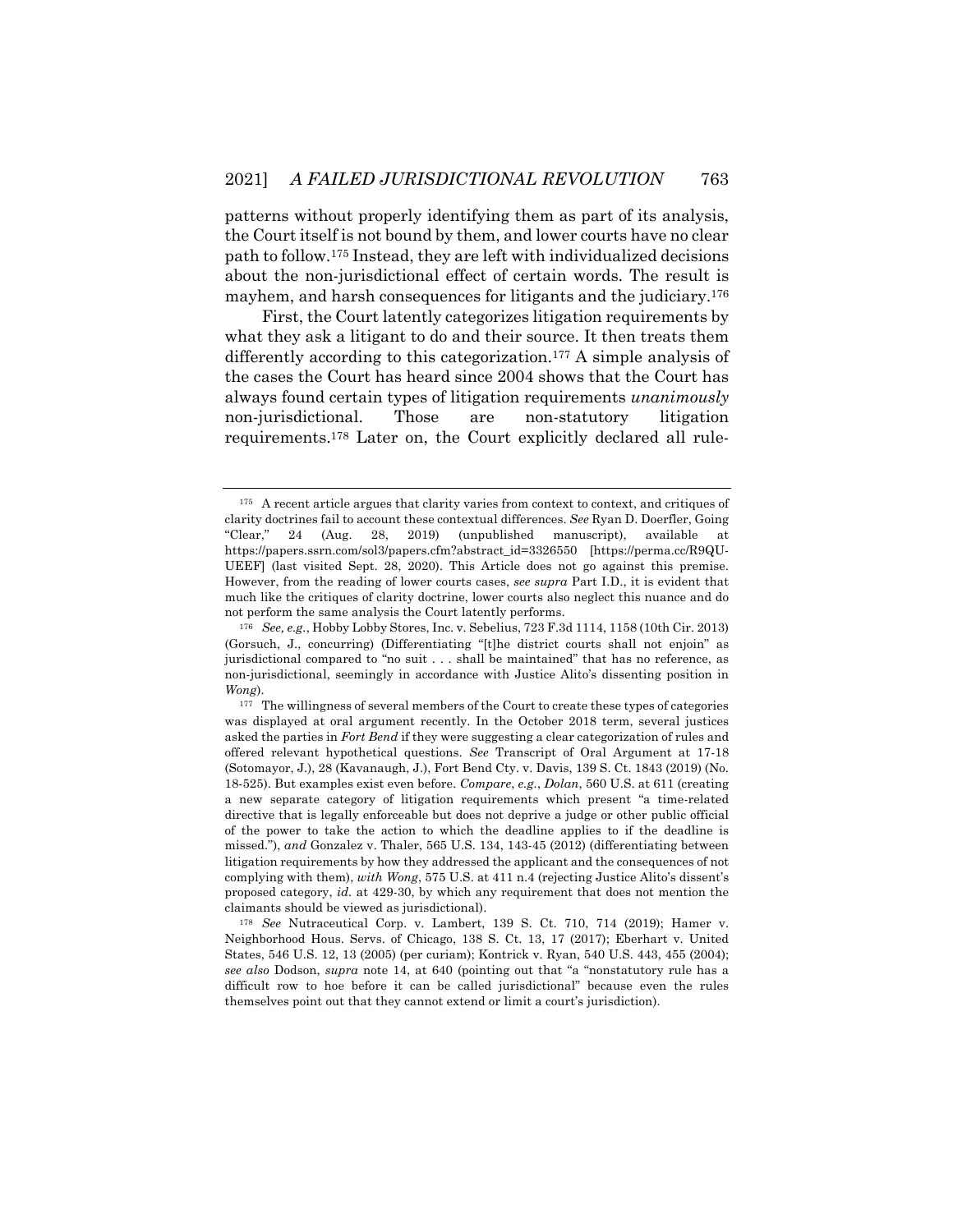based requirements non-jurisdictional because,<sup>179</sup> as the Court explained, "[o]nly Congress 'may determine a lower federal court's subject-matter jurisdiction.'"180 Similarly, Court members are in much agreement about the non-jurisdictional nature of statutorybased content litigation requirements. Title VII limitations including exhaustion,181 registration requirement in copyright infringement,182 pre-arbitration conferences under the NRAB statute,183 and certification requirement to file an appeal from a denial of habeas relief,184 have all been viewed as nonjurisdictional, despite the mandatory statutory language in many of them. One of the main differences that is easily observable is the Court's decisions in the content litigation requirement cases is inclusion of references to past precedents, even before 2004, that support the idea that noncompliance with these requirements does not necessarily affect jurisdiction.185

<sup>179</sup> *But see* Gonzalez v. Thaler, 565 U.S. 134, 147 (2012) (leaving open the question about rule-based content requirements).

<sup>180</sup> *Kontrick*, 540 U.S. at 452. However, as Part I.A. shows, in the past, courts treated rule-based requirements as jurisdictional. Court cases issued after 2004 made the same point, but only about the individual litigation requirement. *See, e.g.*, *Eberhart*, 546 U.S. at 16 ("It is implausible that the Rules considered in *Kontrick* can be nonjurisdictional claim-processing rules, while virtually identical provisions of the Rules of Criminal Procedure can deprive federal courts of subject-matter jurisdiction."). Although *Bowles*'s categorization of time to appeal as jurisdictional was disavowed before *Hamer*, the opinion uses its language to ground its categorization. In *Bowles*, Justice Thomas distinguished between statutory and rule-based litigation requirement to explain why notice of appeal in § 2107 should be treated differently than the time bar litigation requirements in *Kontrick* and *Eberhart*, and to avoid the need to weigh past precedent against these decisions. Bowles v. Russell, 551 U.S. 205, 210-11 (2007). As detailed above, the lower courts took *Bowles* to create a general rule about the jurisdictional nature of any appeal time bar, no matter whether there was a statutory basis. *See*, *e.g.*, *Hamer*, 138 S. Ct. at 22, n.10 (list of cases). That is even though in his opinion in *Bowles*, Justice Thomas differentiated between the two situations, to emphasize that a time limitation set in statute is jurisdictional. *Bowles*, 551 U.S. at 210-11.

<sup>181</sup> *Fort Bend*, 139 S. Ct. at 1851; Arbaugh v. Y&H Corp., 546 U.S. 500, 515-16 (2006).

<sup>182</sup> Reed Elsevier, Inc. v. Muchnick*,* 559 U.S. 154, 170-71 (2010).

<sup>183</sup> Union Pac. R.R. Co. v. Bhd. of Locomotive Eng'rs & Trainmen Gen. Comm. of Adjustment*,* 558 U.S. 67, 83 (2009).

<sup>184</sup> *Gonzalez*, 565 U.S. at 143.

<sup>185</sup> In Scarborough v. Principi, 541 U.S. 401, 416 (2004), Justice Ginsburg, writing for the Court, quoted from Becker v. Montgomery, 532 U.S. 757 (2001) that in turn cited to Smith v. Barry, 502 U.S. 244, 245, 248-249 (1992) and Foman v. Davis, 371 U.S. 178, 181 (1962).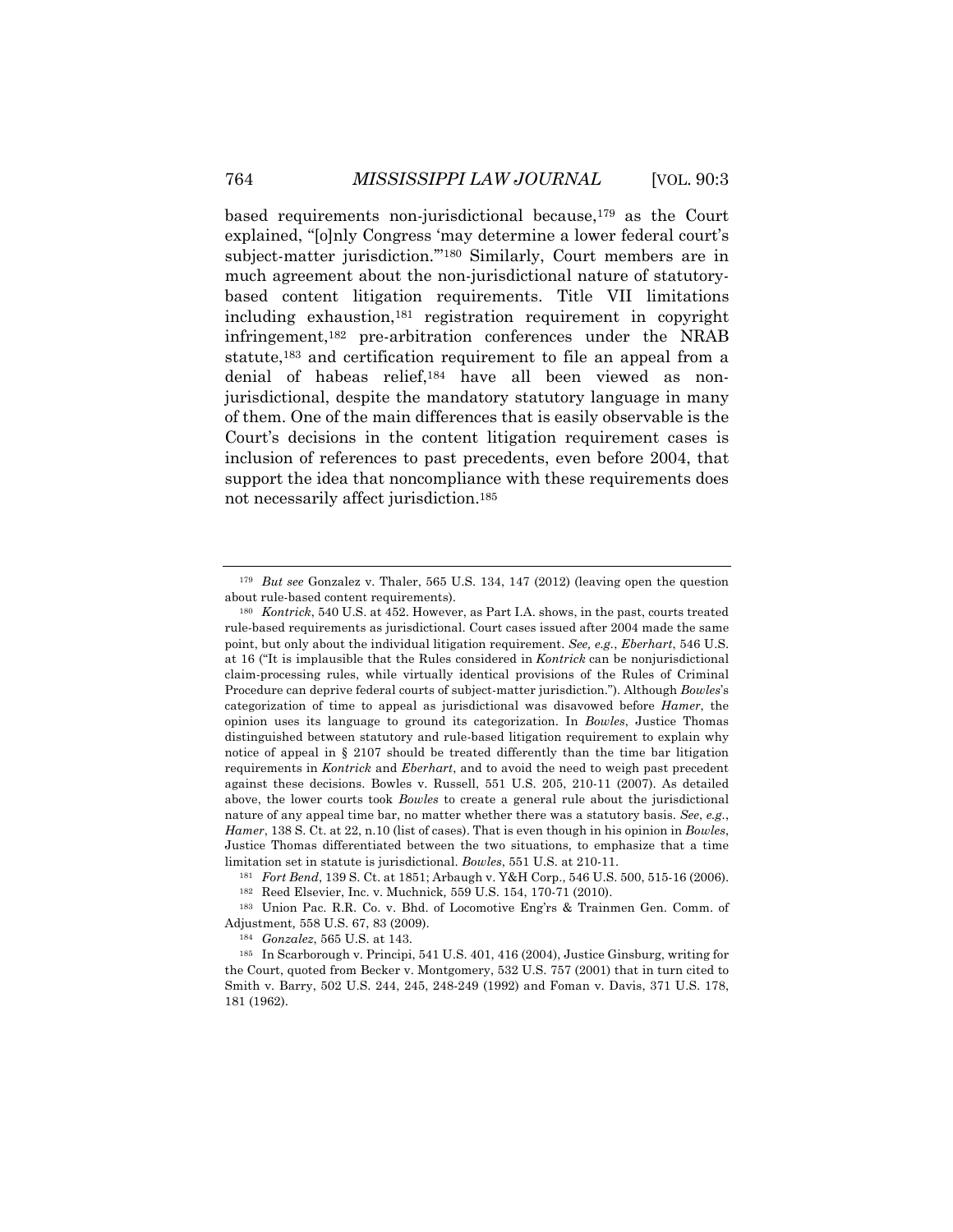On the other hand, statutory-based time requirements are more contentious, and about many of them the justices split and disagree.186 In all these cases but one,187 the Court found the time to file to be non-jurisdictional. However, both the majority and the dissent in these cases, after pronouncing the textual rule analysis, focus on the litigation requirement's context and category, rather than its language. The path to those decisions was not easy. The Court first declared in *Bowles*, based on stare decisis, that timing to file a notice of appeal was categorically a jurisdictional litigation requirement.188 But soon after, the Court disavowed this categorization,189 and declared that "filing deadlines . . . are quintessential claim-processing rules,"190 although it qualified it with the need to determine Congress's express contrary will.<sup>191</sup> Despite this qualification, some justices used it as a clear

<sup>186</sup> Manrique v. United States, 137 S. Ct. 1266, 1274-75 (2017); United States v. Kwai Fun Wong, 575 U.S. 402, 421-432 (2015); Dolan v. United States*,* 560 U.S. 605, 621-30 (2010); *Bowles*, 551 U.S. at 215-23; *Scarborough*, 541 U.S at 423-27 (case regarding content litigation requirement that resulted in an arguably untimely proper filing); so do the courts of appeals, as detailed in Part I.C. *But see* Henderson *ex rel.* Henderson v. Shinseki, 562 U.S. 428, 430 (2011), which was unanimous, presumably because it was a veteran benefit case.

<sup>187</sup> *Bowles*, 551 U.S. at 214. John R. Sand & Gravel Co. v. United States, 552 U.S. 130 (2008), is not classified as a jurisdiction analysis case because it did not have an analysis in it. In *Manrique*, 137 S. Ct. at 1271-72, the Court punted the question.

<sup>188</sup> *Bowles*, 551 U.S. at 209-10. This was adopted broadly by lower courts. *See supra*  Part I.C.

<sup>189</sup> *See* Reed Elsevier, Inc. v. Muchnick*,* 559 U.S. 154, 167 (2010) (*Bowles* did not stand for the proposition that "any statutory condition devoid of an express jurisdictional label should be treated as jurisdictional simply because courts have long treated it as such."); *Henderson*, 562 U.S. at 436 (*Bowles* did not hold "categorically that every deadline for seeking judicial review in civil litigation is jurisdictional."). Since, the Court has been continuously not receptive to other categorizations of rules as jurisdictional. The Court refused twice, despite being implored by the dissent, to mark rules without consequences as jurisdictional. *See Dolan*, 560 U.S. at 621 (Roberts, C.J., dissenting); *Gonzalez*, 565 U.S. at 158 (Scalia, J., dissenting). The Court also refused to acknowledge a category of Article III court-to-court appeals should be labeled jurisdictional. *See id*. at 163.

<sup>190</sup> *Henderson*, 562 U.S. at 435. The Court never fully explained the difference between claim-processing rules and non-jurisdictional litigation requirements. However, Dodson had pointed out that this non-distinction is problematic. Dodson, *supra* note 11, at 5-6.

<sup>191</sup> Using the word "unfortunately." *S*ee *Henderson*, 562 U.S. at 435.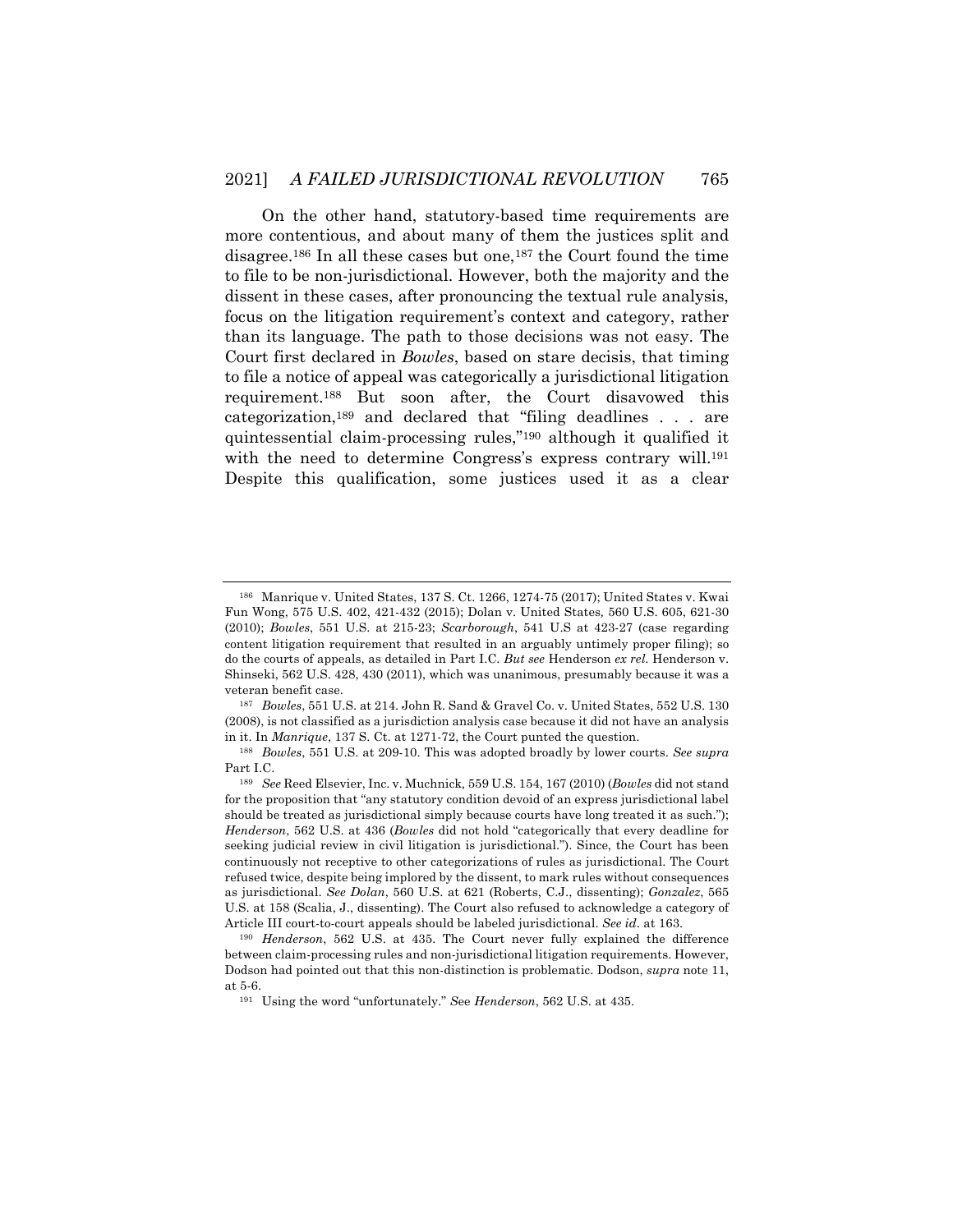categorization in following cases.192 Yet, the issue is still very much in dispute.193

Second, the context of the litigation requirement helps to explain the different opinions the justices—in majority and dissent—proffer about similarly situated litigation requirements.194 Context plays different roles. In some cases, the Court explicitly referred to the area of law or the role that the requirement plays in the litigation when adjudicating jurisdictionality. In other cases, where the Court was split in its decisions, the area of law could explain the tension in decisionmaking.

The area of law plays an explicit role at times—although never rhetorically over-shadowing the text. In *Union Pacific Railroad Co.*, the parties did not comply with a negotiation requirement that was a regulatory precondition to adjudication by a labor dispute resolution agency (NARB). The agency was formed to adjudicate grievances and promote peaceful resolution in the employment context.195 The Court held the NARB could not decide to divest itself out of jurisdiction because the parties did not comply with its regulations, given the role it played in the employment context. Only Congress can make that determination, and therefore the requirement was non-jurisdictional.196 Similarly, *Henderson* dealt with the requirement to file a notice of appeal with the Veterans Court from a denied claim for federal benefits for service-connected disabilities.197 The Court referred extensively to Congress's unique

<sup>192</sup> *See, e.g.*, Sebelius v. Auburn Reg'l Med Ctr., 568 U.S. 145, 154 (2013); United States v. Kwai Fun Wong, 575 U.S. 402, 410 (2015).

<sup>193</sup> *See*, *e.g.*, *Wong*, 575 U.S. at 427-28 (Alito, J., dissenting) (vigorously defending against that point).

<sup>194</sup> Dodson, *supra* note 8, at 624. Some scholars have viewed the Court's decisions as area specific. *See*, *e.g.*, Phillip A. Pucillo, *Jurisdictional Prescriptions, Nonjurisdictional Processing Rules, and Federal Appellate Practice: The Implications of* Kontrick*,* Eberhart *&* Bowles, 59 RUTGERS L. REV. 847, 847-48 (2007) (arguing that each case is limited to criminal cases or appeal of right and post judgment motions). In more general context, another scholar argued that it makes much sense that the same statutory language can have "multiple meanings," and that despite "[t]he case for singular statutory meaning" being "simple and intuitive," it is also "fundamentally mistaken." Ryan D. Doerfler, *Can a Statute Have More Than One Meaning?*, 94 N.Y.U. L. REV. 213, 228 (2019).

<sup>195</sup> Union Pac. R.R. Co. v. Bhd. of Locomotive Eng'rs & Trainmen Gen. Comm. of Adjustment*,* 558 U.S. 67, 71-72 (2009).

<sup>196</sup> *Id.* at 86.

<sup>&</sup>lt;sup>197</sup> Henderson *ex rel.* Henderson v. Shinseki, 562 U.S. 428, 431 (2011).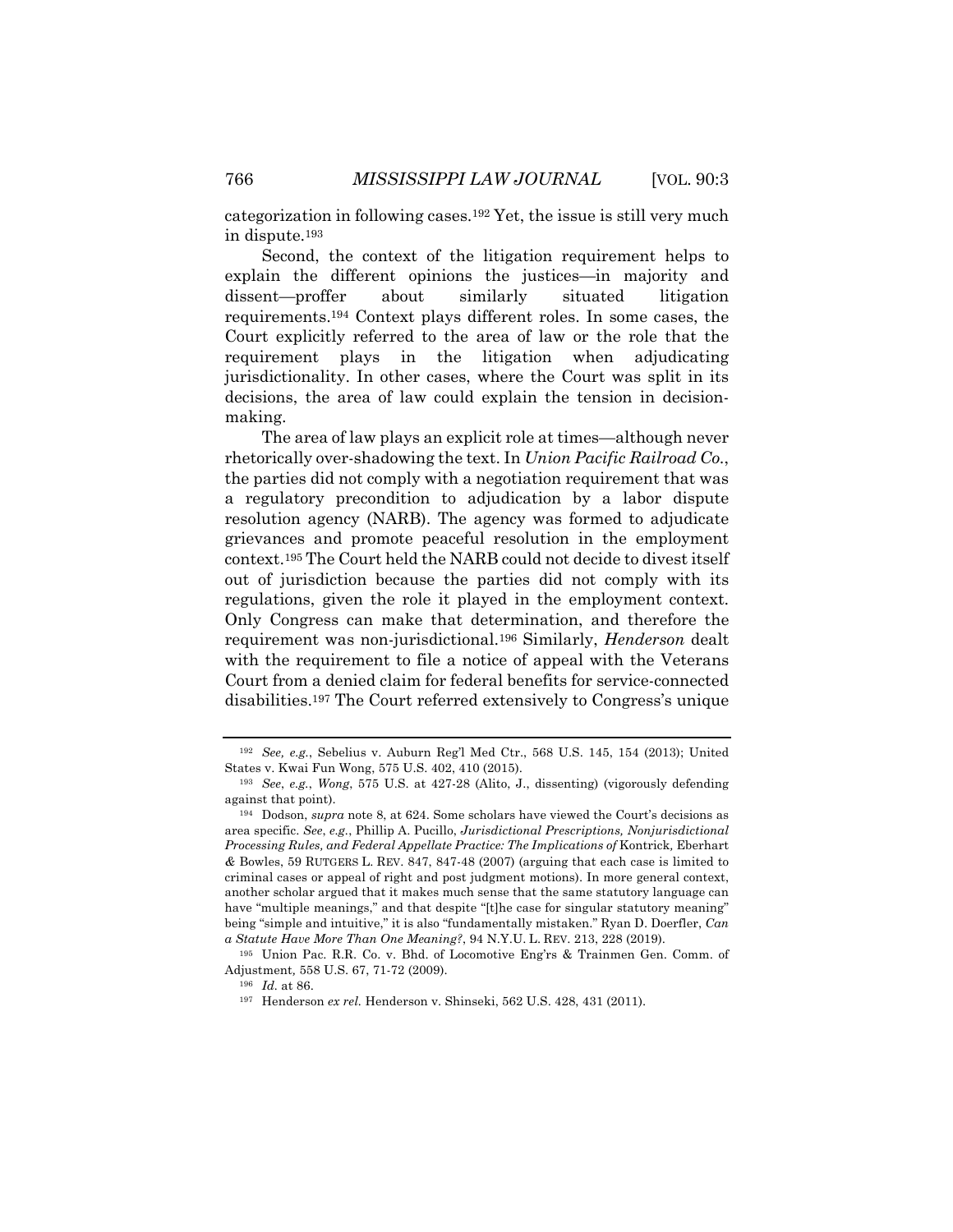treatment of veterans, the informality of the procedure discussed, and the efforts to favor the veteran claimant,198 and explained that "the VA is not an ordinary agency."199 On the other hand, neither criminal law<sup>200</sup> nor administrative procedure<sup>201</sup> are contexts that the Court has articulated as unique.

The area of law also has an implicit role, in that it can explain the Court's narrow 5-4 majority decisions. The three 5-4 cases— *Bowles*, *Dolan,* and *Wong*—represent two contentious issues. *Bowles* and *Dolan* dealt with criminal justice, and *Wong* dealt with suits against the government. In all of these cases, the outcome arguably played a bigger role than the textual analysis. In *Bowles,* the petitioner followed a misleading judicial instruction, and belatedly filed an appeal from a denial of habeas relief. In *Dolan*, a judge added restitution to a defendant's sentence despite the statutory time for doing so had passed. In *Wong*, one petitioner did not timely amend her suit to include some related claims because of a belated judicial decision. Another plaintiff argued that she filed suit late because the government concealed its involvement in the accident that was the suit's cause. These cases all raised issues of government or judicial mistake or misconduct, rather than misconduct by the litigant that suffered the consequences of jurisdictional labeling.202 In these cases, the opinions centered around policy arguments or held onto stare decisis to support their position, instead of the statutory text.203

<sup>198</sup> *See id.*at 440-441.

<sup>199</sup> *Id.* at 437.

<sup>200</sup> *See, e.g.*, Dolan v. United States, 560 U.S. 605, 626 (2010) (Roberts, C.J., dissenting) (criticizing the majority for ignoring the fact that criminal defendants' "procedural protections are of heightened importance").

<sup>201</sup> This point is not completely resolved. In *Wong,* the court discussed litigation requirements for administrative procedure and a court procedure together, without any differentiation, because the United States stipulated in its brief that "[n]othing in the text or relevant legislative history . . . suggests that the respective time bars should be interpreted differently with respect to whether they are jurisdictional or subject to equitable tolling." United States v. Kwai Fun Wong, 575 U.S. 402, 407 n.1 (2015) (citation omitted). But this contradicted the tone in *Auburn*, that distinguished administrative procedure. *See* Sebelius v. Auburn Reg'l Med Ctr., 568 U.S. 145, 154-55 (2013); *but see* Justice Sotomayor's concurrence in *Auburn* rejecting that notion. *Id.* at 161-64 (Sotomayor, J., concurring).

<sup>202</sup> In contrast, in *John R. Sand & Gravel Co. v. United States*, 552 U.S. 130, 132 (2008), the noncompliant litigants were at fault for their noncompliance.

<sup>203</sup> *See, e.g.*, *Wong*, 575 U.S. at 410-11; *Dolan*, 560 U.S. at 610-11.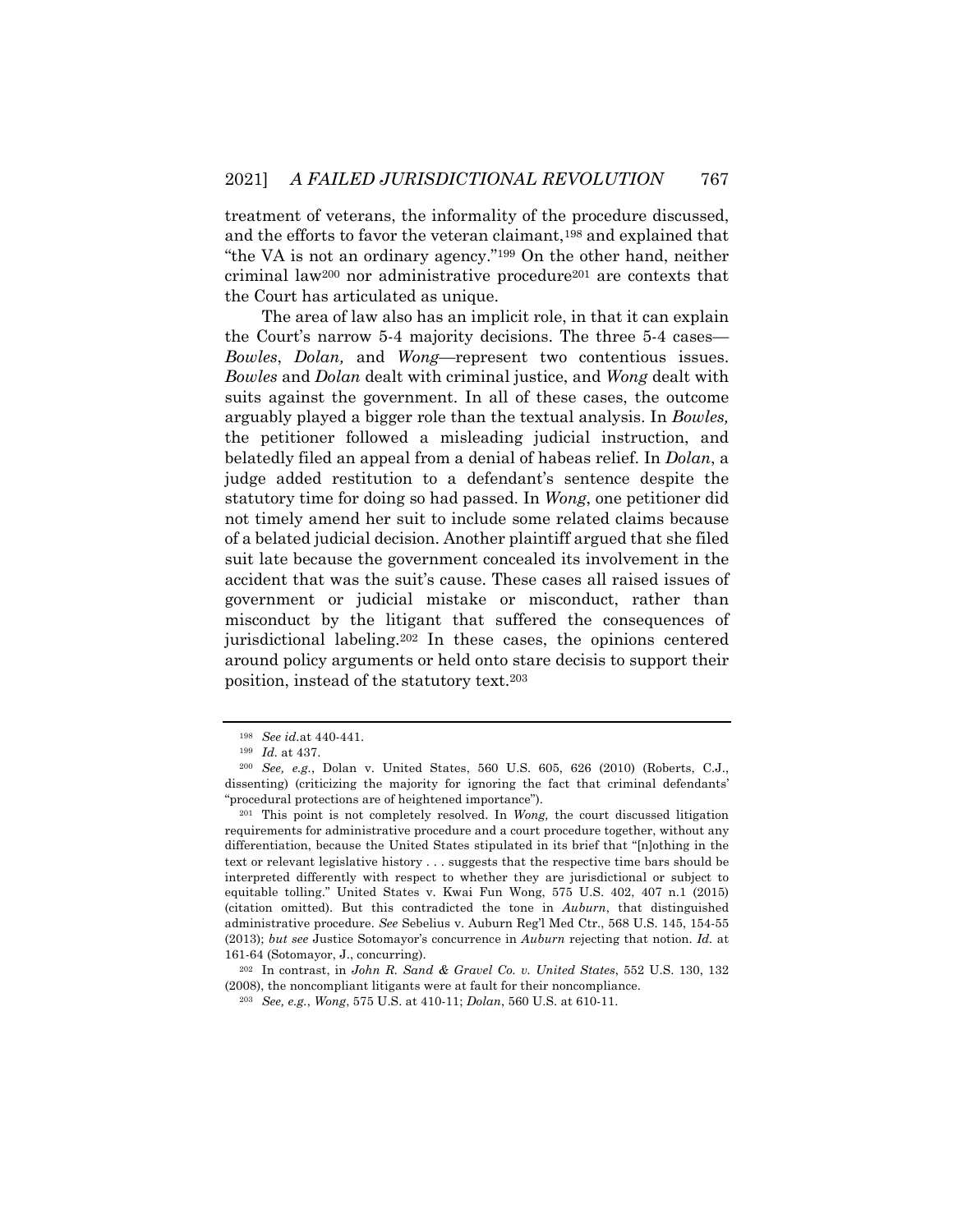## *B. Not Defining Non-Jurisdictionality Preserved Harsh Consequences for Litigants and the Judiciary*

Prior to 2004 the Court did not articulate jurisdiction in the narrow and precise way it does nowadays. Jurisdiction was not simply what Congress authorized that a court could adjudicate, but rather any bar that a litigant had to comply with before bringing a case to court.204 Hence, jurisdiction was "a word of many, too many, meanings" and included issues that the Court today marks as nonjurisdictional.205 Even though jurisdictionality had a broader meaning, the Court generally treated it as an absolute bar206—if a litigant did not comply with such a requirement, the noncompliance could not be waived or forfeited by the opposing party. The noncompliant litigant was also not entitled to equitable tolling, regardless of the circumstances of the noncompliance. In addition, the noncompliance could be raised by the opposing party at any stage of the litigation. Courts, on their part, had to address such noncompliance on their own, if the parties did not.207 And before 2004, in the few times that the Court found a litigation requirement non-jurisdictional, it described its effects as the inverse image of a jurisdictional requirement.<sup>208</sup> That meant that every nonjurisdictional litigation requirement *was* subject to waiver, forfeiture, and equitable tolling, as well as error correction.209

The jurisprudential shift of 2004 brought a major change to the labeling of litigation requirements. This change originated, at

<sup>204</sup> Hawley, *supra* note 10, at 2042-43; Poor, *supra* note 14, at 224-25. This broad concept was still alive in 1998, when Justice Stevens explained in *Steel Co. v. Citizens for a Better Environment*, that "[r]ather than framing the question in terms of 'jurisdiction,' it is also possible to characterize the statutory issue in this case as whether respondent's complaint states a 'cause of action.'" Steel Co. v. Citizens for a Better Env't, 523 U.S. 83, at 117-18 (1998) (Stevens, J., concurring in the judgment).

<sup>205</sup> *Steel Co.*, 523 U.S. at 90 (quoting United States v. Vanness, 85 F.3d 661, 663 n.2 (D.C. Cir. 1996)).

<sup>206</sup> As Part I.A. details, there were some exceptions to that treatment.

<sup>207</sup> *See*, *e.g.*, Henderson *ex rel.* Henderson v. Shinseki, 562 U.S. 428, 434-35 (2011).

<sup>208</sup> *See, e.g.*, Irwin v. Dep't of Veterans Affairs, 498 U.S. 89, 95 (1990); Zipes v. Trans World Airlines, Inc., 455 U.S. 385, 393 (1982).

<sup>209</sup> *Cf. Zipes*, 455 U.S. at 393 (1982); *Irwin*, 498 U.S. at 95 (1990). For the idea of nonjurisdictional litigation requirements being amenable to amendments, see *Gonzalez v. Thaler*, 565 U.S. 134, 146 (2012) (suggesting that "[i]f a party timely raises the COA's failure to indicate a constitutional issue, the court of appeals panel must address the defect by considering an amendment to the COA or remanding to the district judge for specification of the issues").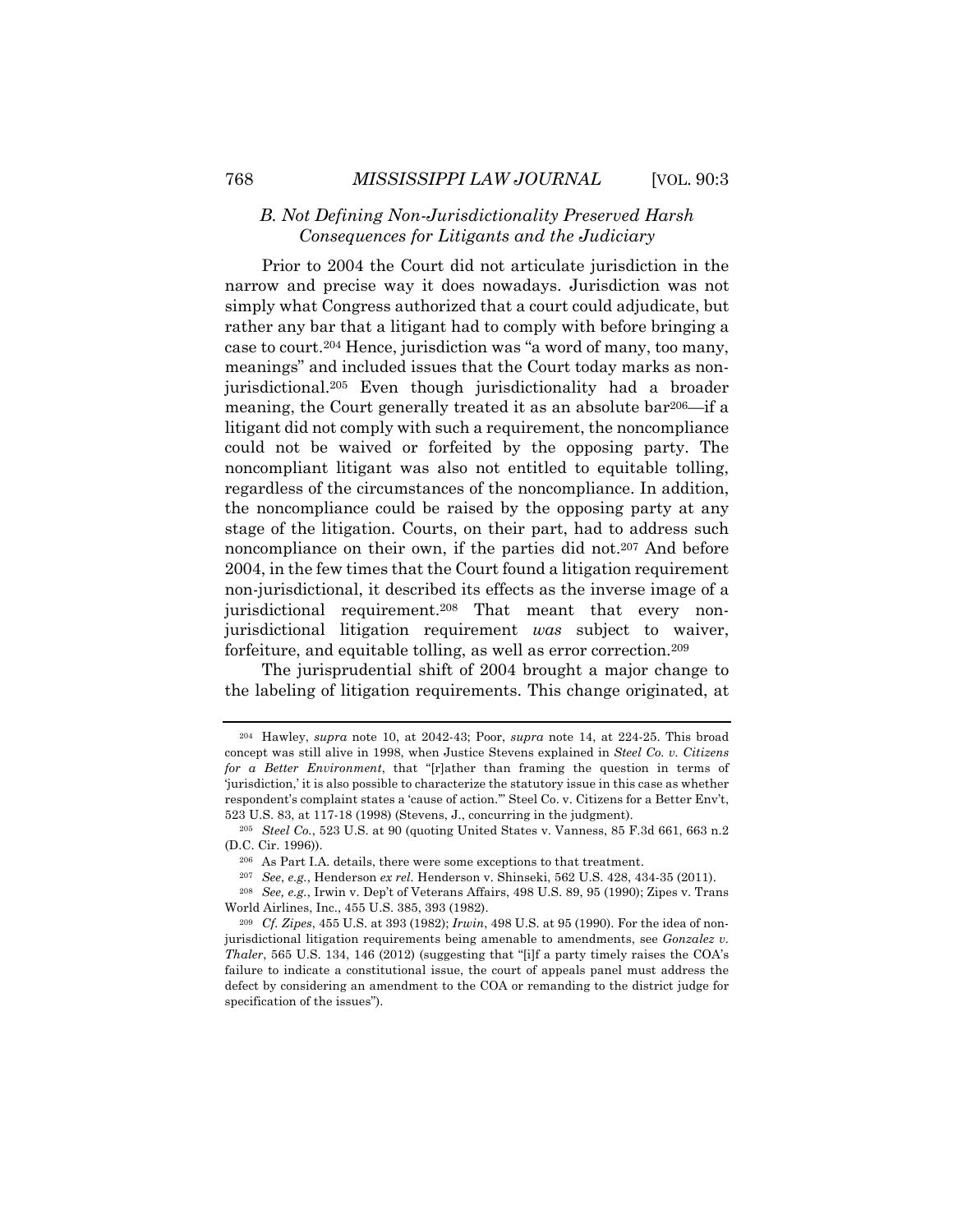least in part, from the Court's recognition of the harsh consequences that the overuse of the jurisdictional label brought.210 The jurisprudential shift described in Part I.B. caused the growth in number of non-jurisdictional litigation requirements which became the majority of litigation requirements.211 Nonjurisdictional litigation requirements now included mandatory litigation requirements that were formerly labeled "mandatory and jurisdictional,"212 which in the past, courts found noncompliance with them was detrimental to their ability to hear a case.<sup>213</sup> At first, the Court did not address the conflict between requirements being mandatory and allegedly allowing parties to waive them due to their non-jurisdictionality.214 In its early opinions reformulating the treatment of litigation requirements, the Court ignored the implications of the line of cases finding some litigation requirements non-jurisdictional or exceptions to jurisdictionality, other than the ability to waive or forfeit them.215 In response, scholars pointed out that if a litigation requirement is mandatory, it cannot be subject to equitable tolling.216 It was also unclear whether a mandatory litigation requirement could be subject to waiver or forfeiture by opposing party,<sup>217</sup> or can a court raise the matter sua sponte.218 Despite scholars' calls on the Court to clearly address the issue,219 and lower courts diverging treatment of it, the Court did not do so for several years, as this Article shows below in

<sup>210</sup> *See* Kontrick v. Ryan, 540 U.S. 443, 454-55 (2004).

<sup>211</sup> At least within the cases adjudicated after 2004. Despite the Court's stated distaste of "drive-by" determinations of jurisdictionality, some cases still present rather conclusory analysis of the jurisdictionality question. *See, e.g.*, Musacchio v. United States, 577 U.S. 237, 245-49 (2016).

<sup>212</sup> *See, e.g.*, Eberhart v. United States, 546 U.S. 12, 17-19 (2005) (per curiam).

<sup>213</sup> *See, e.g.*, Henderson *ex. rel.* Henderson v. Shinseki, 562 U.S. 428, 434-35 (2011).

<sup>214</sup> For detailed review, see Dodson, *supra* note 11, at 5-6.

<sup>215</sup> *See, e.g.*, *Kontrick*, 540 U.S. at 452-56.

<sup>216</sup> *See, e.g.*, Dodson, *supra* note 11, at 5-6.

<sup>217</sup> *See, e.g.*, Day v. McDonough, 547 U.S. 198, 205 (2006); Util. Air Regulatory Grp. v. EPA, 744 F.3d 741, 751 (D.C. Cir. 2014) (Kavanaugh, J., concurring). For the argument that now even traditionally jurisdictional rules may be waivable, see Jessica Berch, *Waving Goodbye to Non-Waivability: The Case for Permitting Waiver of Statutory Subject-Matter Jurisdiction Defects*, 45 MCGEORGE L. REV. 635 (2014).

<sup>218</sup> *See, e.g*., *Day*, 547 U.S*.* at 202-06 (pointing out that "ordinarily" it would be an "abuse of discretion" for a court to act sua sponte upon a party's waiver or forfeiture of noncompliance with statute of limitations but concluding that is not so in the habeas litigation context).

<sup>219</sup> *See* Dodson, *supra* note 11, at 4-6; Berch, *supra* note 217, at 693.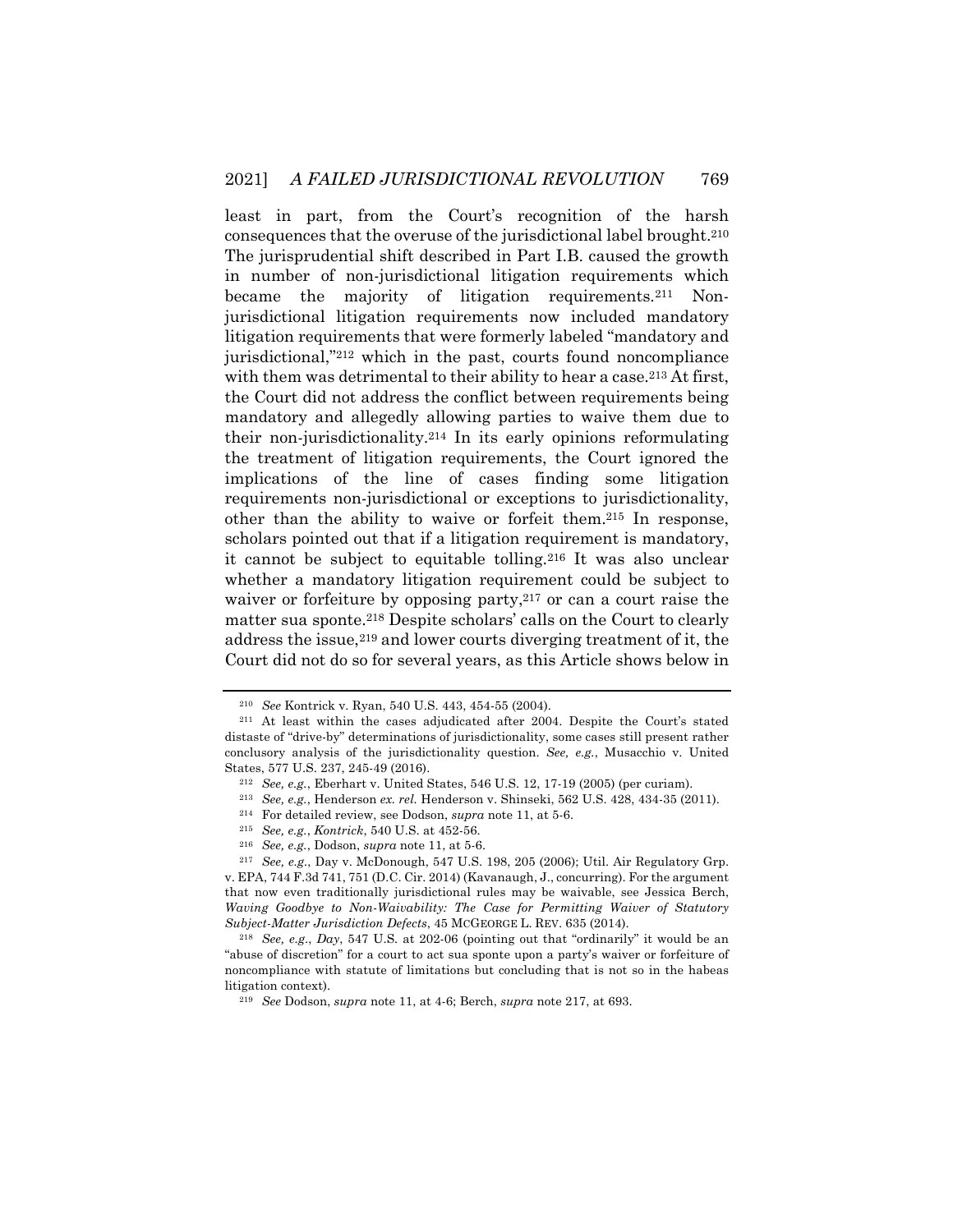the context of waiver and forfeiture, sua sponte action, and equitable tolling.

Waiver and forfeiture of claims are both mechanisms by which a party gives up their objection to a claim raised by an opposing party. The difference between the two is the relevant party's state of mind. A waiver is an active action of letting go of an objection and manifests clearly. Conversely, forfeiture is inaction that with the passing of time signifies the party's decision not to pursue an objection.220 In general, many of the jurisdictional label cases that the Court adjudicated involved a party waiving or forfeiting their objection to noncompliance with a litigation requirement.221 The Court explained that in all these cases, the now-objecting litigant did not raise their objection timely—but it did not explain when does such untimeliness become detrimental to a litigant's claim against noncompliance. In addition, the Court refused to accept a waiver of noncompliance with requirements that may affect third parties, even if the requirements were non-jurisdictional.<sup>222</sup> Finally, in some cases, the Court seemed to not care if a party had not waived their objection when it was not prejudiced by the noncompliance.223

Scholars, however, began viewing the ability to use either mechanism as integral to the characterization of non-jurisdictional

<sup>220</sup> *Kontrick*, 540 U.S. at 458 n.13.

<sup>221</sup> *See, e.g.*, Fort Bend Cty. v. Davis, 139 S. Ct. 1843, 1848 (2019); Hamer v. Neighborhood Hous. Sers. of Chicago, 138 S. Ct. 13 (2017); Gonzalez v. Thaler, 565 U.S. 134, 138-40 (2012); Dolan v. United States, 560 U.S. 605, 609 (2010); Union Pac. R.R. Co. v. Bhd. of Locomotive Eng'rs & Trainmen Gen. Comm. of Adjustment, 558 U.S. 67, 76-77 (2009); John R. Sand & Gravel Co. v. United States, 552 U.S. 130, 132-33 (2008); *Day*, 547 U.S. 198, 203-05; Arbaugh v. Y&H Corp., 546 U.S. 500, 504 (2006); Eberhart v. United States, 546 U.S. 12, 13-15 (2005) (per curiam); *Kontrick*, 540 U.S. at 448-52.

<sup>222</sup> *See, e.g.*, *Kontrick*, 540 U.S. at 457 n.12.

<sup>223</sup> *See, e.g.*, Scarborough v. Principi, 541 U.S. 401, 405-06, 416-17 (2004) (holding a failure to raise a mandatory allegation in a post-trial attorney fee pleading was not jurisdictional and could be overcome although the government did not waive its objection, because the "[g]overnment [was] aware, from the moment a fee application [was] filed, that to defeat the application on the merits, it [would] have to prove its position 'was substantially justified.'"); Edelman v. Lynchburg Coll., 535 U.S. 106, 118- 19 (2002) (holding an amendment to a Title VII charge beyond the deadline for a timely charge does not deprive jurisdiction of a court later adjudicating the matter because it did not prejudice the other party); Becker v. Montgomery, 532 U.S. 757, 765, 767-68 (2001) (holding a timely filed appeal that lacked a signature did not prejudice the opposing party, even though they did not waive their objection, because there was no doubt about who are the parties to the appeal).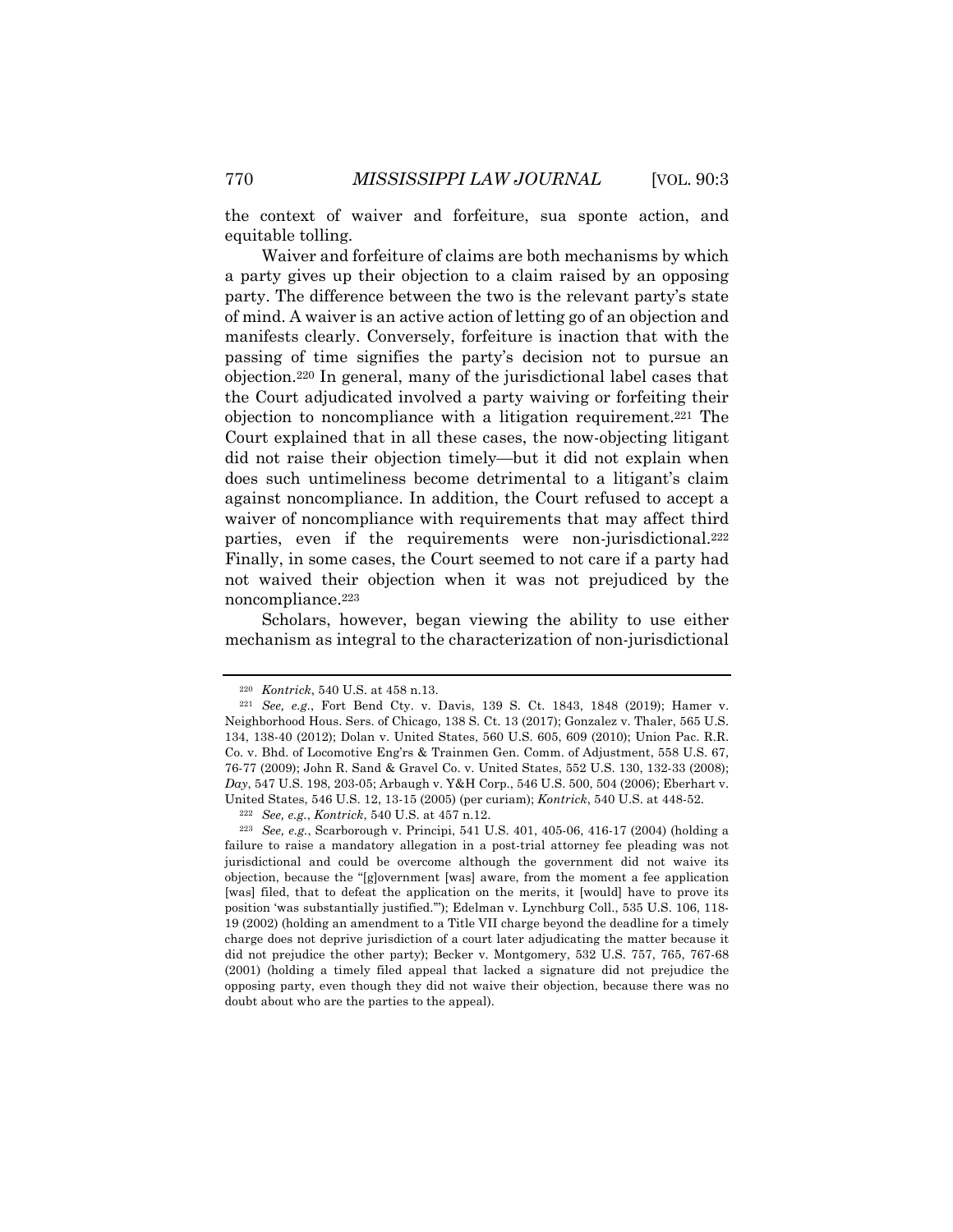litigation requirements, and to some extent the only path to avoid a dismissal.224 The Court signaled agreement in some cases, explaining that if the opposing party did not waive the requirement's compliance, a court must dismiss the filing for noncompliance.225 Yet in other cases, the Court did not see a lack of waiver as an unpassable bar to a noncompliant litigant's day in court.226 The result of this inconsistent treatment is that noncompliant litigants with a more sophisticated opposition that timely objected to the noncompliance were more likely to find themselves in the same situation as before 2004, with their claim dismissed—no matter why the noncompliance occurred. But, in general, litigants had some ways out. The difference was that all litigants now spent more time litigating the question of the objection's timeliness, and the ability to override it even if it was timely. Usually, these cases involved employers and the government as the opposing litigants.227 Noncompliant litigants were usually pro se litigants or those who are poorly represented, or with noncompliance occurring not because to their actions.

A court's ability to sua sponte raise noncompliance with a nonjurisdictional litigation requirement is another important element of non-jurisdictional litigation requirements. The Court has repeatedly described sua sponte dismissal due to non-compliance with *jurisdictional* litigation requirements as obligating courts to unnaturally intervene in the adversarial process.228 The move to non-jurisdictional requirements does not seem to avoid a court's intrusion, but rather allows courts the discretion of whether to intervene. Despite the concerns the Court has raised about the use of sua sponte action, courts continue to raise noncompliance with litigation requirement sua sponte, even when the requirement is non-jurisdictional, and the opposing party has not raised the issue.229 The Court treated these occurrences in different ways,

<sup>224</sup> *See, e.g.*, Dodson, *supra* note 11, at 5-6.

<sup>225</sup> *Cf.* Manrique v. United States, 137 S. Ct. 1266, 1271 (2017).

<sup>226</sup> *See, e.g.*, United States v. Kwai Fun Wong, 575 U.S. 402, 420-21 (2015).

<sup>227</sup> Usually, criminal procedure and employment litigation include a more intricate set of litigation requirements with which litigants must comply.

<sup>228</sup> *See, e.g.*, Henderson *ex rel.* Henderson v. Shinseki, 562 U.S. 428, 434 (2011).

<sup>229</sup> *See, e.g.*, United States v. Gaytan-Garza, 652 F.3d 680 (6th Cir. 2011) (holding that while a court is "not required to dismiss as a jurisdictional matter, this holding does not preclude sua sponte dismissal of late-filed criminal appeals"); United States v.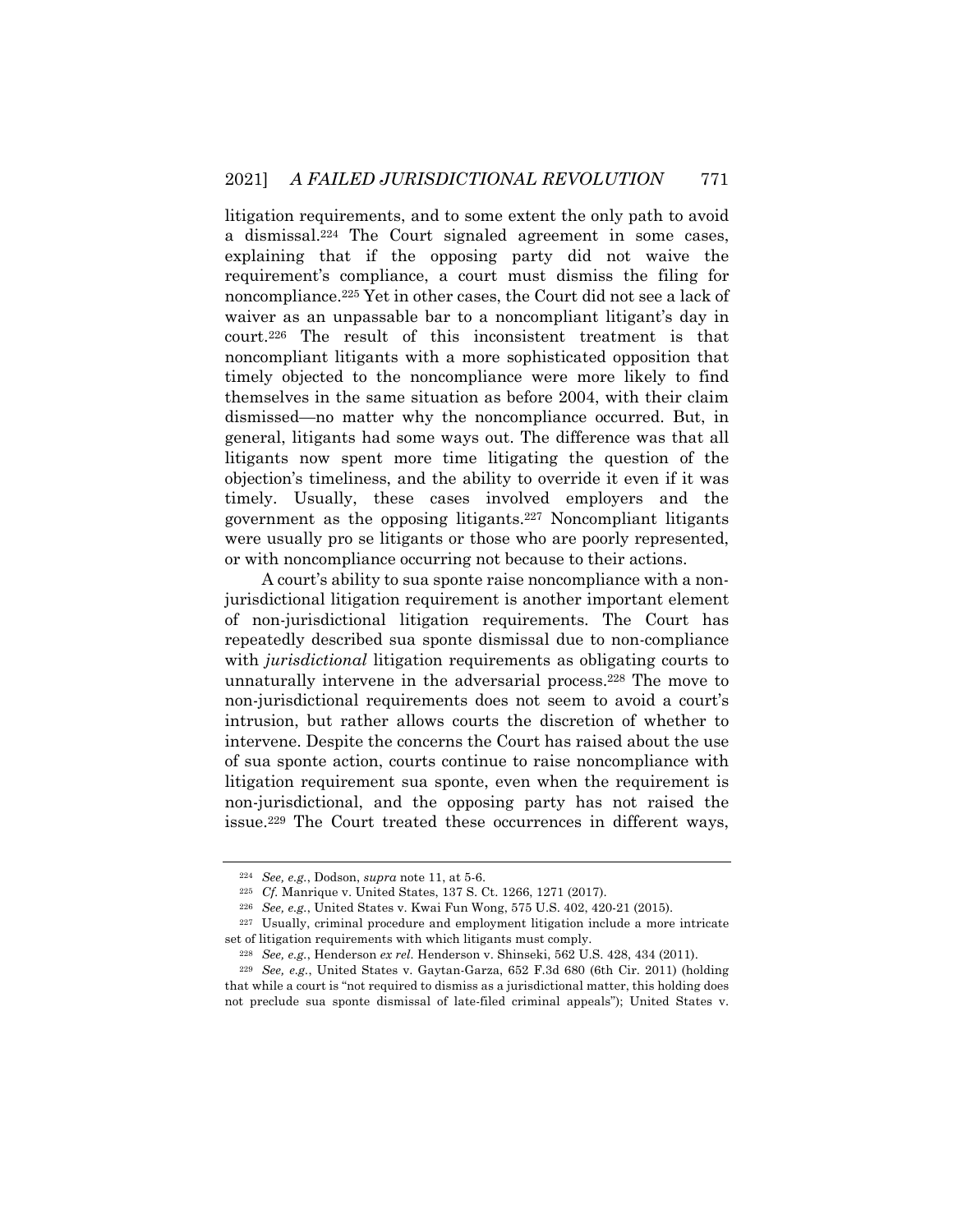without providing a theory or explanation for its differing conclusions, ranging from rejection of such ability when it is used by a tribunal,230 to allowing it, over an explicit waiver from the opposing party.231 Following some of the Court's precedent, lower courts have used their authority to raise issues sua sponte and dismiss litigation based on standing, even though the opposing party waived the issue.232 The current status quo offers courts a broad discretion without transparency. Lower courts seem to use sua sponte dismissals where state entities have failed to act properly given policy considerations. This tendency hurts less capable litigants, especially those who are not represented. These litigants usually encounter more dismissals, typically through summary orders and unpublished opinions.233 Habeas petitioners seem to particularly suffer from this discretion. The habeas

<sup>231</sup> *See, e.g.*, *Day*, 547 U.S*.* at 205-06 (habeas statute of limitations); Arizona v. California, 530 U.S. 392, 412-13 (2000) (res judicata defense); Hallstrom v. Tillamook Cty., 493 U.S. 20, 26, 31 (1989) (Resource Conservation and Recovery Act of 1976 notice provision).

Mitchell, 518 F.3d 740, 743-51 (10th Cir. 2008). By doing this, these courts ignore a longstanding tradition of the Court to avoid such interference. *See* Cohens v. Virginia, 19 U.S. (6 Wheat.) 264, 404 (1821) ("We have no more right to decline the exercise of jurisdiction which is given, than to usurp that which is not given. The one or the other would be treason to the constitution."). *See also* Day v. McDonough, 547 U.S. 198, 202 (2006) (pointing out that "ordinarily" it would be an "abuse of discretion" for a court to act sua sponte upon a party's waiver or forfeiture of noncompliance with statute of limitations).

<sup>230</sup> Union Pac. R.R. Co. v. Bhd. of Locomotive Eng'rs & Trainmen Gen. Comm., 558 U.S. 67, 80 (2009) (holding an agency tribunal cannot raise the noncompliance sua sponte when parties waived it; noting attempt to limit the agency's jurisdiction sua sponte brought the tribunal to fail "to conform, or confine itself, to matters within the scope of its jurisdiction.") (citation omitted).

<sup>232</sup> Although *Day* may be limited to its facts, or to habeas cases, it still is a confusing precedent on the issue, as the dissent pointed out. *Day*, 547 U.S*.* at 212-17 (Scalia, J., dissenting). Some scholars argue that courts raising noncompliance sua sponte despite government waiver, interferes with the government's attempt to remedy the high demands of the litigation requirements. *See, e.g.*, Leah M. Litman & Luke C. Beasley, *Jurisdiction and Resentencing: How Prosecutorial Waiver Can Offer Remedies Congress Has Denied*, 101 CORNELL L. REV. ONLINE 91, 99-100 (2016). Other scholars called for the ability of courts to raise non-jurisdictional issues sua sponte due to their discretional nature. *See, e.g.*, William James Goodling, *Distinct Sources of Law and Distinct Doctrines: Federal Jurisdiction and Prudential Standing*, 89 WASH. L. REV. 1153, 1183- 86 (2013).

<sup>233</sup> *See, e.g.*, RICHARD POSNER, REFORMING THE FEDERAL JUDICIARY: MY FORMER COURT NEEDS TO OVERHAUL ITS STAFF ATTORNEY PROGRAM AND BEGIN TELEVISING ITS ORAL ARGUMENTS 71 (2017).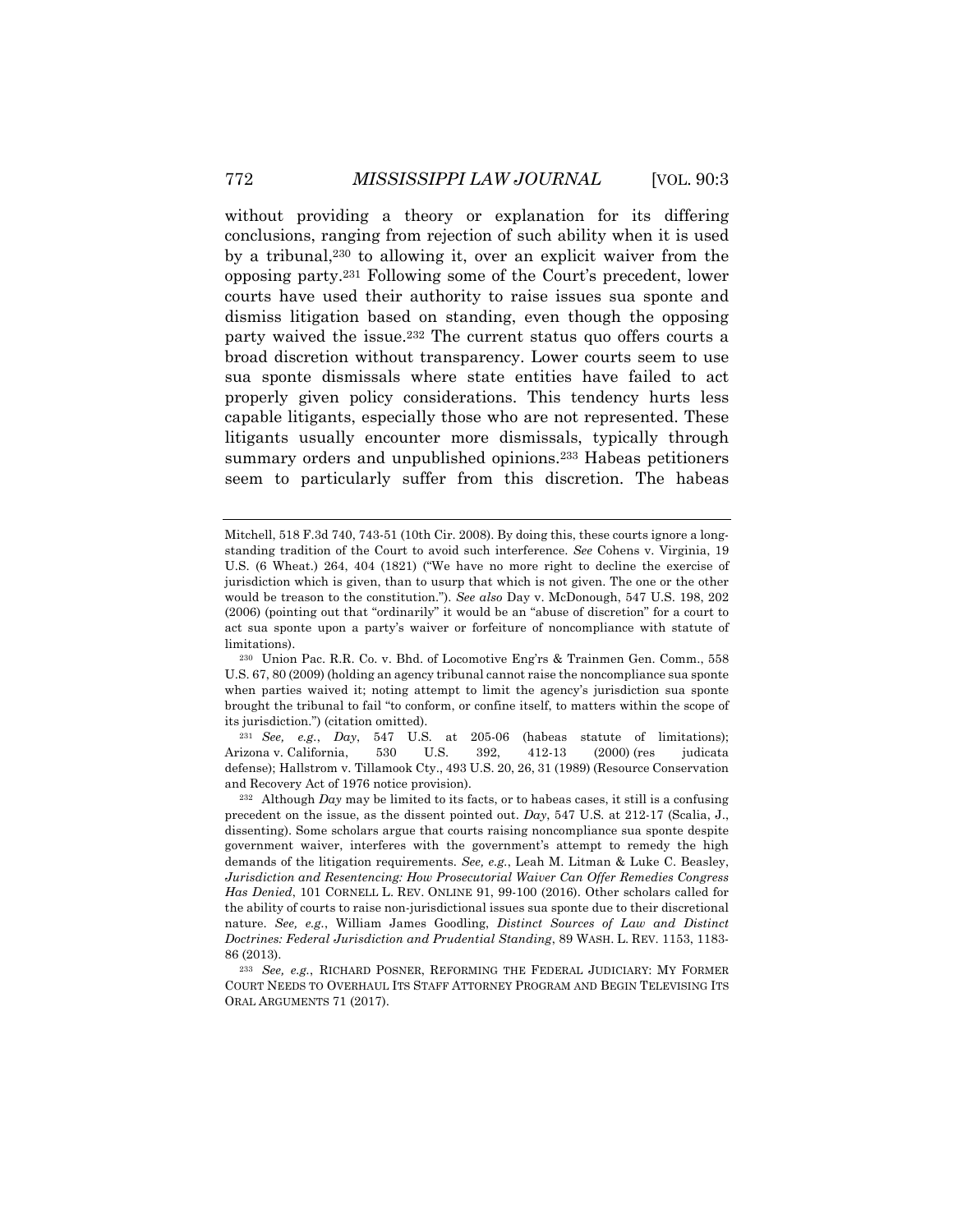statutory framework aims to ensure finality and limit repeat litigation. In keeping with that policy, courts step in where the government waived a missed litigation requirement to avoid opening the doors for other similarly situated litigants to pursue actions that were otherwise foreclosed due to noncompliance.234

Finally, with some litigation requirements, the ability to equitably toll a non-jurisdictional requirement is the material way in which a noncompliant litigant can pursue their claim or motion despite the noncompliance. Arguably, for those litigation requirements—mainly temporal ones—the ability to equitably toll the time is the "money question."235 In 1990, the Court held that every non-jurisdictional litigation requirement in a statute governing lawsuits against the government is presumptively subject to equitable tolling.236 The Court noted that it was simply replicating the status quo that existed for all other litigants.237 However, in reality, the decision was contrary to many cases that barred equitable tolling for various litigation requirements,238 not only ones connected to governmental waiver of immunity.239 The Court clarified that such presumption is only one stage in the

<sup>234</sup> *See cf. Day*, 547 U.S*.* at 205-06; Katherine A. Macfarlane, *Adversarial No More: How Sua Sponte Assertion of Affirmative Defenses to Habeas Wreaks Havoc on the Rules of Civil Procedure*, 91 OR. L. REV. 177 (2012).

<sup>235</sup> A similar issue arises with other litigation requirements that are not temporal: exhaustion, registration, and missing details in motion. The issue is whether a court will allow the noncompliant litigant to amend its filing or accept an amendment already made. The Court has not addressed this issue coherently. In early cases, some prior to the "revolution," the Court found that where no prejudice attached from the amendment, it could be allowed. *See, e.g.*, Scarborough v. Principi, 541 U.S. 401, 422-23 (2004). But more recently the Court has not engaged with this issue, except mentioning in one case that "[i]f a party timely raises the COA's failure to indicate a constitutional issue" it does not mean automatic dismissal, but an obligation (a court "must") to "address the defect by considering an amendment . . . or remanding." Gonzalez v. Thaler, 565 U.S. 134, 146 (2012).

<sup>236</sup> Irwin v. Dep't of Veterans Affairs, 498 U.S. 89, 95-96 (1990).

<sup>237</sup> *Id.*

<sup>238</sup> To support its argument, the *Irwin* Court stated that "the running of such statutes is traditionally "subject to 'equitable tolling.'" *Id.* (citing Hallstrom v. Tillamook Cty., 493 U.S. 20, 27 (1989)). *Hallstrom*'s rationale was limited to statutes of limitations. *Id.* ("The running of [statutes of limitations] is traditionally subject to equitable tolling"). In fact, other cases involving statutes of limitations usually found those jurisdictional. *See* Poor, *supra* note 14, at 204-05.

<sup>239</sup> *See*, *e.g.*, Soriano v. United States, 352 U.S. 270, 275-76 (1957); Finn v. United States, 123 U.S. 227, 229 (1887); Kendall v. United States, 107 U.S. 123, 124 (1883).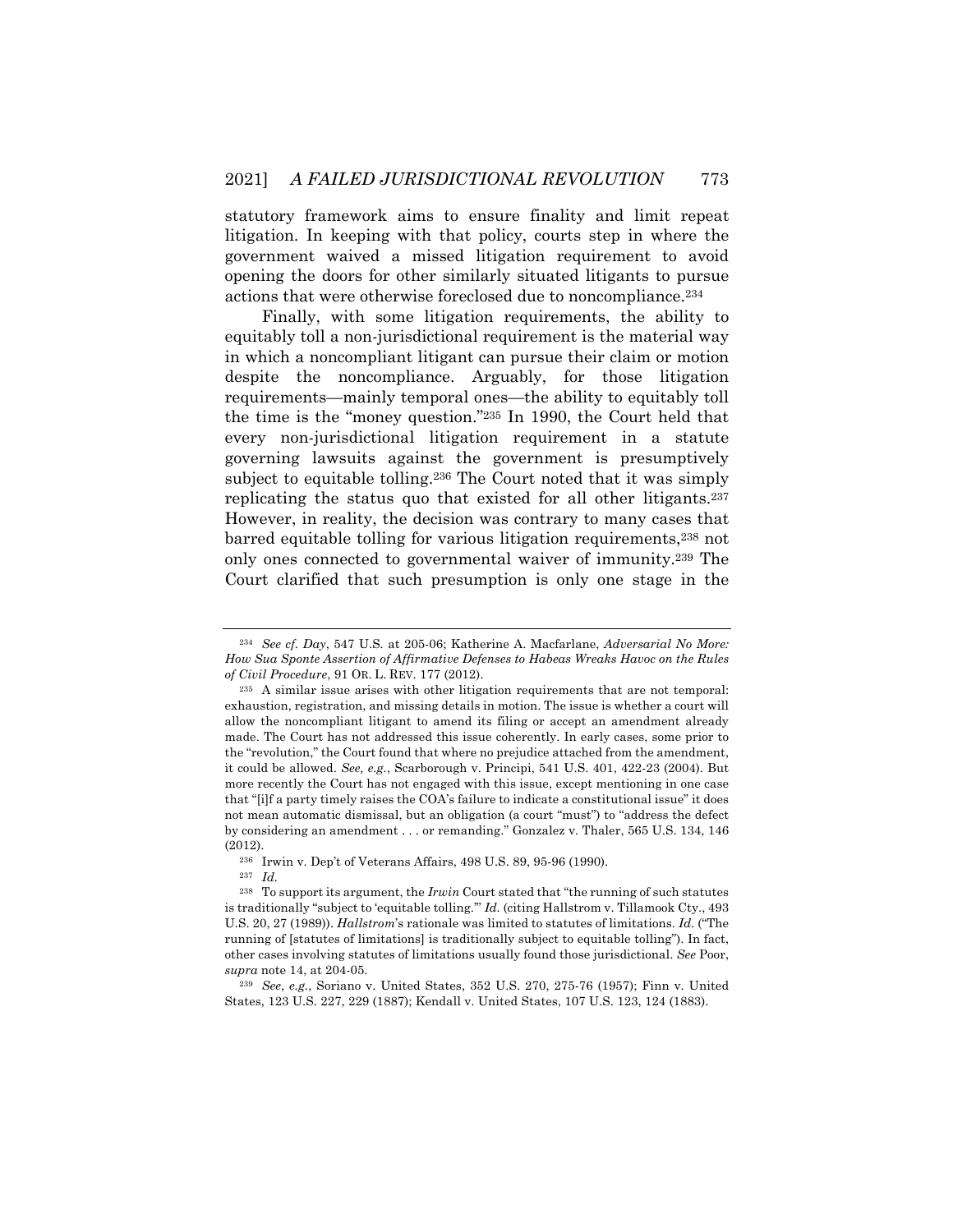equitable tolling question, and a party seeking to equitably toll time has to show proof of diligent attempts to comply timely with the litigation requirement.240 Between 1990 and 2004, the Court found that presumption rebutted several times, or non-existent where in the past the litigation requirement was found jurisdictional.241

Since 2004, the Court's application of the presumption of equitable tolling in non-jurisdictional litigation requirements has not been consistent, and the Court refused to reaffirm its precedent or determine the contours of equitable tolling for non-jurisdictional litigation requirements.242 Some cases remanded the issue without addressing it.243 Other cases addressing the matter went in different ways, ranging between applying the presumption,  $244$ distinguishing its application, <sup>245</sup> and holding it cannot apply.<sup>246</sup> Much like in other aspects of non-jurisdictional litigation requirements characteristics, this ambivalence created more

<sup>240</sup> *See Irwin*, 498 U.S. at 96.

<sup>241</sup> *Cf.* United States v. Brockamp, 519 U.S. 347, 354 (1997).

<sup>242</sup> *See* Fort Bend Cty. v. Davis, 139 S. Ct. 1843, 1849 n.5 (2019) (explaining it had not determinatively decided the matter).

<sup>243</sup> *Cf.* Henderson *ex rel.* Henderson v. Shinseki, 562 U.S. 428, 437 (2016); Hamer v. Neighborhood Hous. Servs. of Chicago, 138 S. Ct. 13, 22 (2017).

<sup>244</sup> *See*, *e.g.*, United States v. Kwai Fun Wong, 575 U.S. 402, 415-16 (2015) (following the *Irwin* framework although the non-jurisdictional litigation requirement was of the variety that in the past was viewed as jurisdictional and similar language to it was concluded to not be subject to equitable tolling). The Court then offered a circular test to determine a rebuttal to the presumption. If the litigation requirement is jurisdictional then, the presumption of equitable tolling is rebutted. However, what the Court missed is that following its new opinions, the inverse is not self-evident, and therefore fails this test. *Id. See also* John R. Sand & Gravel Co. v. United States, 552 U.S. 130, 133-34 (2007).

 $245$  Sebelius v. Auburn Reg'l Med. Ctr., 568 U.S. 145, 157-58 (2013) (explaining that Congress vested in the HHS Secretary rulemaking authority which the agency subsequently used to toll time-period for up to three years). The Court held that while the statutory time period is subject to equitable tolling, courts must yield deference to the Secretary's position that three years is the appropriate maximum extension. *Id.* The Court distinguished the *Irwin* presumption because it only addressed time bars for appeal in federal courts. *Id.* at 158. *Auburn*, on the other hand, concerned an agency's internal appeal deadline. This holding makes little sense if equitable tolling is meant to be a measure of the relevant party's diligence. In addition, although this is not a jurisdictional setting, the Court allowed the executive to limit its ability to assist diligent litigants who did not file timely.

<sup>246</sup> Nutraceutical Corp. v. Lambert, 139 S. Ct. 710, 715 (2019) (finding rule in question not subject to tolling without addressing the *Irwin* framework that presupposes tolling to be a default).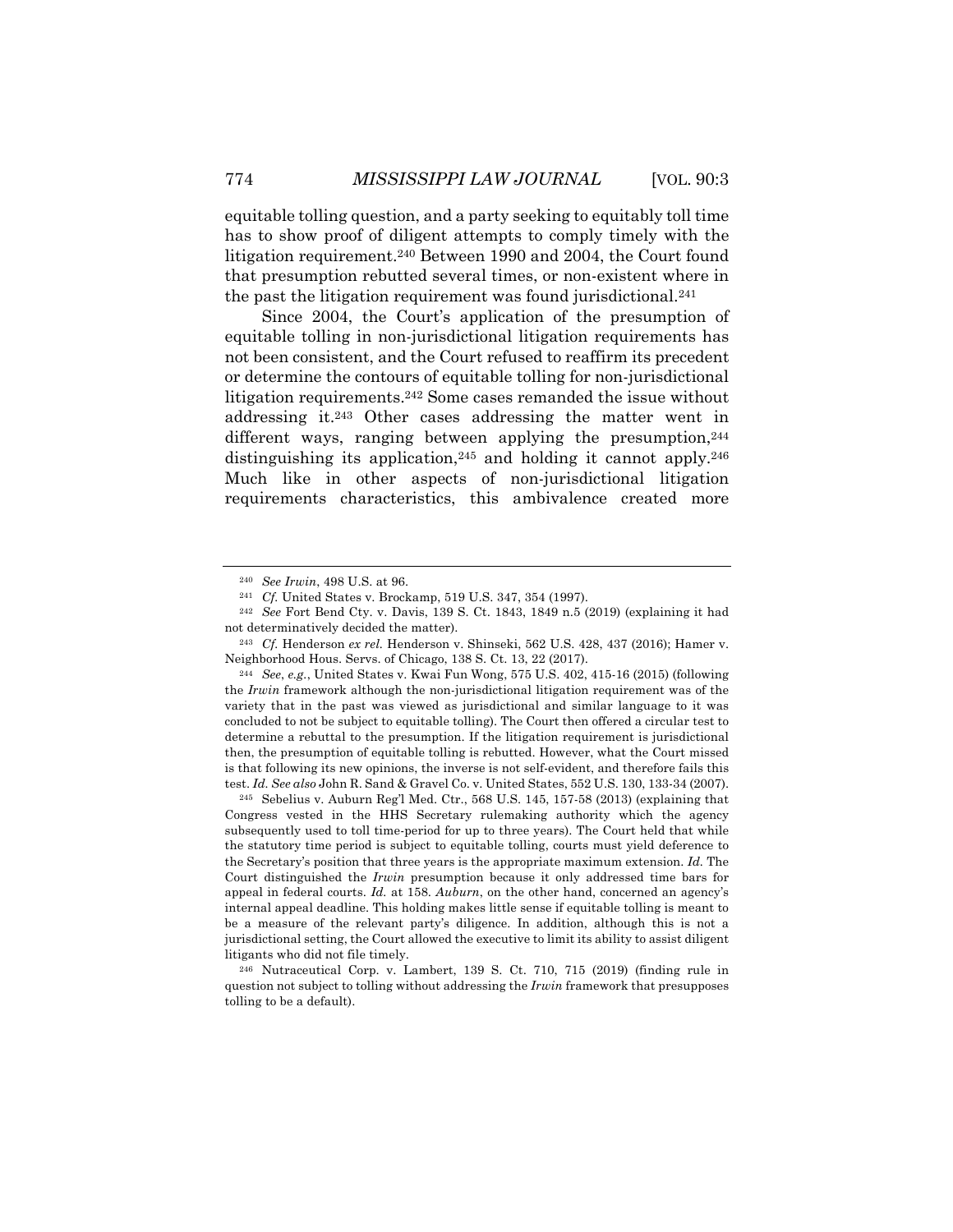litigation and erected barriers for litigants that have lesser quality representation or none at all.

### *C. One Size Rule Does Not Fit All Litigation Requirements*

Even assuming there were no issues the Court's new rule, its premise—that one rule can encompass all litigation requirements is unattainable. This is because having one rule ignores that litigation requirements are not all the same. There are two main types of litigation requirements—time requirements and content requirements. These types also vary by their promulgation source statute or rule. Another relevant metric is the area of the law that the requirement is functioning in. These different types of requirements yield distinct implications to noncompliant litigants. The rule that the Court adopted eased litigation for noncompliant litigants regarding content requirements. The opposite occurred for litigants noncompliant with time-related requirements.

Temporal litigation requirements exist in any litigation. Time litigation requirements limit the ability of a litigant to file a claim, a motion, or an appeal in different venues and different stages of the litigation. In some cases, the timing of filing is a complex web of deadlines connected to the type of claim that a litigant brings and the basis for it. Another type of time bar is statute of limitations that limits how long after a claim accrued can a party file suit.247 Sophisticated litigants can thread between different time bars and statutes of limitations, and benefit from this calculation. However, less-sophisticated litigants, unrepresented or poorly represented, are much more likely to not comply with this intricate web and miss their day in court because of its complexity.

The process of determining the consequence of noncompliance with a temporal requirement is complex. On an occasion of noncompliance with a time litigation requirement, a court must determine its jurisdictionality. If a requirement is jurisdictional, the noncompliant litigant is out of luck. But even if the requirement is held non-jurisdictional, the court must then decide whether the opposing party waived or forfeited the noncompliance.248 And even if such waiver or forfeiture occurred, the court may have discretion

<sup>247</sup> There are general and specific statutes of limitations.

<sup>248</sup> *Cf.* Henderson *ex rel.* Henderson v. Shinseki, 562 U.S. 428, 442 n.4 (2016).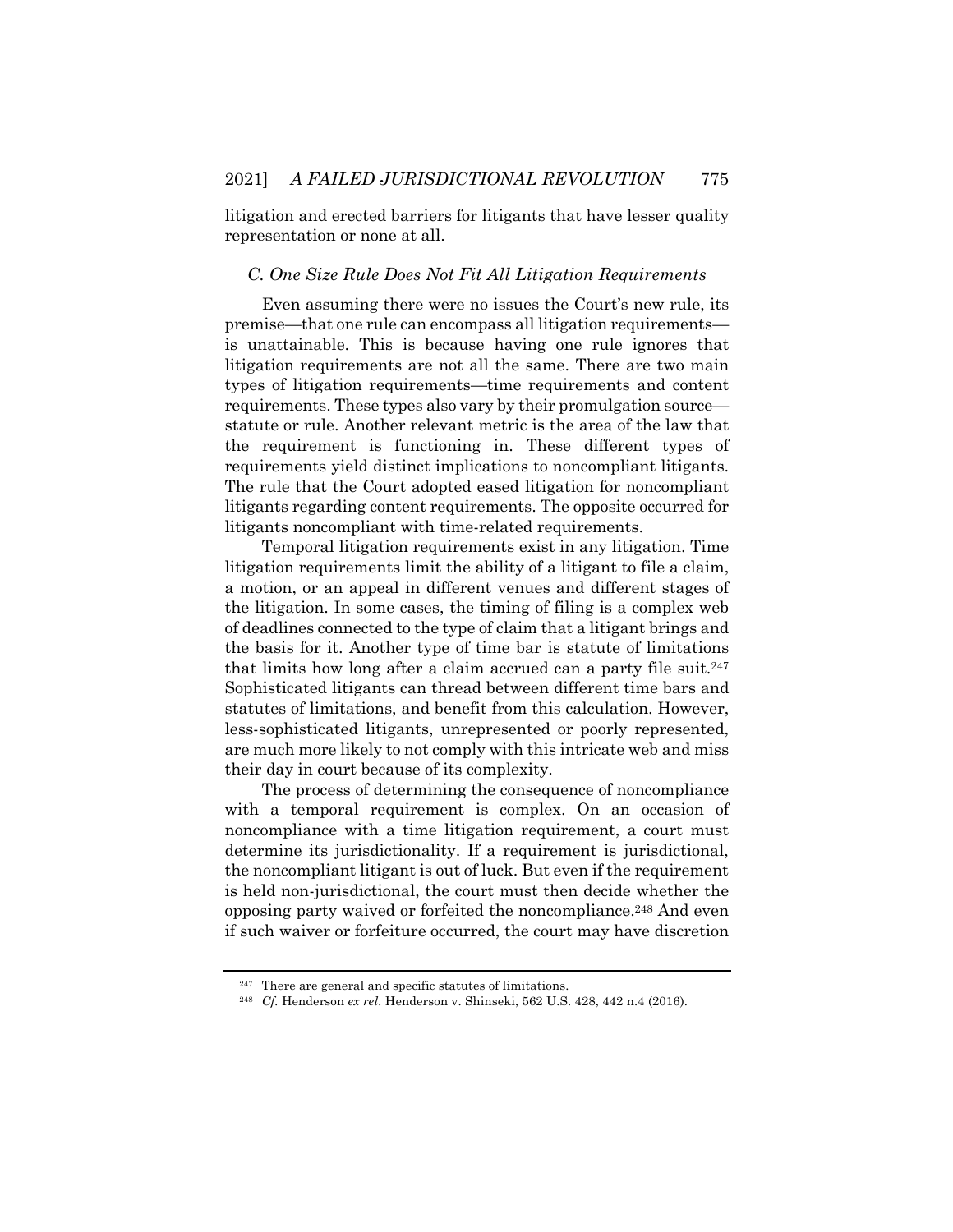to dismiss a claim sua sponte, for policy considerations, due to the noncompliance.249 Finally, even if a noncompliant litigant passes these hurdles, a court needs to evaluate whether the temporal requirement allows for equitable tolling,250 and if the noncompliant litigant efforts to comply merit equitable tolling.251

In contrast, content litigation requirements are easier barriers to overcome. Content requirements are usually attached clearly to a specific type of claim. They include requirements such as exhaustion of remedies,252 public registration,253 mediation,254 or certain content that must appear in a filing.255 If a court finds the requirement non-jurisdictional after a litigant did not comply with it, the court needs to address the question of waiver and forfeiture, and whether to dismiss the case sua sponte. In some cases, the court will need to decide whether to allow amendment or remand of the claim to correct the noncompliance.256 But these decisions are nowhere close to the litany of demands temporal requirements impose. Moreover, many times litigants can immediately correct the missing piece in their claim upon notification, and the Supreme Court has largely accepted this ability.257 Content litigation requirements are also intrinsically connected to the substance of

<sup>249</sup> *See* Day v. McDonough, 547 U.S. 198, 205 (2006).

<sup>250</sup> *See*, *e.g.*, Sebelius v. Auburn Reg'l Med. Ctr., 568 U.S. 145, 161 (2013) (finding that a statute could not be equitably tolled where an administrative authority already extended it).

<sup>251</sup> *See*, *e.g.*, United States v. Kwai Fun Wong, 575 U.S. 402, 421 (2015) (remanding one of the cases to the court of appeals to determine if petitioner "is entitled to equitable tolling").

<sup>252</sup> Fort Bend Cty. v. Davis, 139 S. Ct. 1843, 1851 (2019).

<sup>253</sup> Reed Elsevier, Inc. v. Muchnick, 559 U.S. 154, 157 (2010).

<sup>254</sup> Union Pac*.* R.R. Co. v. Bhd. of Locomotive Eng'rs & Trainmen Gen. Comm., 558 U.S. 67, 73 (2009).

<sup>255</sup> *See*, *e.g.*, Torres v. Oakland Scavenger Co., 487 U.S. 312, 318 (1988) (identification of appellee); Becker v. Montgomery, 532 U.S. 757, 763 (2001) (signature).

<sup>256</sup> *See*, *e.g.*, Gonzalez v. Thaler, 565 U.S. 134, 146 (2012) (discussing that possibility); Scarborough v. Principi, 541 U.S. 401, 411 (2004) (allowing it).

<sup>257</sup> *Cf.* Edelman v. Lynchburg Coll., 535 U.S. 106, 115-17, 115 n.9 (2002) (an amendment to a Title VII charge beyond the deadline for a timely charge does not deprive jurisdiction of a court later adjudicating the matter because it did not prejudice the other party); Becker v. Montgomery, 532 U.S. 757, 767-68 (2001) ( timely filed appeal that lacked signature did not prejudice opposing party, even though it did not waive its objection, because there was no doubt about who were parties to the appeal.).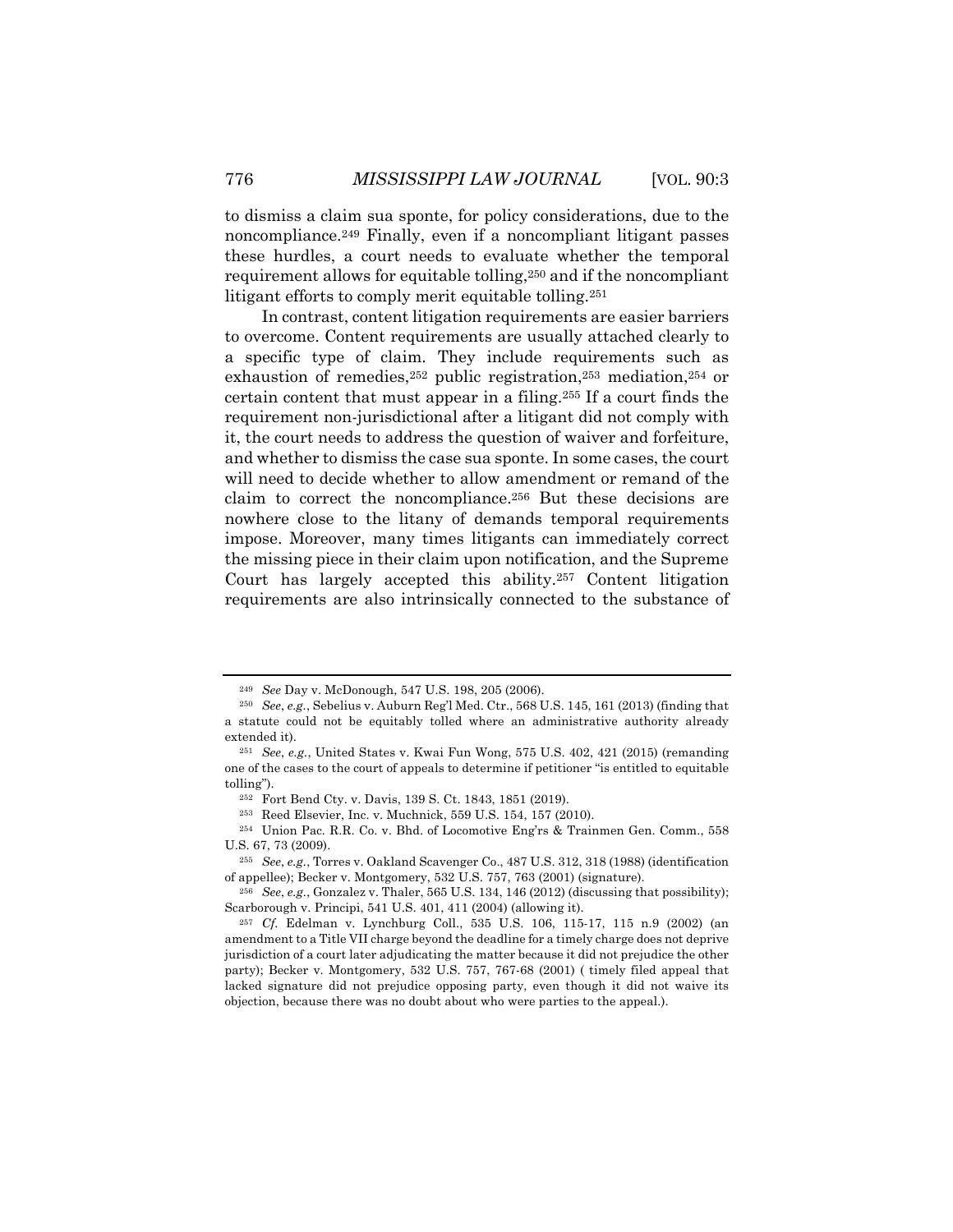the claim and arise when a court addresses its merits.258 Dismissal in such a stage involves much more wasted resources, and its correction would be more favored.

In short, the burden imposed on the noncomplying litigant with content requirements is much less burdensome than that connected to temporal litigation requirements. The inquiry the court needs to engage in is much simpler, and arguably ends with the determination that a requirement is non-jurisdictional. Considering that the first case the Court employed the "clear statement" rule was *Arbaugh*, a case about a content litigation requirement,259 and its uniform application, it is clear why the court did not develop a richer understanding of non-jurisdictional rules. It was simply not needed.

The promulgation source of the litigation requirement is another difference that matters to the analysis. Take rule-based litigation requirements. Before 2004, the Court and lower courts found rule-based litigation requirements to be jurisdictional most times.260 After 2004, but before *Arbaugh* declared the clear statement rule, the Court held under a functional test, that some rule-based litigation requirements were not jurisdictional.261 Once the clear statement rule was in motion, the Court had only one option. It had to declare *all* rule-based litigation requirements nonjurisdictional, as it did.262 This is because the Court's rule requires Congressional statement, which does not exist in rule-promulgated litigation requirements.263 On the other hand, litigants who are not compliant with statutory time requirements are in a more

<sup>258</sup> For example, the numerosity requirement in Title VII is intertwined with the case itself, as is the exhaustion requirement. *See* Arbaugh v. Y&H Corp., 546 U.S. 500, 515- 16 (2006); Fort Bend Cty. v. Davis, 139 S. Ct. 1843, 1850-51 (2019).

<sup>259</sup> *Arbaugh*, 546 U.S. at 515-16.

<sup>260</sup> *See supra* Part I.A.

<sup>261</sup> Kontrick v. Ryan, 540 U.S. 443, 454 (2004); Eberhart v. United States, 546 U.S. 12, 15 (2005) (per curiam).

<sup>262</sup> Nutraceutical Corp. v. Lambert, 139 S. Ct. 710, 714 (2019); Hamer v. Neighborhood Hous. Servs. of Chicago, 138 S. Ct. 13, 17 (2017).

<sup>263</sup> *Kontrick*, 540 U.S. at 452 ("Only Congress may determine a lower federal court's subject-matter jurisdiction."); *But see* Scott Dodson, *A Critique of Jurisdictionality*, 39 REV. LITIG. 353, 360-364 (2020) (arguing that such clear-cut determination is false in several ways). Despite this statement, past precedent still holds some rule-based requirement jurisdictional and has not been expressly overruled. *See* Torres v. Oakland Scavenger Co., 487 U.S. 312, 315 (1988) (finding Rule 3 notice of appeal requirements jurisdictional because they are connected to Rule 4).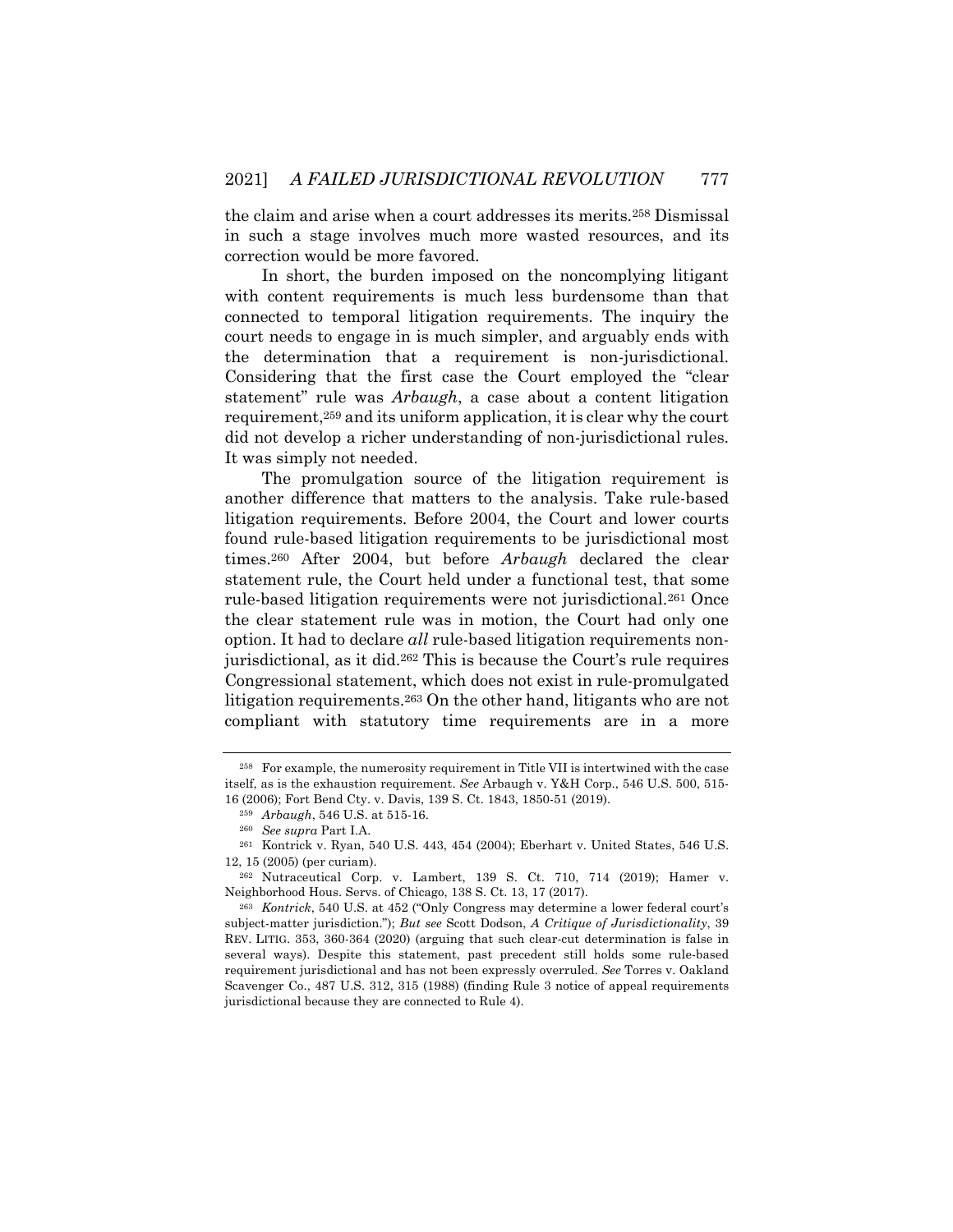complicated situation, because some cases intimated these requirement may be jurisdictional.264 Before 2004, courts found ways to mitigate harsh consequences of jurisdictional litigation requirements for some litigants. They did it through the unique circumstances exception265 or by skipping the jurisdictional question and allowing for equitable tolling.266 This flexibility disappeared with the new rule.<sup>267</sup> Moreover, even the few nonjurisdictional litigation requirements that existed before 2004 lost their "inverse" character and now are construed more narrowly and require additional litigation.268

Finally, the area of the law in which a litigation requirement functions is another material factor that requires different treatment. Criminal law, labor law, and administrative law pose many intricate processes for litigants attempting to vindicate their rights. In addition, these areas have a significant gap in ability between the private plaintiff and the opposing party—an employer or the government. These complex statutes, together with the parties' power gap, mean that simply classifying a requirement as non-jurisdictional does not mitigate the harsh consequence of jurisdictionality. The cases the Supreme Court adjudicated show this difficulty. Six out of seventeen cases were criminal cases.269 Three others were cases involving workplace discrimination or sexual harassment.270 The government was the opposing party in three other cases.271 In most of these cases, the litigation requirement being non-jurisdictional did not mean the case was not ultimately dismissed. Most litigants lost on other procedural

<sup>264</sup> Bowles v. Russell, 551 U.S. 205, 214 (2007); John R. Sand & Gravel Co. v. United States, 552 U.S. 130, 139 (2008).

<sup>265</sup> Thompson v. INS, 375 U.S. 384, 386-87 (1964) (per curiam); Harris Truck Lines, Inc. v. Cherry Meat Packers, Inc., 371 U.S. 215, 217 (1962) (per curiam).

<sup>266</sup> *See, e.g.*, Irwin v. Dep't of Veterans Affairs, 498 U.S. 89, 95 (1990).

<sup>267</sup> *See, e.g.*, Henderson *ex rel.* Henderson v. Shinseki, 562 U.S. 428, 434 (2011).

<sup>268</sup> In *Fort Bend*, the Court explicitly stated that it had not decided the issue. Fort Bend Cty. v. Davis, 139 S. Ct. 1843, 1849 n.5 (2019).

<sup>269</sup> *See* Manrique v. United States, 137 S. Ct. 1266, 1270 (2017); Musacchio v. United States, 577 U.S. 237, 239-40, 713 (2016); Gonzalez v. Thaler, 565 U.S. 134, 138 (2012); Dolan v. United States*,* 560 U.S. 605, 608 (2010); Bowles v. Russell, 551 U.S. 205, 207 (2007); Eberhart v. United States, 546 U.S. 12, 13 (2005) (per curiam).

<sup>270</sup> *Fort Bend*, 139 S. Ct. at 1847; Hamer v. Neighborhood Hous. Sers. of Chicago, 138 S. Ct. 13, 18 (2017); Arbaugh v. Y&H Corp., 546 U.S. 500, 503-04 (2006).

<sup>271</sup> *Wong*, 575 U.S. at 405; *Henderson*, 562 U.S. at 431; Scarborough v. Principi, 541 U.S. 401, 406 (2004).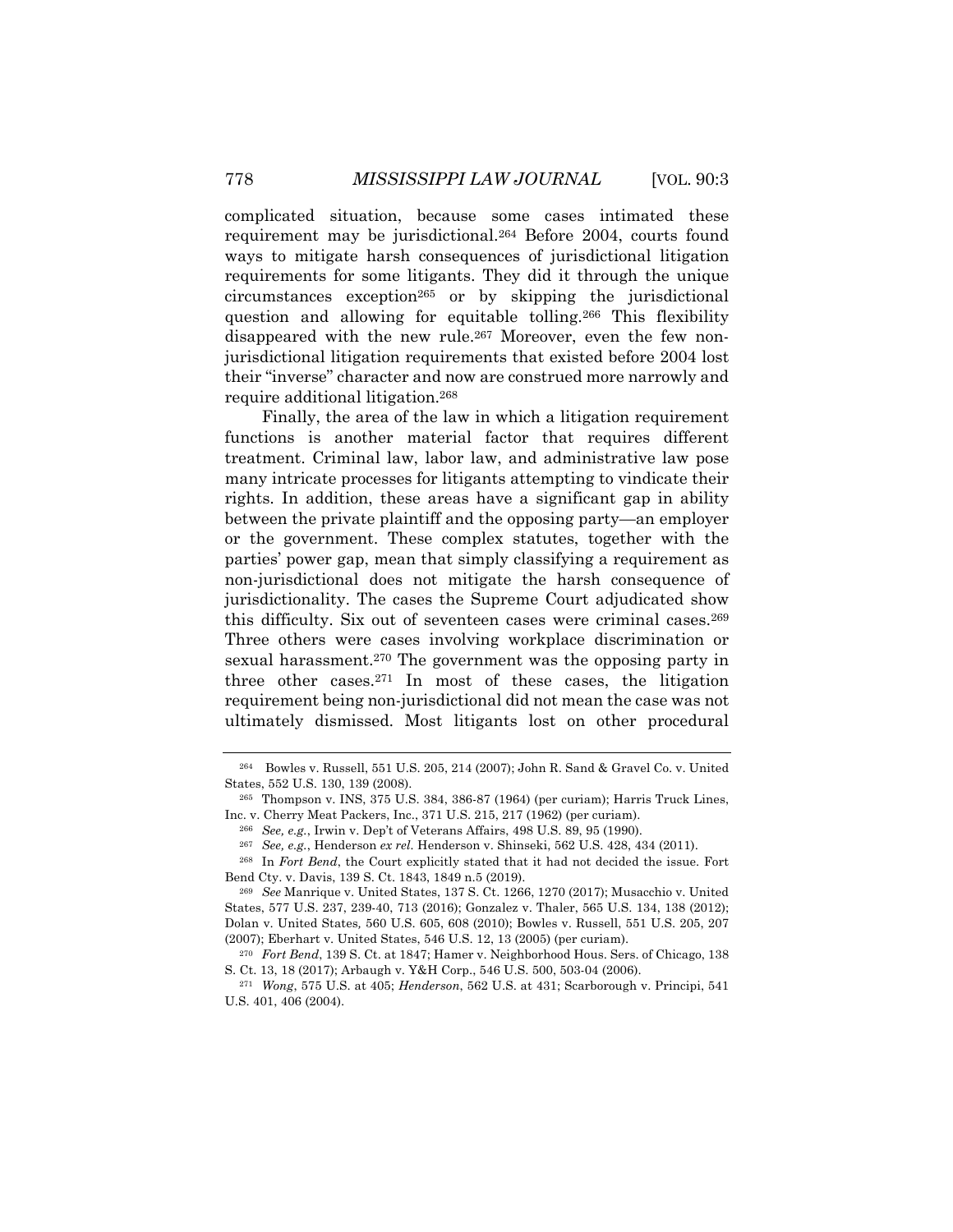grounds, or their case became moot.272 The case outcomes are an indication that while the new rule changed the requirement's label, it did not change the harsh consequences for some of these litigants due to their noncompliance.

# III. THE COURT NEEDS TO NARROW THE CLEAR STATEMENT RULE AND ADDRESS NON-JURISDICTIONAL EFFECTS IN CONTEXT

The Court's jurisdictional labeling revolution has missed the mark in solving the underlying harsh consequences of the jurisdictional label for several reasons. The Court's solution did not properly guide lower courts on what jurisdictionality looks like, allowing for improper assignment of jurisdictional labels to nonjurisdictional litigation requirements. The Court's solution also only referred to one part of the problem, jurisdictional rules, and left non-jurisdictional rules undefined. And lastly, the Court's solution's premise—one rule for all requirements—is unworkable because of the inherent material differences between requirements, which merits differing treatments. But not all is lost. The Court can still mitigate the harsh consequences of its past jurisprudence if it changes the focus of its decision making. In essence, this Article calls for the Court to admit to what it has been doing behind the scenes, in order to allow lower courts and litigants to apply its doctrine properly.

First, the Court should be more precise when searching for congressional statements of jurisdictionality. To designate a litigation requirement as jurisdictional, there must be clear jurisdictional language. Alternatively, the requirement has to be a part of the jurisdictional section of a statute. This straightforward analysis will limit the possibility of lower courts improperly assigning jurisdictional labels to non-jurisdictional litigation requirements.

Second, the Court should adjust the meaning of nonjurisdictional litigation requirements according to factors related to them, and not only statutory language, as it is malleable to varied interpretations, as the Court's decisions show. The Court should

<sup>272</sup> For example, the petitioner in *Gonzalez* lost on another procedural hurdle regarding the timeliness of his habeas filing. *Gonzalez,* 565 U.S. at 153.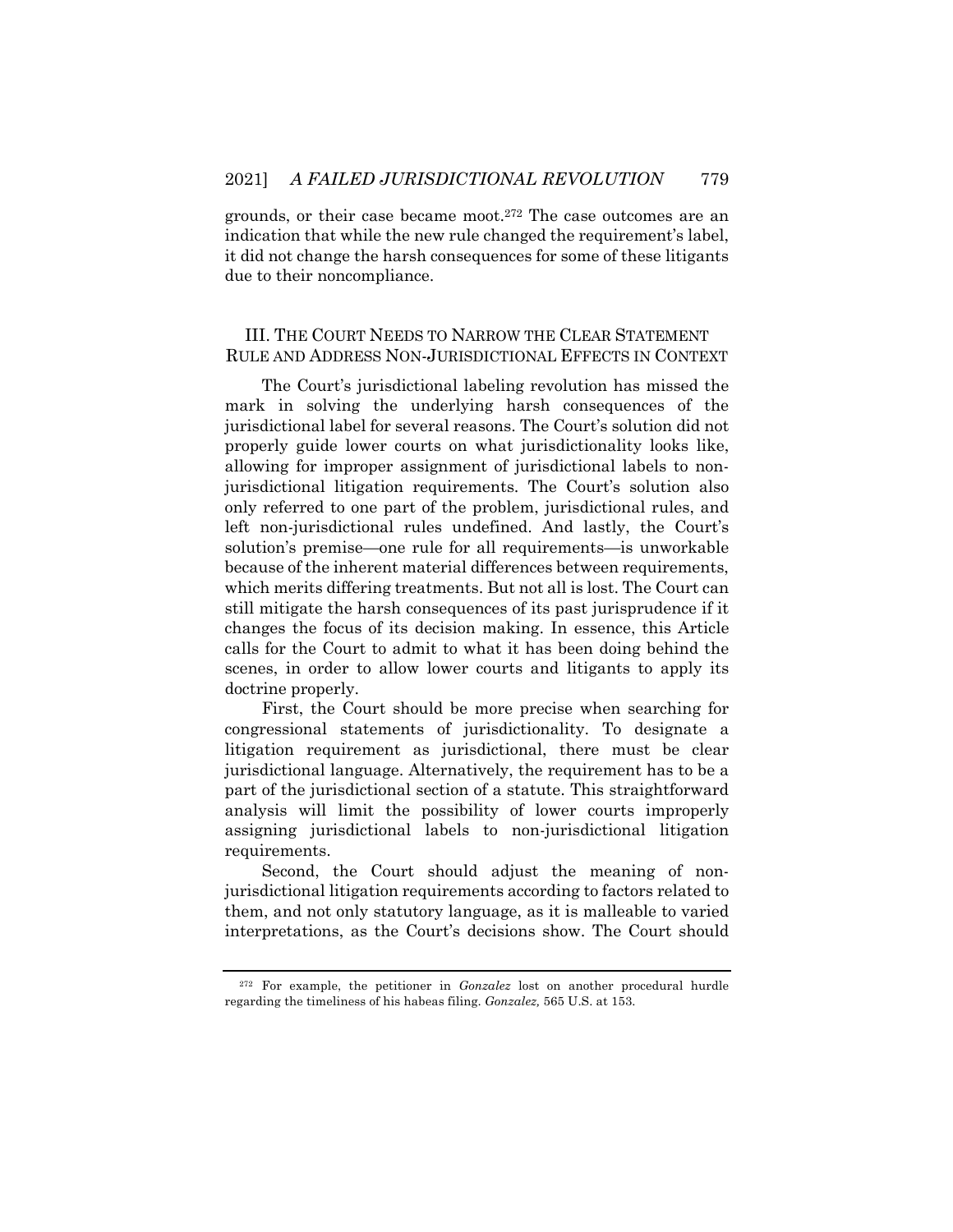focus its exploration on the harsh consequences it wishes to mitigate. The analysis should consider two levels: first, the prototypical noncompliance with a certain litigation requirement and the characteristics of prototypical noncompliant litigants. Second, the specific noncompliance in the case, the characteristics of the specific noncompliant litigant, and the merit chances of the specific case. These considerations will affect the ability of litigants to survive noncompliance with a non-jurisdictional litigation requirement, where they did not cause the noncompliance or where their ability to prevent it was significantly low,and will allow for more structure and guidance for lower courts adjudicating these instances of noncompliance.

#### *A. The Court Needs to Precisely Define Jurisdictionality*

The first step towards successful mitigation of the jurisdictional label's harsh consequences is minimizing the uncertainty in its scope. The Court should do it through limiting the ability to declare a litigation requirement jurisdictional to when the word jurisdiction appears in the text or when the requirement is in the jurisdictional section of a statute.

The Court announced that an over-use of the jurisdictional label is the reason for the harsh consequences that litigants and courts endure upon noncompliance with litigation requirements.273 Since 2004, the Court sought different paths to limit this over-use. Part I describes the moves the Court made before finally settling on a clear statement rule. The clear statement rule provides that a court should:

look to see if there is any "clear" indication that Congress wanted the rule to be "jurisdictional." . . . Congress, of course, need not use magic words in order to speak clearly on this point. . . . When "a long line of [Supreme Court] decisions left undisturbed by Congress" has treated a similar requirement as "jurisdictional," [a court should] presume that Congress intended to follow that course.274

<sup>273</sup> *Henderson*, 562 U.S. at 434-35.

<sup>274</sup> *Id.* at 436 (citation omitted).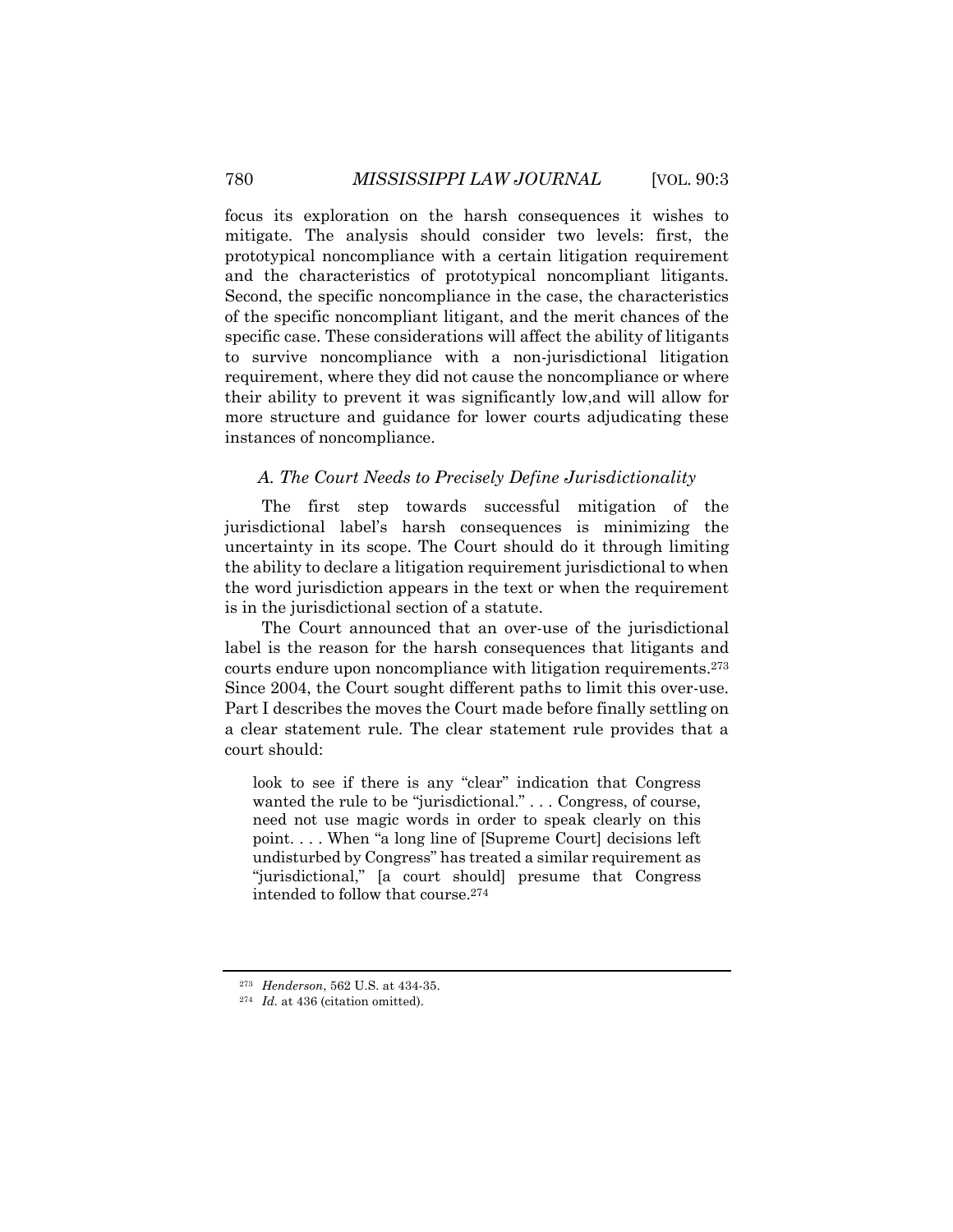The current rule is hard to follow and is susceptible to manipulation.275 The Court claims that all it does is "leave the ball in Congress' court,"276 but since 2008, it had consistently refused to accept any language as jurisdictional,<sup>277</sup> even when the government argued that Congress followed the Court's own rationale of what is jurisdictional.278 In that context, some scholars have criticized the Court for not having a clear understanding of how Congress designates jurisdictional litigation requirements.279 Additionally, because of the broad terminology the Court used in its rule definition, and insertion of stare decisis exception, there is much room for disagreement about the designation of litigation requirements.280 This disagreement manifests itself in vigorous dissents, and in lower courts repeated holding of litigation requirements as jurisdictional, even in the face of the Court's contrary opinions.281

To consolidate the lower courts' decision making, the Court needs to establish a clearer bright-line rule that cannot be easily manipulated. This clear, bright-line rule should allow a court to designate a litigation requirement as jurisdictional only when Congress clearly states it is.282 That means only when Congress

<sup>275</sup> At the very least, the Court's current rule is a "normatively grounded" one rather than an "empirical fact" like the court presents it to be. Re, *supra* note 136, at 1505. As such, it is hard to follow without fault, as normative evaluations are not constant.

<sup>276</sup> Arbaugh v. Y&H Corp., 546 U.S. 500, 515 (2006).

 $^{277}\,$  The Court did find litigation requirements in two cases to be jurisdictional but not by using the clear statement rule. *See* Bowles v. Russell, 551 U.S. 205, 214 (2007); John R. Sand & Gravel Co. v. United States, 552 U.S. 130, 139 (2008). The Court also refused to determine the question in *Manrique v. United States*, 137 S. Ct. 1266, 1271 (2017).

<sup>278</sup> *Cf.* United States v. Kwai Fun Wong, 575 U.S. 402, 415(2015).

<sup>279</sup> Hawley, *supra* note 9, at 2051-59. Hawley argues against the rule completely, but she misses that without it the Court is left without any principled guidance for lower courts. As explained throughout this Article, the mere invocation of redefining the scope of jurisdiction is not enough for that purpose.

<sup>280</sup> Which is visible in the lower courts (*see supra* Part I.C.) and in Supreme Court cases which yielded dissents.

<sup>281</sup> *See supra* Part I.C.

<sup>282</sup> Arguably, rules can indicate that a requirement is "jurisdictional," but that cannot mean anything for the analysis, at least in the civil procedure context, because the "rules [of civil procedure] do not extend or limit the jurisdiction of the district courts." FED. R. CIV. P. 82. A question beyond the scope of this article is whether that statement stands as strong for other types of rules. In addition, where a rule mirrors a federal statute that uses the term "jurisdiction" then it is, in effect, jurisdictional. *See* Hamer v.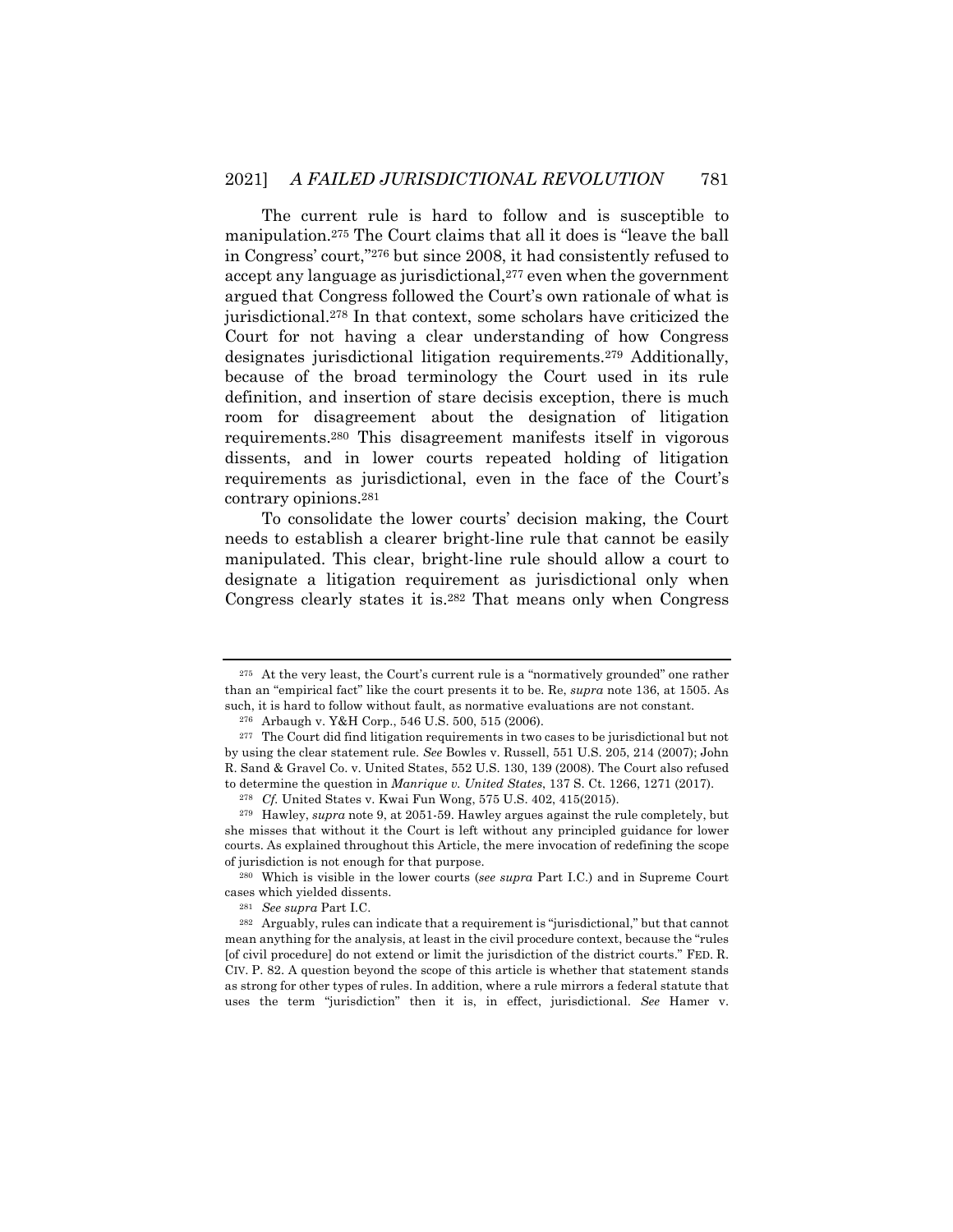uses the word "jurisdiction" in connection with that requirement or when the litigation requirement is in the jurisdictional section of the relevant statute.

This formulation of the rule alleviates several concerns about the current way the Court handles the labeling of litigation requirements. First, it sends a clear message to Congress about what it should do to ensure litigation requirements' jurisdictional labels. Some scholars argue that the Court retroactively assesses requirements for clear statements, without allowing Congress to designate them properly.283 It is fair to argue that asking Congress to use a certain language interferes with its legislative authority, but since Congress has not actively changed its language following the Court's decisions since 2004, it is arguably not a major concern.284 Second, limiting a clear statement to a subset of language narrows the ability of lower courts to extrapolate that a litigation requirement could be jurisdictional from the language the Court has already found to be not jurisdictional. Third, this narrower definition of clear statement is more fitting to the narrow use of the jurisdictional label that the Court adopted. The Court opted out of its past broad concept of jurisdictional litigation requirements and preferred to confine jurisdictional labels only to subject-matter jurisdiction and personal jurisdiction related litigation requirements.285 By limiting the scope of clear statements to those using the word "jurisdiction," or located in a jurisdictional section of a statute, the Court will match its application of labeling with the doctrine in its basis, and will avoid inserting confusing normative evaluations when engaging with its own jurisdiction.<sup>286</sup>

<sup>286</sup> Re, *supra* note 136, at 1505.

Neighborhood Hous. Servs. of Chicago, 138 S. Ct. 13, 17-19 (2017); Dodson, *supra* note 263, at 360-64.

<sup>283</sup> Hawley, *supra* note 9, at 2059-63; Dodson, *supra* note 263, at 373-74.

<sup>284</sup> And most recently, the Court tried to make this more explicit by announcing that "Congress may make other prescriptions jurisdictional by incorporating them into a jurisdictional provision." Fort Bend Cty. v. Davis, 139 S. Ct. 1843, 1849 (2019).

<sup>285</sup> This was the underlying principle in the Court's early opinions between 2004 and 2006. *See supra* Part I.B. The Court has recently pushed that concept again, perhaps sensing the confusion that the clear statement rule has created. *See Fort Bend*, 139 S. Ct. at 1848 ("[T]he word 'jurisdictional' is generally reserved for prescriptions delineating the classes of cases a court may entertain (subject-matter jurisdiction) and the persons over whom the court may exercise adjudicatory authority (personal jurisdiction).") (citation omitted).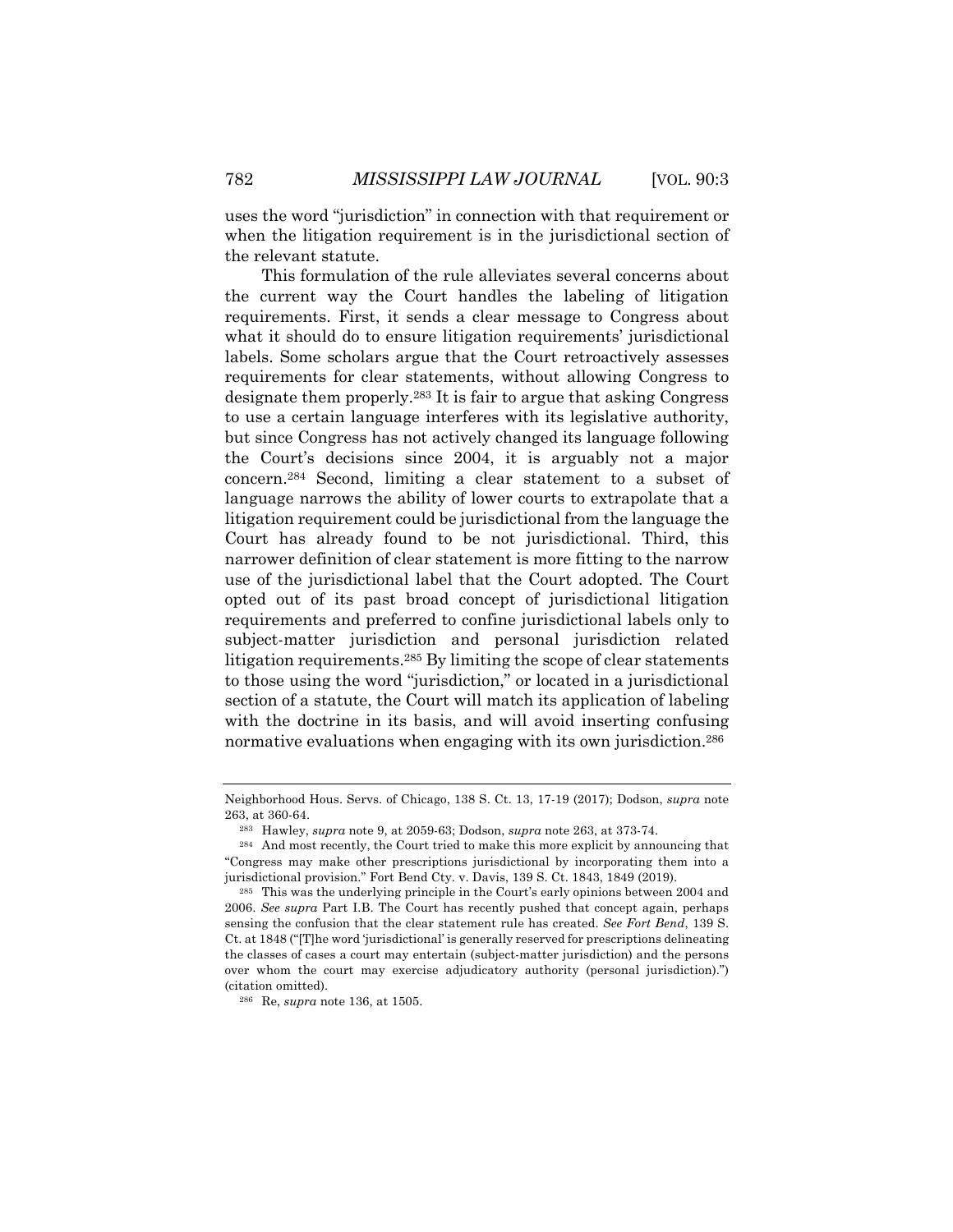This clear-cut rule will not change the *outcomes* of cases heard by the Supreme Court. The Court has already unanimously acknowledged a presumption of non-jurisdictionality in *Hamer* and *Lambert* regarding rule-based litigation requirements.287 In *Henderson,* it almost did it for all temporal litigation requirements, stating that "[f]iling deadlines . . . are quintessential claimprocessing rules," and therefore not jurisdictional, but explained that Congress may still designate those deadlines jurisdictional if it so desired.288 However, three cases that have either dodged the question or found litigation requirements jurisdictional289 have made "waves" with the lower courts. They create confusion as to the applicable standards to adjudicate the labeling of litigation requirements. Changing and clarifying the scope of the clear statement that courts should look for will help diminish the effect of these contrary cases on *lower courts' adjudication* and will perhaps diminish *dissents* and *varied rationales for decision* at the Supreme Court.

# *B. Non-Jurisdictionality's Effects Need to be Determined Contextually*

Following the jurisprudential shift after 2004, the Court arguably moved from a presumption of jurisdictionality to a presumption of non-jurisdictionality.290 The clarification for the meaning of clear statement, proposed in Part III.A., will make it easier for courts to find whether a litigation requirement is jurisdictional or not. But as Part II explains, it is not enough to get to that conclusion if the goal is to mitigate the harsh consequences of the jurisdictional label. The Court needs to engage with the effects of non-jurisdictionality. This part of the Article suggests how courts could do that with the mitigation of harsh consequences in mind.

<sup>287</sup> Nutraceutical Corp. v. Lambert, 139 S. Ct. 710, 714 (2019); Hamer v. Neighborhood Hous. Servs. of Chicago, 138 S. Ct. 13,17 (2017). *But see* Dodson, *supra*  note 263, at 373 (suggesting scraping that acknowledgment).

<sup>&</sup>lt;sup>288</sup> Henderson *ex rel.* Henderson v. Shinseki, 562 U.S. 428, 435-36 (2011).

<sup>289</sup> The Court found litigation requirements to be jurisdictional in *Bowles v. Russell*, 551 U.S. 205, 214 (2007) and *John R. Sand & Gravel Co. v. United States*, 552 U.S. 130, 139 (2008). The Court also declined to determine the question in *Manrique v. United States*, 137 S. Ct. 1266, 1274 (2017).

<sup>290</sup> *See generally* Hawley, *supra* note 11.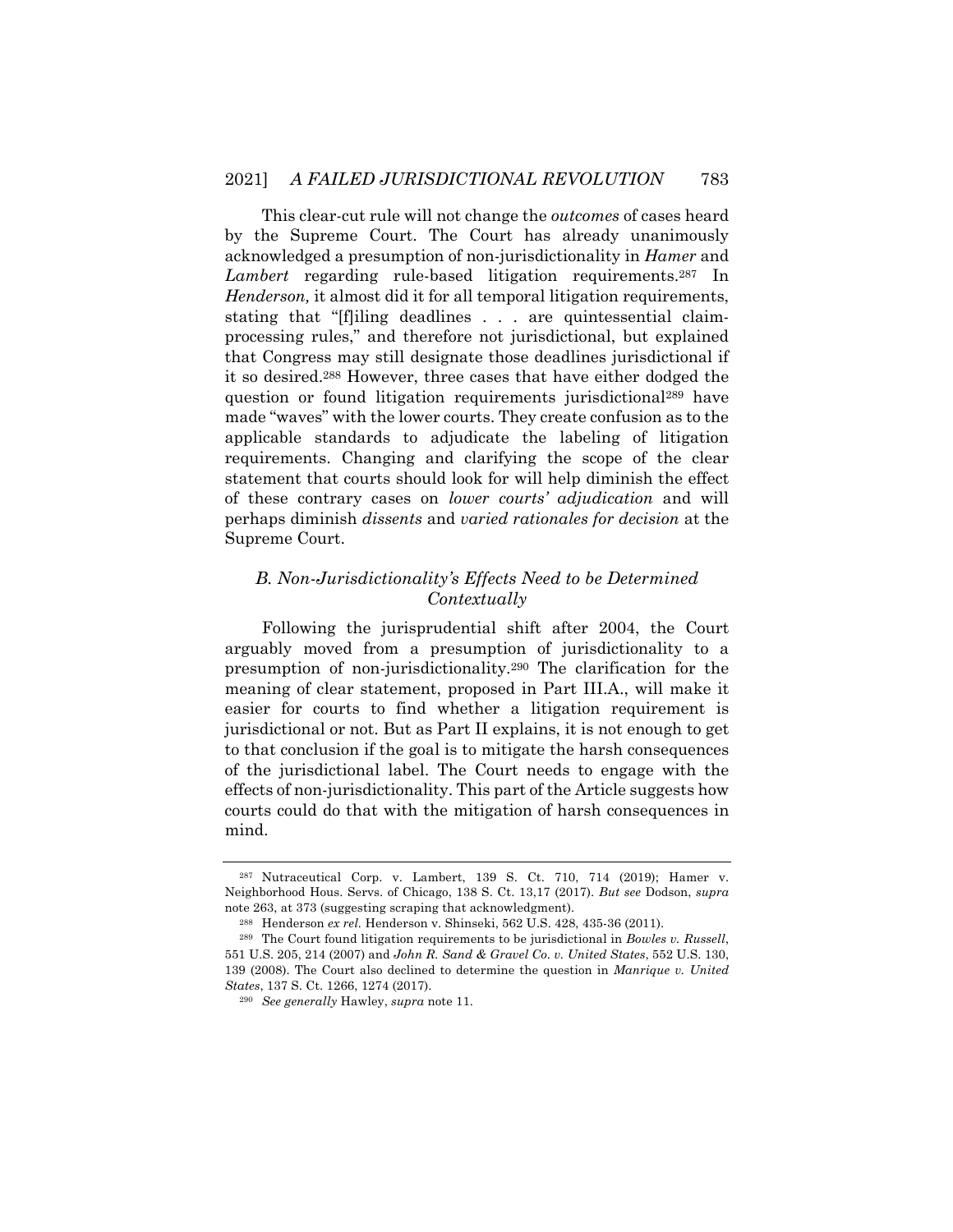Part II.B. explains that in the past, the term nonjurisdictionality meant the inverse of jurisdictionality. However, after 2004, the Court grew more reluctant to use the same dichotomy between the two concepts. Yet the Court did not explain with the scope of non-jurisdictional litigation requirements' effects. It is unclear whether opposing litigants can waive or forfeit raising the noncompliance, whether the noncompliant litigant can ask for equitable tolling, or whether a court can or should sua sponte raise and adjudicate such noncompliance. In some cases, the Court offered partial answers, but these left much room for speculation.

This progression is arguably typical of new case law development in a common law system. But the Court shifted its jurisprudence because jurisdictional labeling generated harsh consequences for litigants and courts in a noncompliance scenario, and the declaration that a litigation requirement is nonjurisdictional does not suffice to mitigate these consequences. The Court must define the effects of non-jurisdictionality.291 That means deciding whether non-jurisdictionality of a specific provision includes waiver, forfeiture, and equitable tolling and whether a

<sup>291</sup> Scott Dodson argues that jurisdiction is used as a tool and proxy for its effects, but that causes misuse. Instead, he posits that the Court should embrace a different definition of jurisdiction— applicable only when a litigation requirement sets a litigation boundary between courts, and not otherwise. In general, he argues, non-jurisdictional and jurisdictional rules may exhibit effects that are currently associated with the opposite category. *See generally*, Dodson, *supra* note 11, at 6; Dodson, *supra* note 16, at1463-65. Dodson presented this idea to the Court in several amicus curiae briefs. *See*, *e.g.*, Brief for Professor Scott Dodson as Amicus Curiae in Support of Neither Party, Fort Bend Cty. v. Davis, 139 S. Ct. 1843 (2019) (No. 18-525); Brief for Professor Scott Dodson as Amicus Curiae in Support of Neither Party, *Hamer*, 138 S. Ct. 13 (No. 16-658). Other scholars referred to the Court's new non-jurisdictional rules as "quasi-jurisdictional." *See, e.g.,* Szonja Ludvig, *Is the Clean Water Act's Diligent Prosecution Bar Jurisdictional? A Journey into Discovering Congressional Intent*, 2013 B.Y.U. L. REV 1395, 1398 (2013); Kevin M. Clermont, *Sequencing the Issues for Judicial Decisionmaking: Limitations from Jurisdictional Primacy and Intrasuit Preclusion*, 63 FLA. L. REV. 301, 315 n.59 (2011); Scott C. Idleman, *The Emergence of Jurisdictional Resequencing in the Federal Courts*, 87 CORNELL L. REV. 1, 96 & n.532 (2001). Dodson's proposal is incomplete. First, it goes against how the Court treated jurisdiction for decades and requires a revisit of the recent decisions of the Court that found boundary-setting litigation requirements to be non-jurisdictional. Second, his mandatory classification does not answer the Court's more important goal, which is the mitigation of the jurisdictional label's harsh results. In fact, this classification creates even harsher consequences for litigants that are the worst off. However, he does point out that under his view, jurisdictionality is less rigid and may be subject to equitable tolling, and therefore could be more lenient.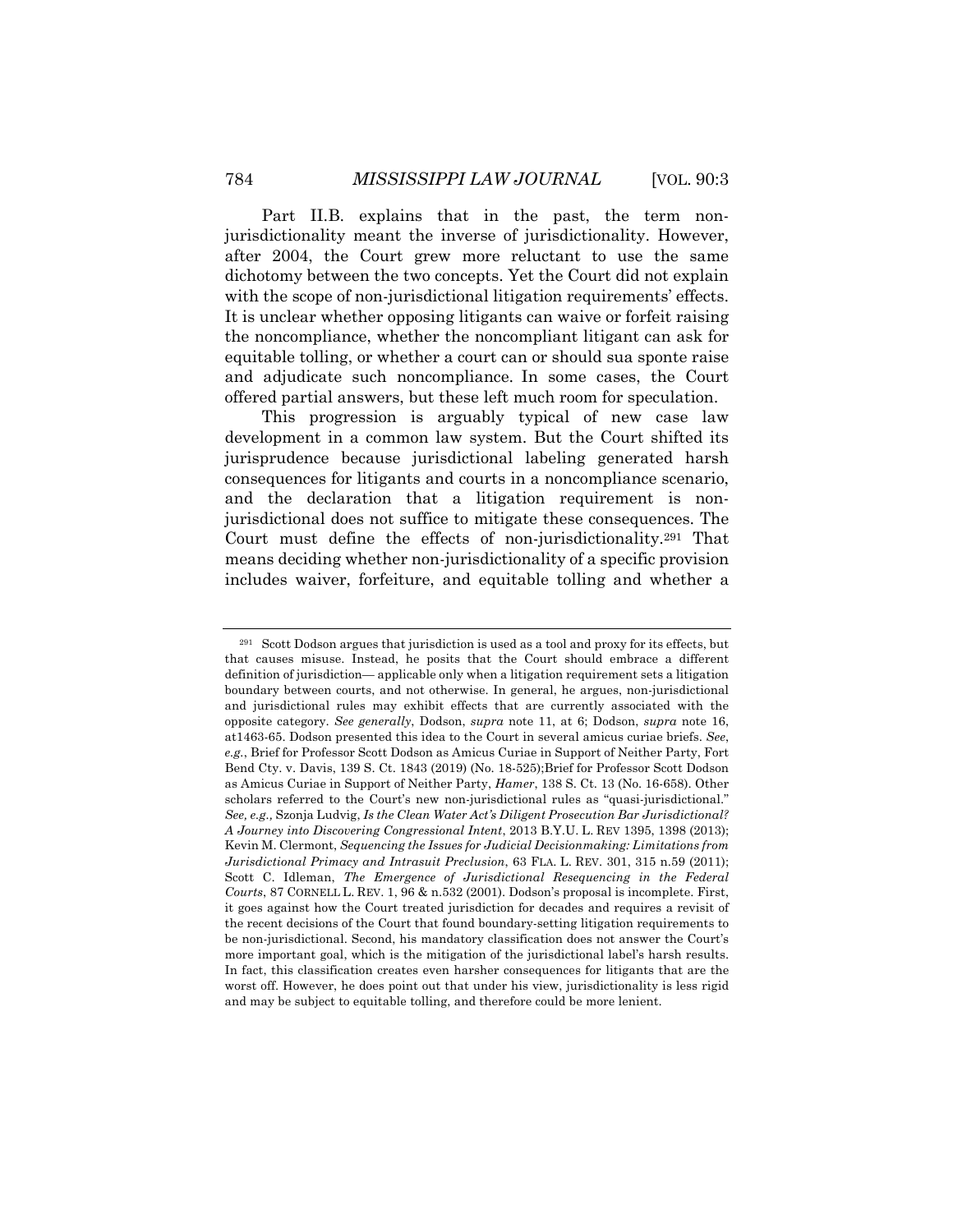court can raise noncompliance sua sponte.292 The focus of this examination should be the context of (1) the prototypical and specific noncompliance with the litigation requirement, its causes, and the actor best positioned to remedy the noncompliance; $293$  (2) the prototypical and specific noncompliant litigant; and, (3) the specific case chances.

It is important to note that this proposal's contextual evaluation of non-jurisdictionality is different than the one the Court currently applies latently. The Court looks to context to illuminate whether a litigation requirement is jurisdictional. It does so in a limited scope. As Part II.A.3 shows, the Court looks (but does not commit to it as part of its analysis) at context closely related to the text of the statute, such as what the requirement asks a litigant to do and its source of enactment, or the area of law in which the requirement appears. The contextual inquiry here, in contrast, addresses the effects of a non-jurisdictional requirement,294 and looks at broader considerations which are more

<sup>292</sup> The idea that not all non-jurisdictional requirements have the same character is not new. *See*, *e.g.*, Dodson, *supra* note 11, at 5-7; Mank, *supra* note 11, at 432-33; Dodson, *supra* note 16, at 1448-50. The novelty here is the inclusion of case-based factual factors in the analysis, rather than a sole reliance on the text of the litigation requirement.

<sup>293</sup> See Struve, *supra* note 12, at 631, for the proposition that litigation requirements should not be evaluated in a vacuum; a rebuttal argument is that the relevant unit of analysis is the litigation requirement is text-based. Therefore, the textual objection is concerned with the move from text-based interpretation to interpretation of statutes without connection to the text. Instead, text-favoring scholars might call to reform the clear statement use and correct it, instead of abandoning it. There are two answers to this criticism. First, the treatment of the jurisdictionality issue in this Article's proposal is strictly textual, and that is a change from a rule that announced textualism but de facto engaged in contextual analysis. However, the non-jurisdictionality scope is not textbased in the exact sense. In addition, while Congress controls jurisdiction, it does not necessarily control non-jurisdictional scope. Second, the relevant unit of analysis is not the litigation requirement but the noncompliance with it. That has been the situation for decades at the Court. The ultimate consequence of the noncompliance is determined by its context, including waiver or forfeiture by the opposing party, and not only by the litigation requirement text.

<sup>294</sup> Another justification for such contextual review could be an analogy to the plain meaning rule. This rule says that "otherwise-relevant information about statutory meaning is forbidden when the statutory text is plain or unambiguous." William Baude & Ryan D. Doerfler, *The (Not So) Plain Meaning Rule*, 84 U. CHI. L. REV. 539, 541 (2017). Here, to reach non-jurisdictionality, the statute has to not point plainly or unambiguously to jurisdictionality. Hence, other relevant information, like policy considerations or practice, may apply. *Id.* at 543-44. Even those who challenge the logic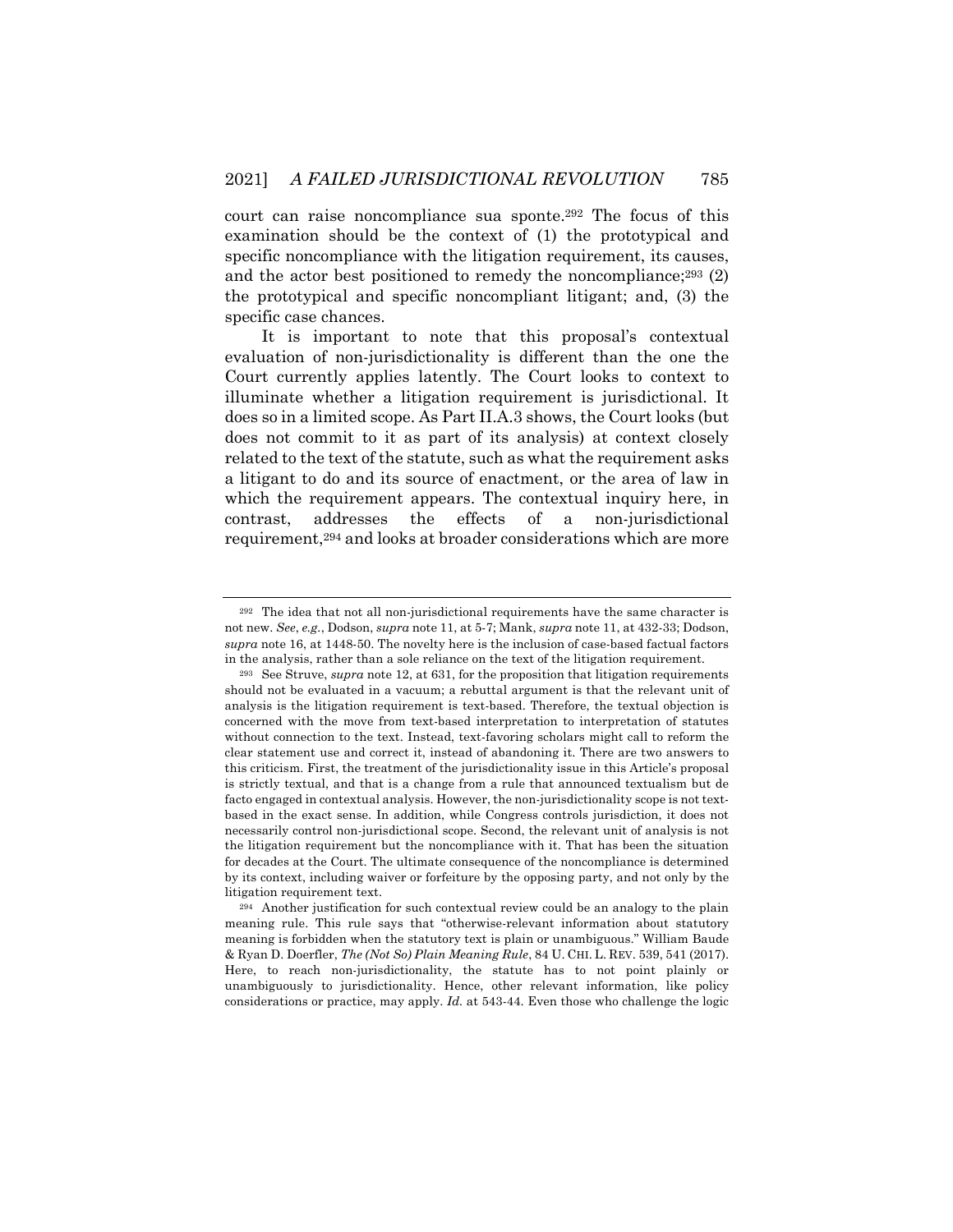practical and less textual: the noncompliance itself, the litigants' characteristics, and the merits of the underlying case.295

Taking into consideration these factors may answer the issues with the current case-law discussed *supra* in Part II. It offers a comprehensive understanding of what a non-jurisdictional litigation requirement means for the noncompliant litigant; litigation requirements will not be treated as if they are all the same and the Court's pronouncements and its actions would be better aligned. This could better help mitigate harsh consequences and provide more guidance to lower courts.

## 1. The Noncompliant Litigant

A significant factor in determining the scope of nonjurisdictional effects is the noncompliant litigant, and their relative power compared to their opposing party in the litigation. This factor is also well correlated with the type of case that is being adjudicated. When taking into consideration this factor, a court should examine the prototypical noncompliant litigant and the noncompliant litigant before them, to determine the effects relevant given these two data points.

The power dynamic between the parties and the representation of the noncompliant litigant should have a significant meaning on the effects of a non-jurisdictional litigation requirement. In many cases, the noncompliant litigant is suing the government or their employer. In other times, that noncompliant litigant is a criminal defendant, many of whom are not represented in court. These circumstances lead to an imbalance of power. It is most likely that the opposing litigants, the government or employers, will not waive or forfeit noncompliance with litigation requirements, even when there are justified reasons to show flexibility. Moreover, the noncompliant litigants usually will not

behind the plain meaning rule, find some relevant justifications for using context in statutory interpretation, such as predictability and consistency. *See id.* at 549, 558-62.

<sup>295</sup> For a similar proposition, by which "[c]ourts must also appeal to context even when Congress uses sentences that are prima facie context-insensitive", see Ryan D. Doerfler, *Who Cares How Congress Really Works?*, 66 DUKE L.J. 979, 993 (2017).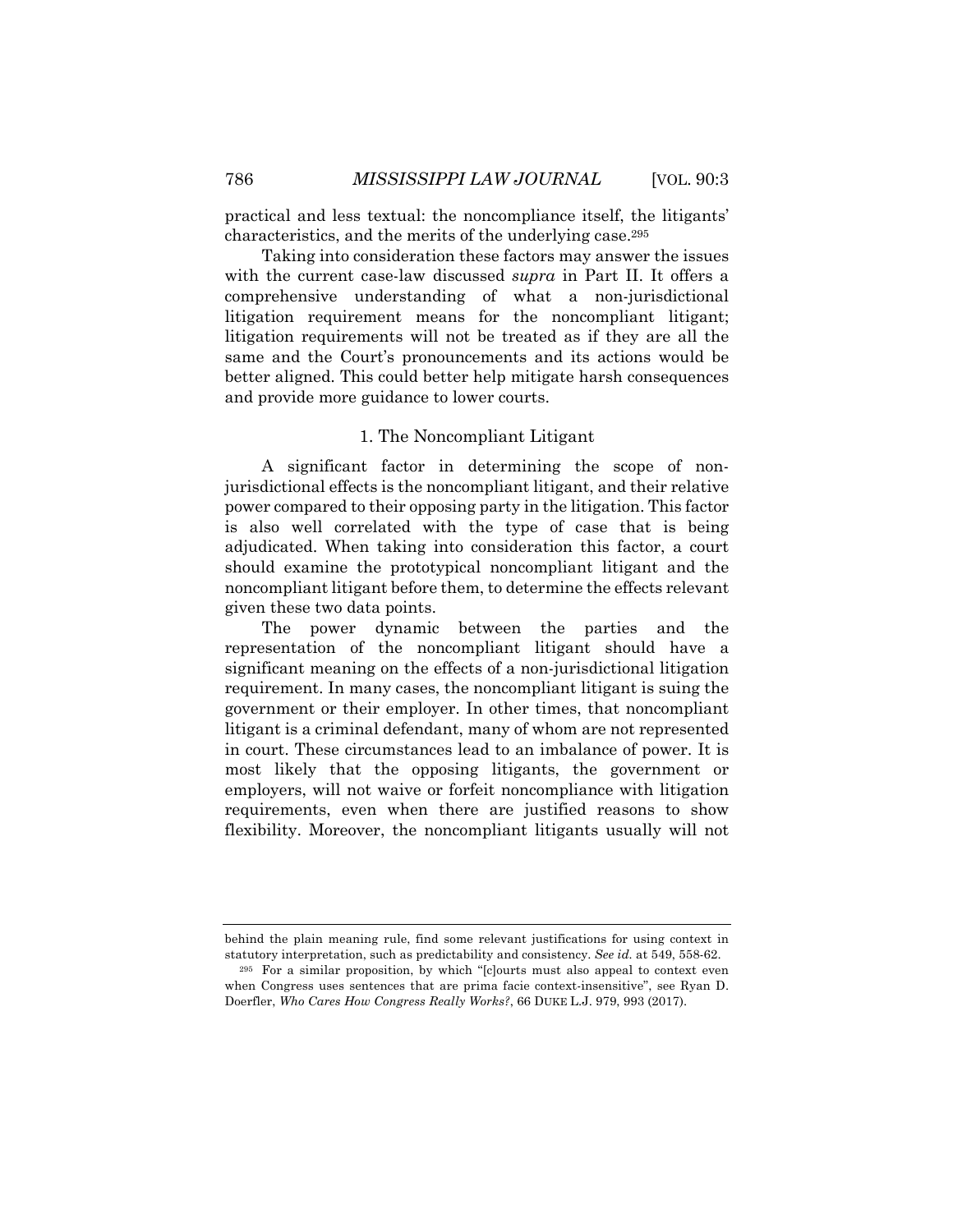have the proper knowledge or ability to avoid noncompliance.<sup>296</sup> At other times, their attempts at avoiding noncompliance may be unsuccessful.297 These noncompliant litigants should benefit from broader non-jurisdictionality effects to remedy this power gap. On the other hand, some litigants should not benefit from these factors. Sophisticated noncompliant litigants that should be able to avoid the noncompliance, such as when the government wants to file an interlocutory appeal in a criminal case, should not be afforded a broad non-jurisdictional reading of a litigation requirement.298

The area of law and type of case to which the litigation requirement pertains often correlate with the type of noncompliant litigant. There are several types of cases that the Court frequently addresses: criminal cases, suits against the government, discrimination cases, and civil cases. The effects of nonjurisdictionality should be broad in criminal-law-related litigation requirements because of the difficulty in appealing in general, the multitude of litigation requirements imposed on litigants in criminal cases, and the many unrepresented litigants, especially in minor offenses, bail issues, and post-conviction proceedings. Accordingly, a court should not be allowed to raise noncompliance sua sponte when the government waived or forfeited it, and equitable tolling should be allowed under proper circumstances.299

Suits against the government create a more nuanced consideration, given the different types of possible litigation. The Court said in *Wong* that the waiver of sovereign immunity in the form of granting the ability to sue the government in certain matters does not mean that litigation requirements in connection to it are jurisdictional.300 However, the Court was split 5-4 and went beyond what past unanimous opinions have articulated in this

<sup>296</sup> *See* Hamer v. Neighborhood Hous. Servs. of Chicago, 138 S. Ct. 13, 18 (2017) (a pro se noncompliant litigant that did not know the judicial order that gave her thirty more days to file her appeal was beyond the time that the rule allowed for extension).

<sup>297</sup> *See* Holland v. Florida, 560 U.S. 631, 636 (2010) (litigant trying to avoid noncompliance but his appointed attorney did not follow his instructions).

<sup>298</sup> *See* Sebelius v. Auburn Reg'l Med. Ctr., 568 U.S. 145, 151-52 (2013) (sophisticated hospitals as noncompliant litigants).

<sup>299</sup> This presumption may overrule *Day v. McDonough*, 547 U.S. 198, 209 (2006), which authorized courts to act sua sponte in habeas petitions. Although habeas is a civil matter, it is criminal law related.

<sup>300</sup> United States v. Kwai Fun Wong, 575 U.S. 402, 412 (2015).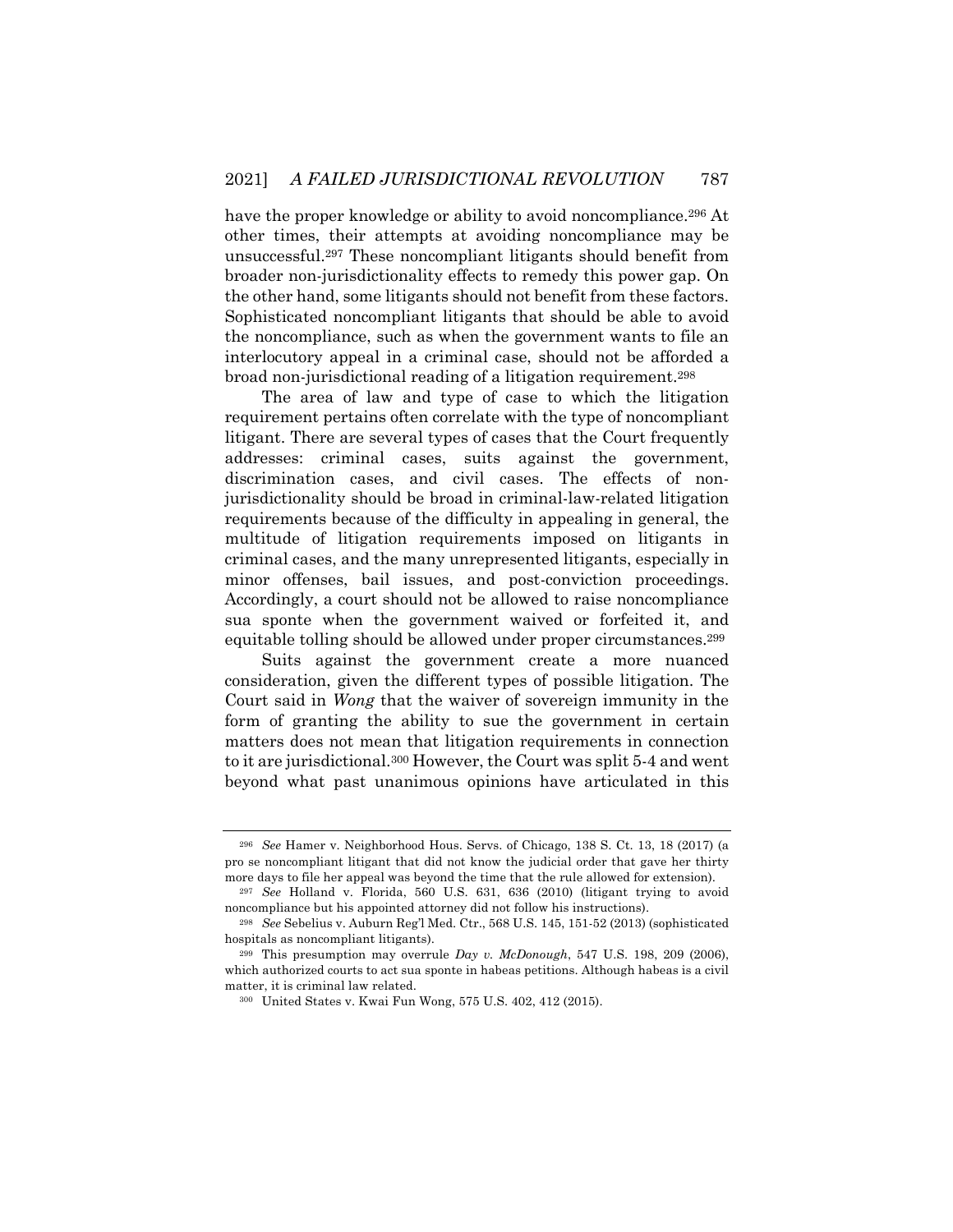context. Given the different circumstances that affect this type of case, the effects' scope should be broad. Sua sponte action when the government waives or forfeits the noncompliance should not be allowed.301

Discrimination suits and civil cases by themselves do not counsel strongly on scope questions. They usually have a power dynamic gap between the parties. However, there are other types of cases that, by their nature, receive different treatment from the Court. *Henderson* and *Union Pacific Railroad Co.* are two examples. *Henderson* dealt with veteran claims, and the Court explained that this type of litigation merits a different treatment, laxer and more permissive, due to the preferential non-adversarial treatment given to veteran plaintiffs in claiming their benefits. *Union Pacific Railroad Co.* addressed an NRAB mediation requirement. The mediators decided sua sponte that the parties did not go through with a requirement, and therefore they lacked jurisdiction. The Court explained that in doing so, the agency acted against the rationale of their part in the process, to facilitate disputes, and not to add more rules to the process. Other special legal structures may receive similar treatment, and they each counsel in a different way when it comes to the scope of nonjurisdictional requirements.

## 2. The Noncompliance

Understanding the prototypical noncompliance, its causes, and who is best positioned to remedy it is important to the question of non-jurisdictionality effects. If a prototypical noncompliance relates to a misunderstanding of complex time-bars or caused by a judicial decision, a litigant—especially a self-represented litigant is not the best positioned actor to avoid or remedy it. Instead, these types of prototypical noncompliance are more appropriately avoided by judicial action or remedied through broad effects of nonjurisdictionality.

<sup>301</sup> So far, the Court's cases go the other way and note that sua sponte action is most appropriate in cases like these. *See, e.g., Day*, 547 U.S. at 209; Util. Air Regulatory Grp. V. EPA, 744 F.3d 741, 751 (D.C. Cir. 2014) (Kavanaugh, J., concurring). For the argument that now even traditionally jurisdictional rules may be waivable, see Berch, *supra* note 217, at 693.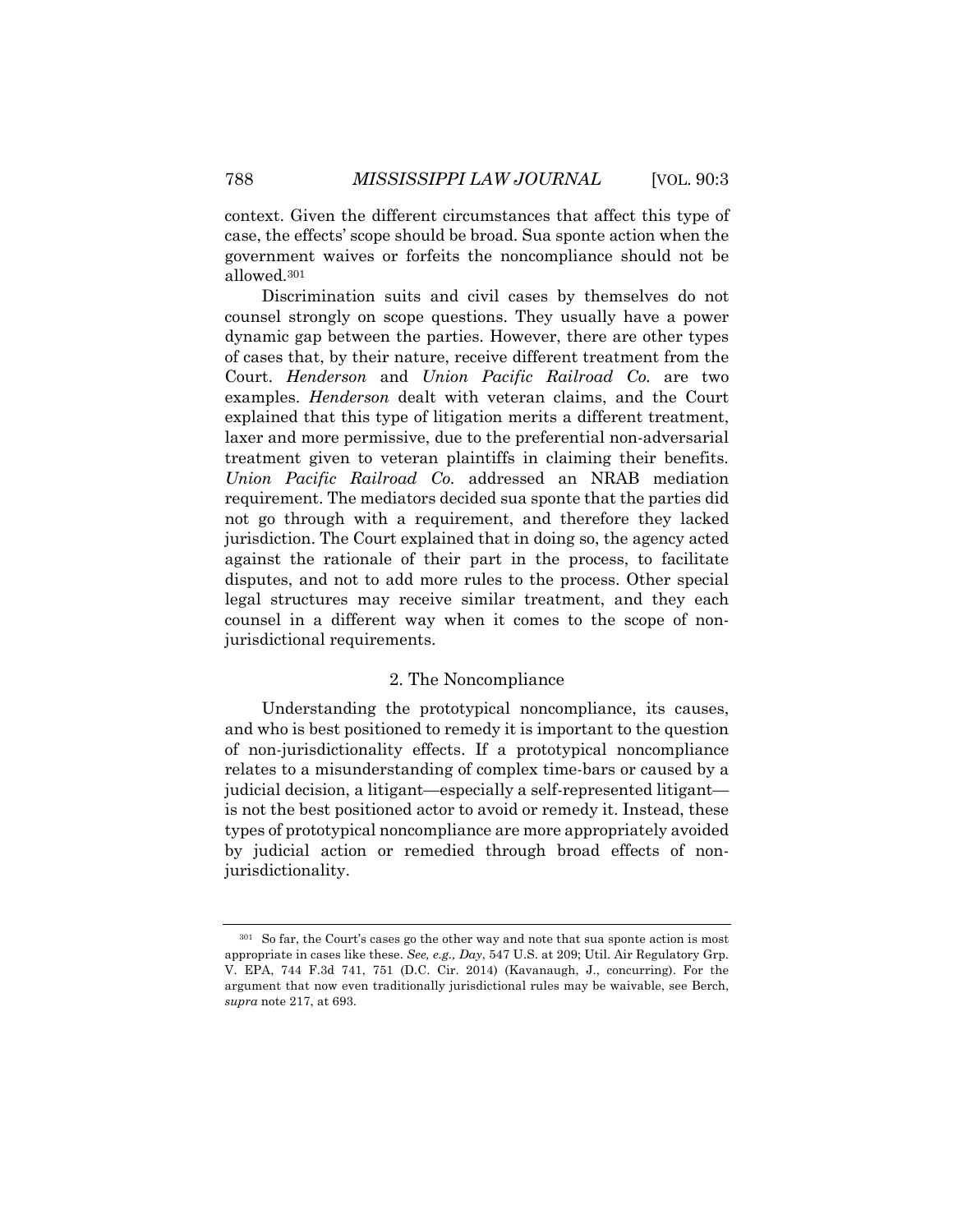Courts should also consider what caused the noncompliance in the specific case before them. The causes behind the noncompliance with litigation requirements have been a continuous point of friction in the Court.302 Some instances of noncompliance that reached the Court were only partially due to the noncompliant litigant's behavior. The Court dealt with litigant-induced noncompliance, <sup>303</sup> attorney noncompliance, <sup>304</sup> and judicial mistakes.305 When the noncompliance is not caused by the noncompliant litigant but affects them negatively, it should be a consideration for a broader scope of non-jurisdictionality effects and the ability for the noncompliant litigant to get their day in court.306

#### 3. The Case Chances

Case chances should also factor into the determination of how broad a non-jurisdictional litigation requirement's effects should be, but it should be only a tie-breaker factor to consider, allowing courts discretion in tough cases. This consideration may feel foreign to a procedural determination about the authority of a court to allow a remedy despite noncompliance. But it is similar to the concept of prejudice when evaluating errors in criminal procedure,307 although it should not be a determinative factor as it is there. Considering the strength of the noncompliant litigant's

<sup>302</sup> For example, in *Bowles* the dissent discussed at length the identity of who made the mistake that brought the party to not to meet the relevant bar, thus differentiating between mistakes originating with a court and those originating with the party. Bowles v. Russell, 551 U.S. 205, 219-20 (2007) (Souter, J., dissenting).

<sup>303</sup> *See*, *e.g.*, Arbaugh v. Y&H Corp., 546 U.S. 500, 504, 515-16 (2006) (defendant arguing it was not covered by Title VII only after losing at trial).

<sup>304</sup> *See*, *e.g.*, Holland v. Florida, 560 U.S. 631, 652 (2010); Scarborough v. Principi, 541 U.S. 401, 409 (2004).

<sup>305</sup> *See*, *e.g.*, *Bowles*, 551 U.S. at 214.

<sup>306</sup> However, when it affects them positively, it should probably lead to narrower effects of non-jurisdictionality. This was the case in *Dolan v. United States*, 560 U.S. 605 (2015), where viewing the judicially made noncompliance as non-jurisdictional and eligible for tolling essentially, put the litigant worse off than he was before. That was also the case in Musacchio v. United States, 577 U.S. 237, 245-49 (2016) where defendant did not present a statute of limitations defense at trial, and since it was found nonjurisdictional, he was not allowed to present it on appeal.

<sup>307</sup> *See*, *e.g.*, Strickland v. Washington, 466 U.S. 668, 694 (1984); United States v. Honken, 541 F.3d 1146, 1160 (8th Cir. 2008); United States v. Lloyd, 269 F.3d 228, 241 (3d Cir. 2001).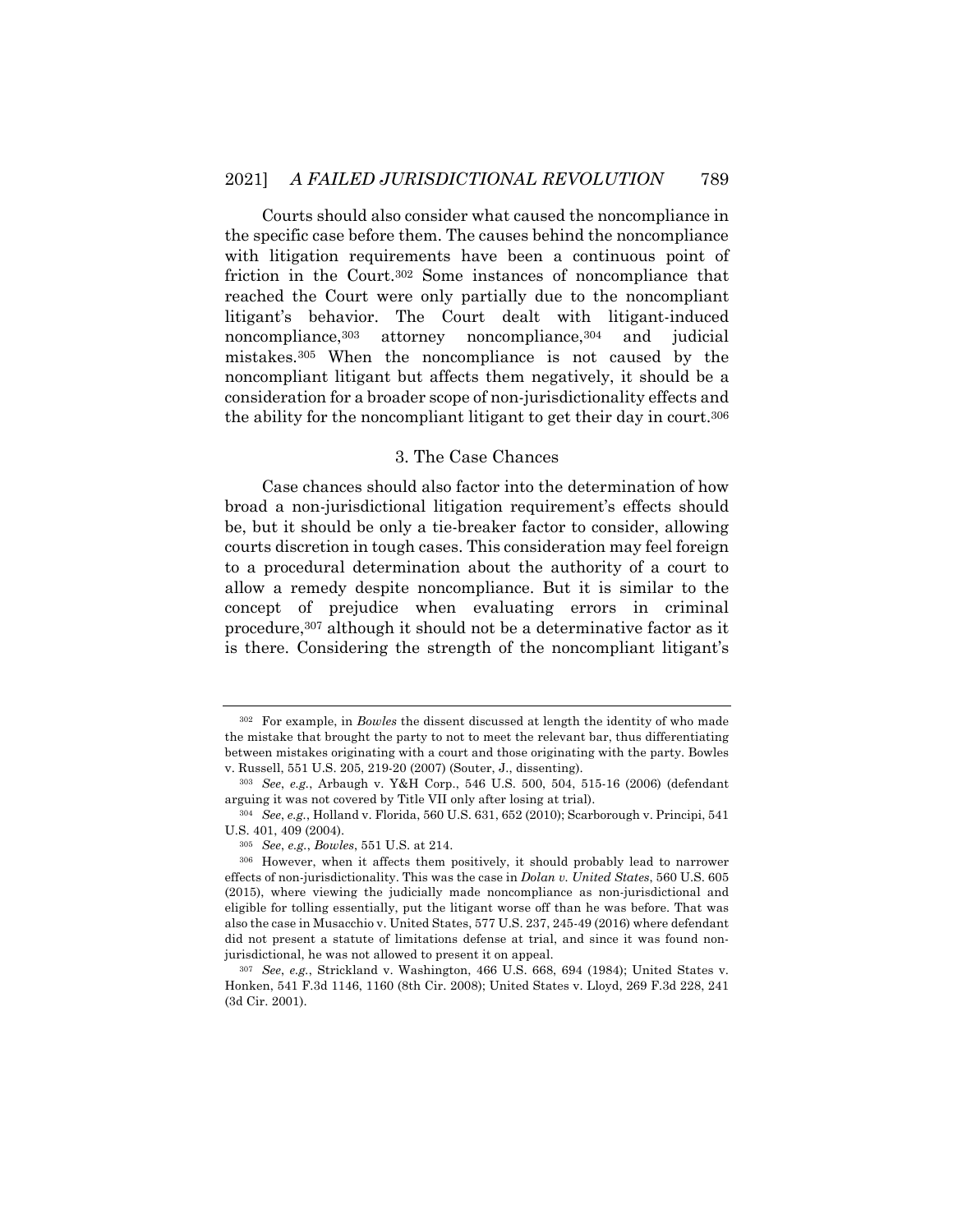case has merit.308 Such consideration has more value in criminal than in civil cases because an intervention of this kind in civil cases might affect settlement chances. However, considering the probability of success on the merits should not be out of the question, especially in cases where the court needs to make a close call between broadening the scope of non-jurisdictionality effects to include equitable tolling or finds that there are no good reasons to avoid invocation of sua sponte decision-making regarding the noncompliance, despite the parties having waived the issue.

### *C. Implementing the Proposal on Past Cases*

To give life to the proposal, explain how it should operate, and in what sense its outcomes will provide better guidance to lower courts, this part implements the comprehensive analysis detailed above on some of the cases the Court has adjudicated. The *Bowles* decision would come out differently, allowing the noncompliant litigant his day in court. The *John R. Sand & Gravel Co.* result would not change effectively, but the court would have reached the result in other means—finding the requirement non-jurisdictional, but the noncompliant litigants not entitled to equitable tolling. In *Union Pacific Railroad Co.,* the proposal would leave the result intact but prevent the agency from sanctioning the parties. Finally, in *Hamer*, under the proposal, the Court would provide lower courts with guidance in the analysis of the non-jurisdictional character of

<sup>308</sup> This is a known approach by courts in connection to some non-jurisdictional litigation requirements. *See, e.g.*, Tiedeman v. Benson, 122 F.3d 518, 522 (8th Cir. 1997) ("The present case, however, has been fully briefed, and we have heard oral argument on all issues, including the merits. Thus, we are fully informed about the merits, and it would make no sense to go through the unnecessary step of remanding to the District Court with the request that an issue or issues be specified, when we already know, having fully considered the case, what we think the result ought to be."); Szuchon v. Lehman, 273 F.3d 299, 311-12 n.5 (3rd Cir. 2001) ("Ordinarily, when a District Court grants a certificate of appealability but fails to specify the issues for appeal, we would remand the matter for a clarification of the order granting the certificate. We have elected not to follow that course here, as the parties had fully briefed this matter by the time it was brought to our attention that the certificate of appealability was inadequate. Moreover, given that 20 years have now passed since Szuchon's trial, we are reluctant to delay the resolution of this matter with a remand. We, therefore, will view the District Court's certificate as a nullity given its nonconformity to  $\S 2253(c)(3)$ , and we construe Szuchon's timely filed notice of appeal as a request for this Court to issue a certificate of appealability.") (citations omitted).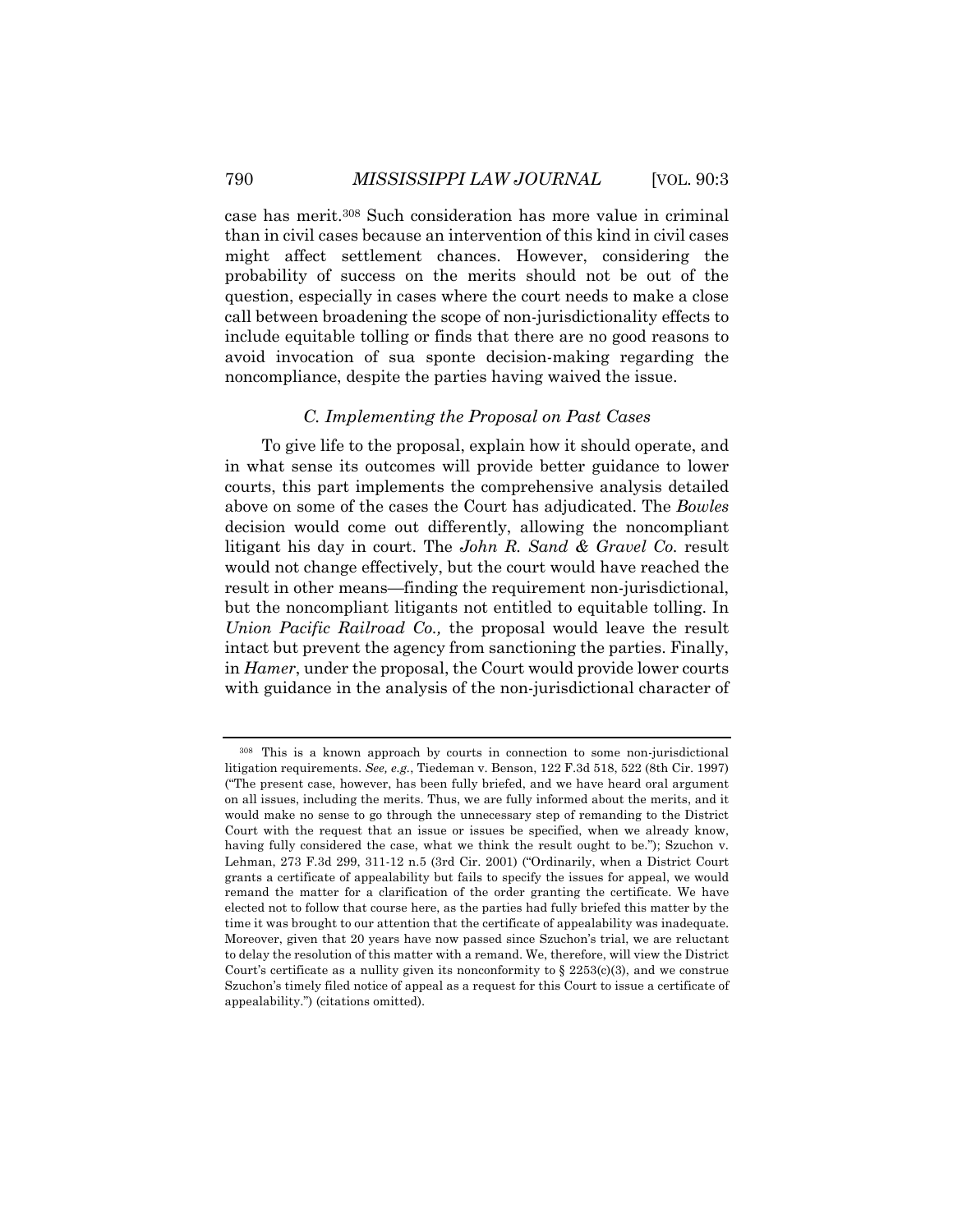the requirement in question. By using this proposal, the Court's adjudication of one case could be translated to future cases, with a clear structure for analysis.

1. *Bowles.* Bowles was convicted of murder in a state jury trial in Ohio.309 His direct appeal was unsuccessful.310 Later, a district court denied his habeas petition.311 After not comply with the original timing to file an appeal, he filed a motion to allow him to reopen the period to file an appeal.312 The district court granted his motion, but for an unexplained reason gave Bowles seventeen days to file an appeal instead of the fourteen days provided for in the statute.313 Bowles filed his notice of appeal after sixteen days.314 The State argued on appeal that Bowles filed his notice untimely.315 The Court of Appeals for the Sixth Circuit agreed, based on stare decisis and circuit precedent.316 The Court affirmed, also based on stare decisis.317

Under the proposal, the litigation requirement is nonjurisdictional because the statutory text does not invoke jurisdiction or located in a jurisdictional section in the statute. As for the scope of non-jurisdictionality effects, the prototypical habeas noncompliant litigant is self-represented. The power-dynamic positions the litigant against the government, after they were already convicted. The prototypical noncompliance is usually attributable to the litigant, due to the many complicated time limitations that post-conviction statutes pose. However, the judge here made a mistake by ordering Bowles to file his appeal beyond the time allotted in statute. In these circumstances, Bowles could have perhaps checked the statute himself, but he relied on a judicial order. This mistake is most easily remedied by the trial judge, either by a new order or time extension. Because the cause of this mistake was not the noncompliant litigant, the (low) case chances should not make a difference. Evaluating all the factors, under this

<sup>309</sup> *Bowles*, 551 U.S. at 207.

<sup>310</sup> *Id.*

<sup>311</sup> *Id.*

<sup>312</sup> *Id.*

<sup>313</sup> *Id.*

<sup>314</sup> *Id.*

<sup>315</sup> *Id.*

<sup>316</sup> Bowles v. Russell, 432 F.3d 668, 673 (6th Cir. 2005).

<sup>317</sup> *Bowles*, 551 U.S. at 209-10.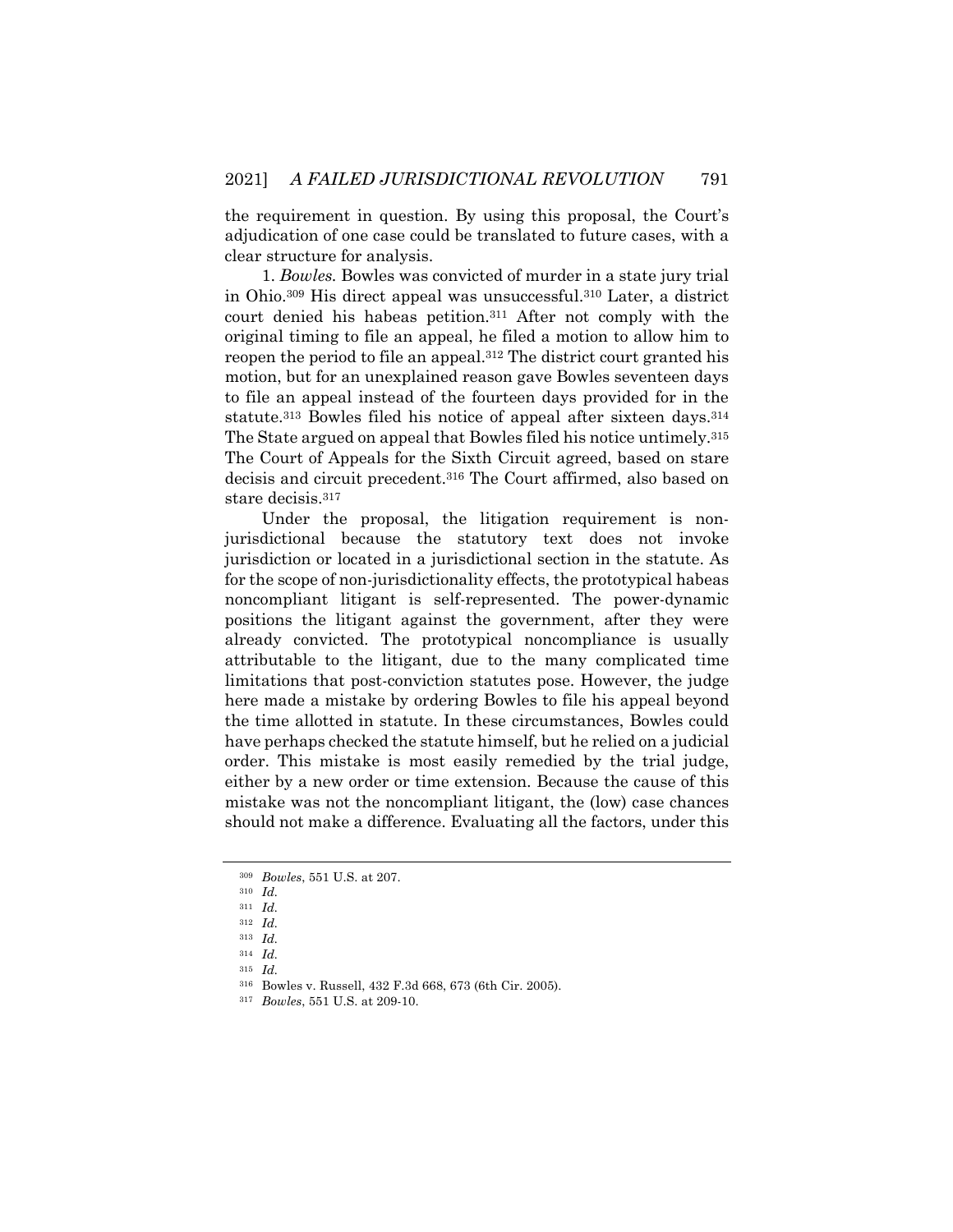Article's proposal, Bowles would have been able to argue his case on the merits on appeal.318

*2. John R. Sand & Gravel Co.* Petitioner filed a complaint against federal agency action on their leased property, a mine, that they argued was an unconstitutional taking of their rights.319 The relevant statute of limitations was six years, but the petitioner did not file its complaint within that time period.320 The government argued against the merits of the case, and "effectively waived" its argument that the complaint was untimely.321 The government won the case on the merits, and petitioner appealed.322 On appeal, however, the Court of Appeals found that timely filing was a jurisdictional litigation requirement and reversed.323 The Court affirmed.324

Under the proposal, the affirmance would not be on the same grounds. The starting point would be a non-jurisdictional time limitation because there is no clear statutory statement of jurisdictionality. Cases concerning statutes of limitations and takings by the government are not all similar. The typical noncompliant litigant in a takings case owns a property, and usually, a noncompliance with a statute of limitations (unlike a time bar to file an appeal) is a matter best known to the noncompliant litigant. Many times, statutes of limitations begin running because of knowledge of an event and not an external verification. The same was true here. The petitioner knew when it became aware of the governmental action. The petitioner, a corporate entity, was late because of its mistaken interpretation of the proper timing. Throughout that time, it was represented, and although its opponent was the government, it could not be said that the difference in power was so great as to necessitate broad nonjurisdictional effects. If the government would have continuously asserted the untimeliness, it could be a clear case of a narrow nonjurisdictional label that does not include equitable tolling. However,

<sup>318</sup> Even though the State objected to the untimeliness of the filing because it did not object to it at the district court.

<sup>319</sup> John R. Sand & Gravel Co. v. United States, 552 U.S. 130, 132 (2007).

<sup>320</sup> *Id.* at 132-33.

<sup>321</sup> *Id.*

<sup>322</sup> *Id.* at 132.

<sup>323</sup> *Id.*

<sup>324</sup> *Id.* at 139.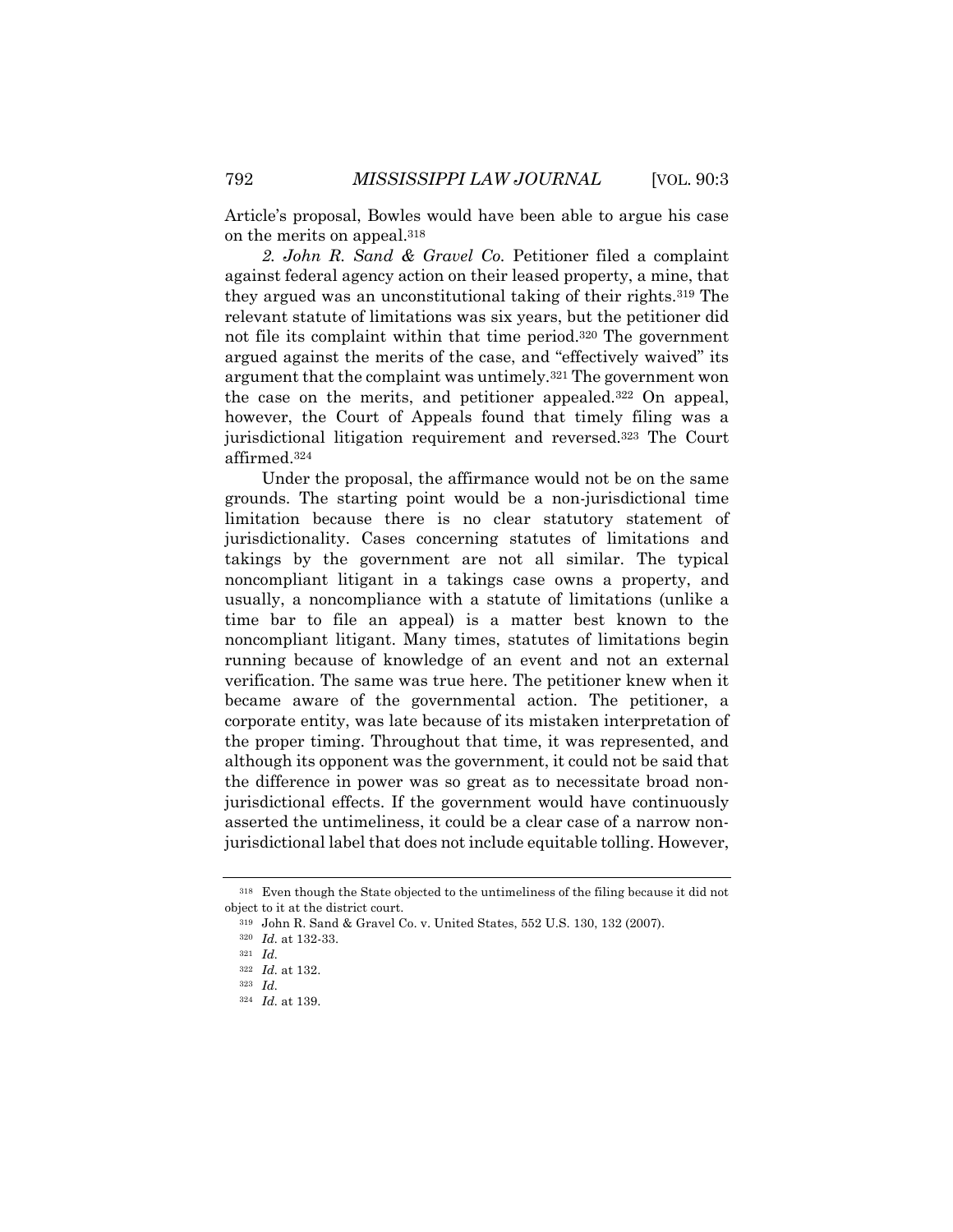the government waived its arguments of untimeliness. This counsels against the narrow construction. But given the low chances of the case, the petitioners should not be allowed to toll the statute of limitations.

*3. Union Pacific Railroad Co.* The NRAB, an agency mandated with settling labor disputes,<sup>325</sup> decided sua sponte that it could not hear several cases because, according to the evidence presented, the parties did not comply with a preliminary conferencing requirement.326 The NRAB decided that such noncompliance stripped it of jurisdiction to adjudicate the disputes.327 The district court affirmed the decision, but the Court of Appeals reversed, finding that the decision was incompatible with due process.328 The Supreme Court held that the requirement to confer before adjudication was non-jurisdictional.329 Applying the principles laid in *Arbaugh*, the Court decided that since that requirement was not written into the section attributing jurisdiction to the board, noncompliance does not strip it of jurisdiction.330 The Court added that the agency is still allowed to prescribe sanctions for violations of its regulations.331

In this case, the litigation requirement was the requirement to mediate before reaching the board. Although the parties did not do so, they did not comply in agreement, which means the noncompliance was minimal in severity; it is a labor law case, where the adjudication is between two not-so-far-removed parties employers and an employee union; the litigation requirement addressed the parties and was supposed to help them facilitate their dispute, it did not affect the tribunal. The scope of nonjurisdictionality should be very broad. The Court noted that the board could sanction the parties, but this does not make sense when adopting a broad view of jurisdictionality. As the litigation

<sup>325</sup> 45 U.S.C. § 153(h).

<sup>326</sup> Union Pac. R.R. Co. v. Bhd. of Locomotive Eng'rs & Trainmen Gen. Comm., 558 U.S. 67, 77 (2009).

<sup>327</sup> The parties did not stipulate if conferencing was a disputed matter. *See id.* at 76- 78.328 Bhd. of Locomotive Eng'rs & Trainmen Gen. Comm. v. Union Pac. R.R. Co., 522

F.3d 746, 750, 757-58 (7th Cir. 2008).

<sup>329</sup> *Union Pac.*, 558 U.S. at 83-84, 86.

<sup>330</sup> *Id.*

<sup>331</sup> *Id.*at 83-84.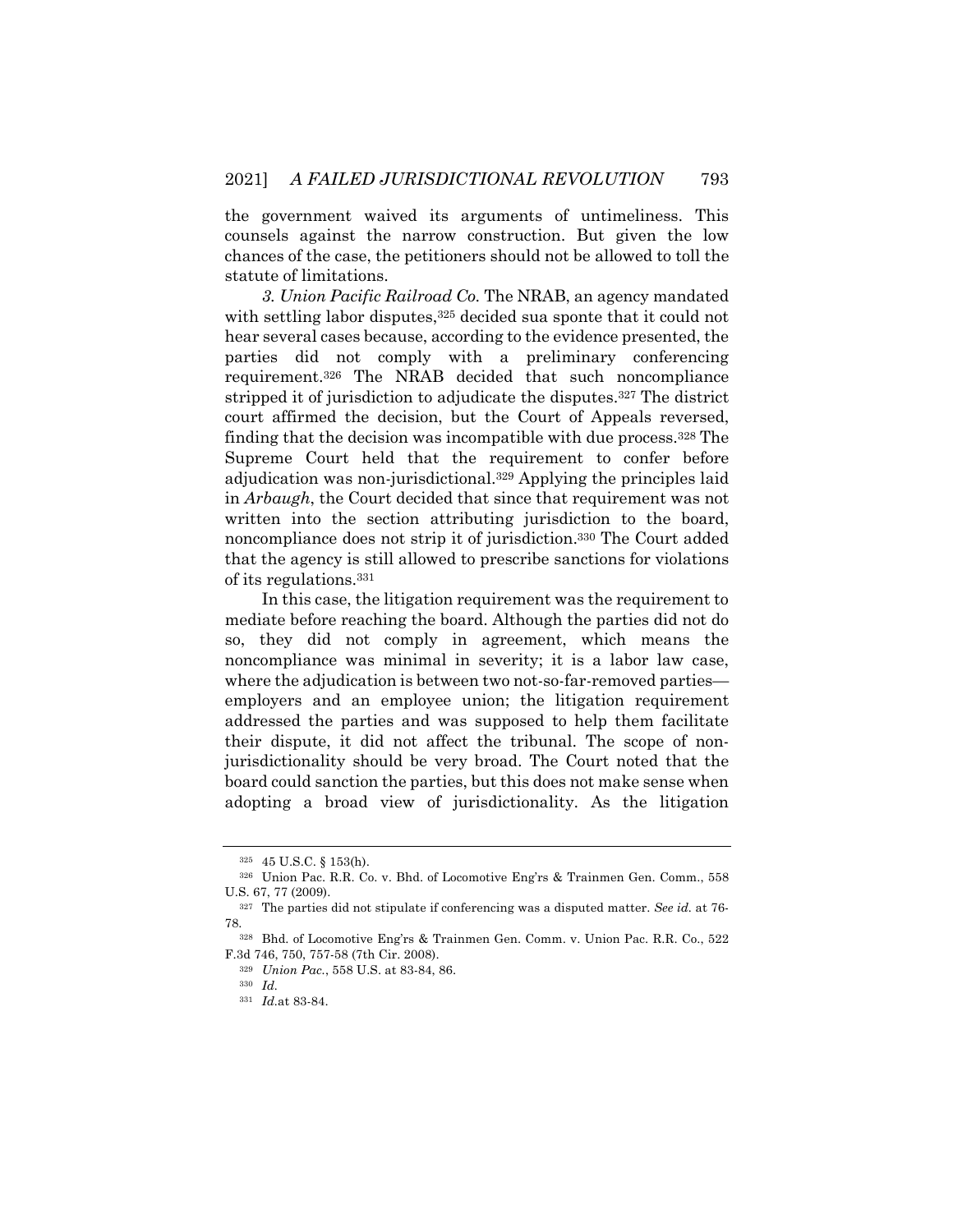requirement did not affect the tribunal's power to adjudicate, and the equally positioned parties agreed to waive it, no sanctions should be allowed.

*4. Hamer*. The case addressed Federal Rule of Appellate Procedure 4(a)(5)(C) that governs extension of period to file notices of appeal, limiting the extension to thirty days.332 The petitioner filed a suit for employment discrimination under Title VII in federal court and lost on summary judgment.333 After she lost, but before the end of the period to file a notice of appeal, petitioner's lawyers moved to withdraw.334 They also asked for a two-month extension for Hamer to file a notice of appeal if she so desired.335 The district court granted both motions despite the thirty day limit in the rule.336 The respondents did not complain about the additional time given to Hamer.337 When Hamer finally filed a pro se notice of appeal, timely under the extension she was granted, the respondents again did not dispute the timeliness of the filing.338 Yet, the Court of Appeals questioned the appeal's timeliness sua sponte.339 Only then did the respondents assert that plaintiff filed the notice of appeal untimely, and that the rule is jurisdictional.340 The Court of Appeals agreed and dismissed the appeal for want of jurisdiction.341 The Court vacated the judgment and remanded.342 The Court found that the limit on specific time extension that Hamer got did not have a statutory basis and hence was nonjurisdictional.343 Because the Court of Appeals did not address anything beyond the jurisdictional question, the Court remanded

<sup>332</sup> Hamer v. Neighborhood Hous. Servs. of Chicago, 138 S. Ct. 13, 18 (2017).

<sup>333</sup> *Id.*

<sup>334</sup> *Id.*

<sup>335</sup> *Id.* <sup>336</sup> *Id.*

<sup>337</sup> *Id.*

<sup>338</sup> *Id.*

<sup>339</sup> *Id.*

<sup>340</sup> *Id.*

<sup>341</sup> Hamer v. Neighborhood Hous. Servs. of Chicago, 835 F.3d 761, 762-63 (7th Cir. 2016).

<sup>342</sup> *Hamer*, 138 S. Ct. at 22.

<sup>343</sup> *Id.* at 21-22.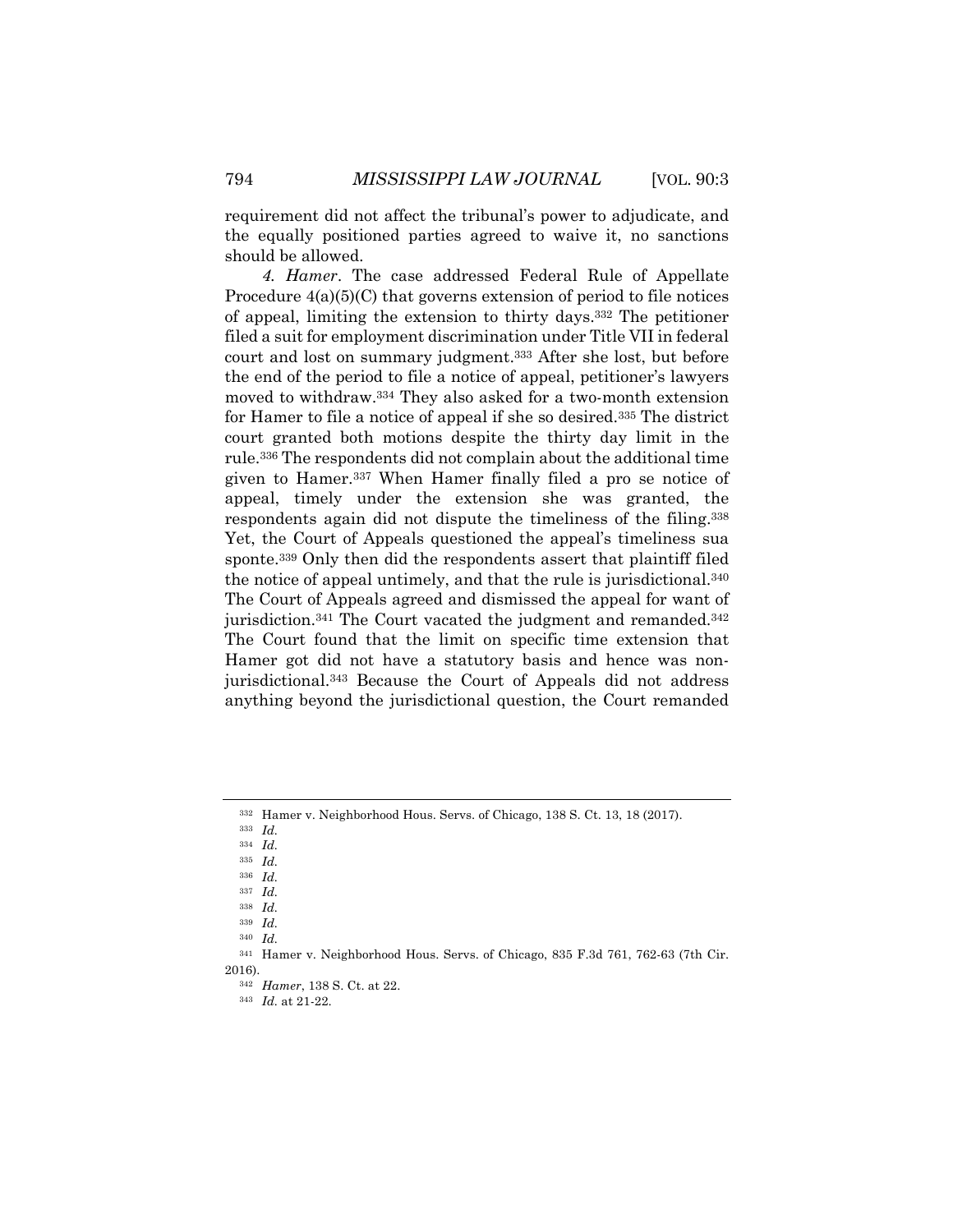the case without deciding whether the respondents raised the issue timely or whether equitable tolling applied.344

Under this Article's proposal, the Court would have assumed non-jurisdictionality, as it did, but would not simply remand it to the lower courts. Instead, it would assess the context of the noncompliance with the litigation requirement, at least at the level of the prototypical litigant and noncompliance, as these are not factintensive inquiries: (1) the case is an employment discrimination case where the power dynamic between the parties is skewed in favor of the defendants; (2) the noncompliant litigant was not responsible for the noncompliance; (3) the litigant's formert attorneys' responsibility for the noncompliance; (4) the judge that did not notice the proposed noncompliance; and, (5) the plaintiff followed the instructions the judge had given her and filed her appeal pro se. All these factors lean towards the conclusion that to the requirement in this case merits broader non-jurisdictional effects that foreclose any sua sponte court action and allow for equitable tolling.345 On the other hand, statistically, employment discrimination claims that are filed by petitioners without the EEOC have a meager success rate.346 In addition, here, the plaintiff failed on the merits at the lower court. That could counter-weigh against the other factors, but only if they were not so determinatively one-sided. In this instance, it seems improper for case chances to triumph over the other issues. If the Court had made this determination, it would allow the lower courts to deal with the issues on remand and not address more procedural claims that could lead to denial of the plaintiff's chances of their day in court.

<sup>344</sup> *Id.* at 22. On remand, the Court of Appeals decided that the respondents waived their right regarding the extension and did not reach the question of equitable tolling. Hamer v. Neighborhood Hous. Servs., 897 F.3d 835, 840 (7th Cir. 2018). The Court of Appeals also reached the merits of the case and affirmed the district court's judgment, which granted the defendants' summary judgment motion. *See id*.

<sup>345</sup> Although this would not have helped *Hamer* herself (*see supra* note 344), it would have allowed future courts a complete analysis of a noncompliance and avoid future wrongful dismissals.

<sup>346</sup> *Cf.* Kevin M. Clermont & Stewart J. Schwab, *How Employment Discrimination Plaintiffs Fare in Federal Court*, 1 J. EMPIRICAL LEGAL STUD. 429, 440 (2004).